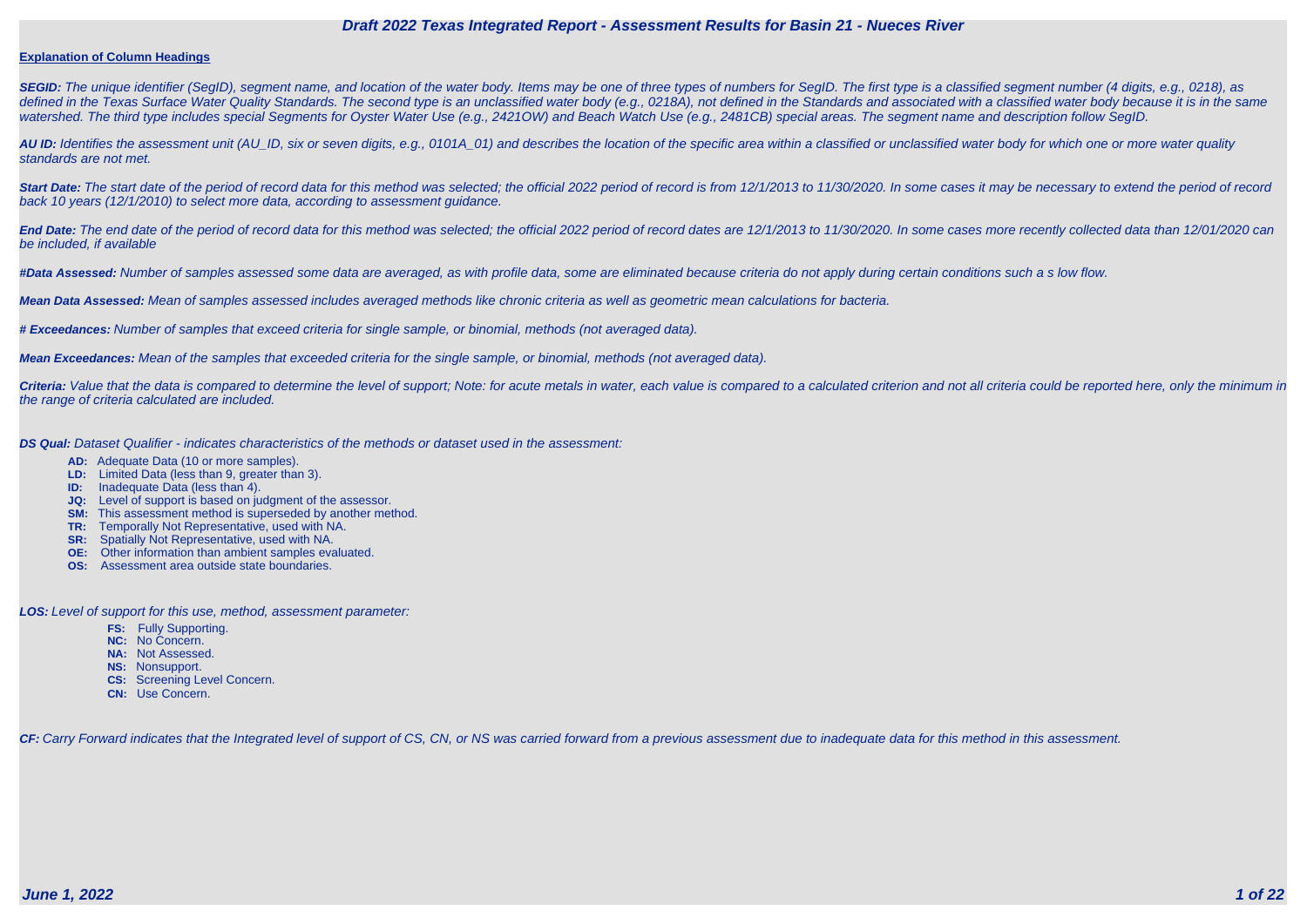

Int LOS: Integrated level of support. This is the overall level of support for this use, method, parameter group, which could be different from the LOS (described above) due to carry forward information or other types of changes. New Code added in 2010: PI = Pending Issue

**TCEQ Cause:** This is the impairment description (e.g., bacteria, depressed dissolved oxygen, etc.).

#### **Cat:**

**Category 3:** There is insufficient or unreliable available data and/or information to make a use support determination.

 **Category 4:** Available data and/or information indicate that at least one designated use is not being supported or is threatened, but a TMDL is not needed. **Category 4a:** A state-developed TMDL has been approved by EPA or a TMDL has been established by EPA for any water-pollutant combination. **Category 4b:** Other required control measures are expected to result in the attainment of an applicable water quality standard in a reasonable period of time. **Category 4c:** The impairment or threat is not caused by a pollutant.

**Category 5:** Available data and/or information indicate that at least one designated use is not being supported or is threatened, and a TMDL is needed.

**Category 5a:** A TMDL is underway, scheduled, or will be scheduled.

**Category 5b:** A review of the standards for the water body will be conducted before a management strategy is selected.

**Category 5c:** Additional data and information will be collected or evaluated before a management strategy is selected.

Category 5n: Water body does not meet its applicable Chl a criterion, but additional study is needed to verify whether exceedance is associated with causal nutrient parameters or impacts to response variables.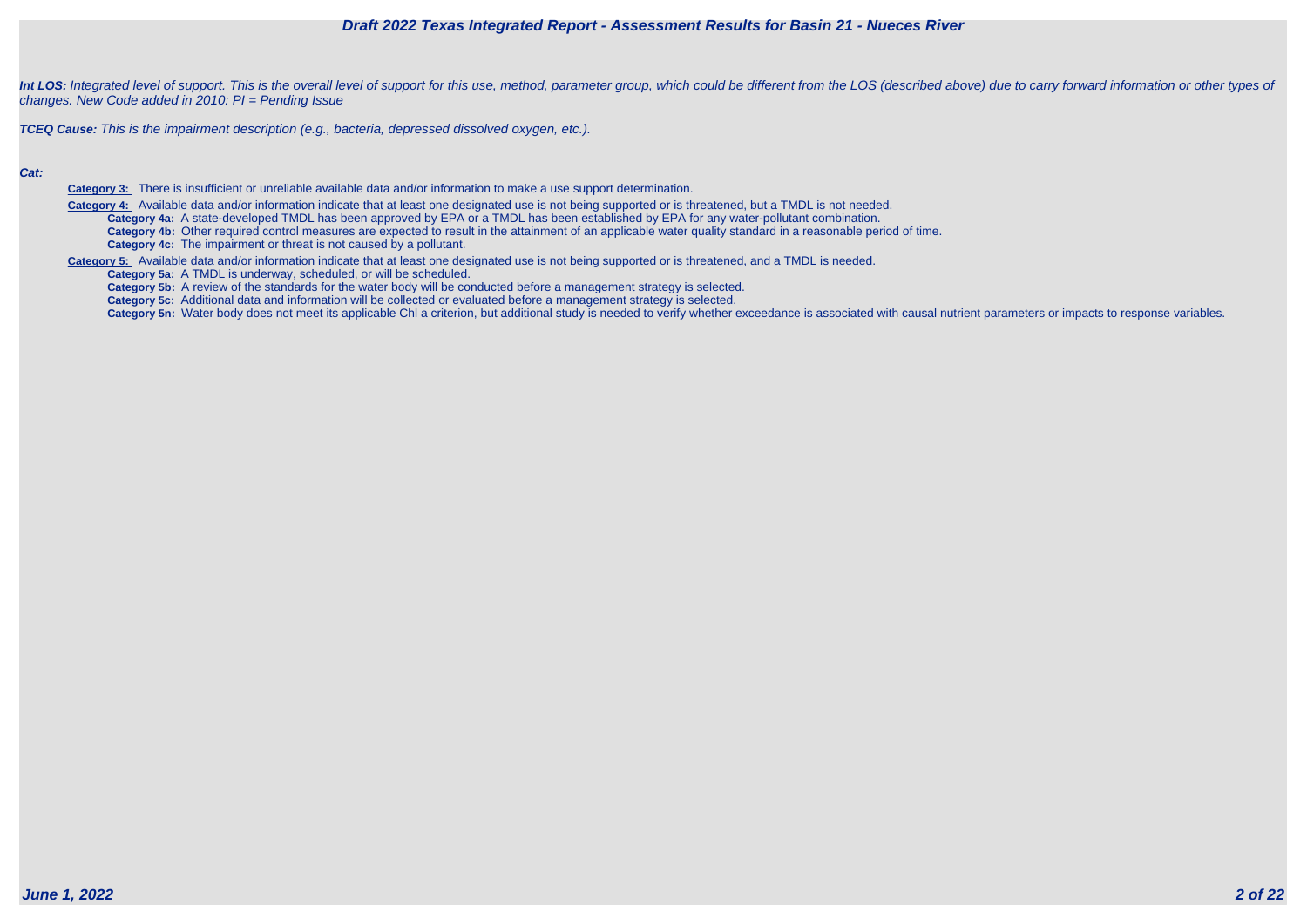|                       |                                       |                       |                             | Seg ID: 2101 - Nueces River Tidal |                 |                          |                                     |                     |                                   |                  |                              |                     |                            |                          |
|-----------------------|---------------------------------------|-----------------------|-----------------------------|-----------------------------------|-----------------|--------------------------|-------------------------------------|---------------------|-----------------------------------|------------------|------------------------------|---------------------|----------------------------|--------------------------|
|                       |                                       |                       |                             | AU ID: 2101 01                    |                 |                          |                                     |                     |                                   |                  |                              |                     |                            |                          |
| <b>Use</b>            | <b>Method</b>                         | <b>Parameter</b>      | <b>Start</b><br><b>Date</b> | <b>End</b><br><b>Date</b>         | <b>Criteria</b> | #Data<br><b>Assessed</b> | <b>Mean Data</b><br><b>Assessed</b> | <b>#Exceedances</b> | <b>Mean</b><br><b>Exceedances</b> | DS.<br>Qualifier | $\textsf{LOS}$ $\textsf{CF}$ |                     | $\vert$ Int<br>$\vert$ LOS | Cat<br><b>TCEQ Cause</b> |
|                       | Acute Toxic Substances in water       | Zinc (dissolved)      | 12/01/13                    | 11/30/20                          | 92.7            | 2                        |                                     |                     |                                   | ID.              | NA N NA                      |                     |                            |                          |
|                       | Chronic Toxic Substances in water     | Zinc (dissolved)      | 12/01/13                    | 11/30/20                          | 84.2            | 2                        | 1.29                                |                     |                                   | ID               | <b>NA</b>                    | <sub>N</sub>        | <b>NA</b>                  |                          |
| Aquatic Life Use      | Dissolved Oxygen grab minimum         | Dissolved oxygen Grab | 12/01/13                    | 11/30/20                          |                 | 24                       |                                     |                     |                                   | AD               | FS                           | N                   | FS                         |                          |
|                       | Dissolved Oxygen grab screening level | Dissolved oxygen Grab | 12/01/13                    | 11/30/20                          |                 | 24                       |                                     |                     | 3.1                               | AD.              | NC                           | N                   | NC                         |                          |
|                       | <b>Toxic Substances in sediment</b>   | <b>Zinc</b>           | 12/01/13                    | 11/30/20                          | 410             | 2                        |                                     |                     |                                   | ID               | NA N NA                      |                     |                            |                          |
|                       |                                       |                       |                             |                                   |                 |                          |                                     |                     |                                   |                  |                              |                     |                            |                          |
|                       | <b>Fish Kill Reports</b>              | Fish Kill Reports     | 12/01/13                    | 11/30/20                          |                 | $\Omega$                 |                                     |                     |                                   | <b>OE</b>        | CN                           | N                   | CN                         | Fish kill in water       |
|                       | High pH                               | pΗ                    | 12/01/13                    | 11/30/20                          | 9               | 24                       |                                     |                     | 9.1                               | AD.              | FS                           | $\lfloor N \rfloor$ | <b>FS</b>                  |                          |
|                       | Low pH                                | pH                    | 12/01/13                    | 11/30/20                          | 6.5             | 24                       |                                     |                     |                                   | AD.              | FS                           | N                   | FS                         |                          |
| <b>General Use</b>    |                                       | Ammonia               | 12/01/13                    | 11/30/20                          | 0.46            | 20                       |                                     |                     |                                   | AD               | NC                           | N                   | NC                         |                          |
|                       | <b>Nutrient Screening Levels</b>      | Total phosphorus      | 12/01/13                    | 11/30/20                          | 0.66            | 20                       |                                     |                     | 0.77                              | AD               | NC                           | 'N I                | NC                         |                          |
|                       |                                       | Nitrate               | 12/01/13                    | 11/30/20                          |                 | 22                       |                                     |                     |                                   | AD               | NC                           | N                   | NC                         |                          |
|                       |                                       | Chlorophyll-a         | 12/01/13                    | 11/30/20                          | 21              | 22                       |                                     | 18                  | 80.04                             | AD               | CS                           | N                   | CS                         | Chlorophyll-a in water   |
|                       | <b>Water Temperature</b>              | Water temperature     | 12/01/13                    | 11/30/20                          | 35              | 24                       |                                     |                     |                                   | AD.              | $FS$ $N$                     |                     | FS                         |                          |
|                       |                                       |                       |                             |                                   |                 |                          |                                     |                     |                                   |                  |                              |                     |                            |                          |
| <b>Recreation Use</b> | Bacteria Geomean                      | Enterococcus          | 01/23/13                    | 11/30/20                          | 35              | 20                       | 9.44                                |                     |                                   | AD               | FS N FS                      |                     |                            |                          |
|                       |                                       |                       |                             |                                   |                 |                          |                                     |                     |                                   |                  |                              |                     |                            |                          |

|                         |                                           | Seg ID: 2102 - Nueces River Below Lake Corpus Christi |                             |                           |                 |                          |                                     |                     |                                   |                        |            |              |                          |                             |     |
|-------------------------|-------------------------------------------|-------------------------------------------------------|-----------------------------|---------------------------|-----------------|--------------------------|-------------------------------------|---------------------|-----------------------------------|------------------------|------------|--------------|--------------------------|-----------------------------|-----|
|                         |                                           |                                                       | AU ID: 2102 01              |                           |                 |                          |                                     |                     |                                   |                        |            |              |                          |                             |     |
| <b>Use</b>              | <b>Method</b>                             | <b>Parameter</b>                                      | <b>Start</b><br><b>Date</b> | <b>End</b><br><b>Date</b> | <b>Criteria</b> | #Data<br><b>Assessed</b> | <b>Mean Data</b><br><b>Assessed</b> | <b>#Exceedances</b> | <b>Mean</b><br><b>Exceedances</b> | <b>DS</b><br>Qualifier | <b>LOS</b> | <b>CF</b>    | <b>Int</b><br><b>LOS</b> | <b>TCEQ</b><br><b>Cause</b> | Cat |
| Aquatic Life Use        | Dissolved Oxygen grab minimum             | Dissolved oxygen Grab                                 | 12/01/13                    | 11/30/20                  | -3              | 33 <sup>°</sup>          |                                     |                     |                                   | AD.                    | FS         | <sub>N</sub> | <b>FS</b>                |                             |     |
|                         | Dissolved Oxygen grab screening level     | Dissolved oxygen Grab                                 | 12/01/13                    | 11/30/20                  | $\overline{5}$  | 33                       |                                     |                     |                                   | AD                     | NC         | N            | NC                       |                             |     |
|                         |                                           |                                                       |                             |                           |                 |                          |                                     |                     |                                   |                        |            |              |                          |                             |     |
|                         |                                           | Chloride                                              | 12/01/13                    | 11/30/20                  | 250             | 84                       | 109.82                              |                     |                                   | AD                     | FS         | N            | FS                       |                             |     |
|                         | <b>Dissolved Solids</b>                   | Sulfate                                               | 12/01/13                    | 11/30/20                  | 250             | 84                       | 40.61                               |                     |                                   | <b>AD</b>              | FS         | <sup>N</sup> | FS                       |                             |     |
|                         |                                           | Total dissolved solids                                | 12/01/13                    | 11/30/20                  | 500             | 94                       | 496.35                              |                     |                                   | <b>AD</b>              | FS.        |              | <b>FS</b>                |                             |     |
|                         | High pH                                   | pH                                                    | 12/01/13                    | 11/30/20                  | 9               | 33                       |                                     |                     |                                   | <b>AD</b>              | FS.        | N.           | FS                       |                             |     |
| <b>General Use</b>      | Low pH                                    | pH                                                    | 12/01/13                    | 11/30/20                  | 6.5             | 33 <sup>°</sup>          |                                     |                     |                                   | <b>AD</b>              | FS         | N            | <b>FS</b>                |                             |     |
|                         |                                           | Ammonia                                               | 12/01/13                    | 11/30/20                  | 0.33            | 41                       |                                     |                     | 0.58                              | <b>AD</b>              | NC         |              | NC                       |                             |     |
|                         | <b>Nutrient Screening Levels</b>          | Chlorophyll-a                                         | 12/01/13                    | 11/30/20                  | 14.1            | 45                       |                                     | 11                  | 41.23                             | <b>AD</b>              | NC         | <sup>N</sup> | <b>NC</b>                |                             |     |
|                         |                                           | <b>Nitrate</b>                                        | 12/01/13                    | 11/30/20                  | 1.95            | 41                       |                                     |                     |                                   | <b>AD</b>              | NC         |              | NC                       |                             |     |
|                         |                                           | Total phosphorus                                      | 12/01/13                    | 11/30/20                  | 0.69            | 41                       |                                     |                     |                                   | <b>AD</b>              | NC         |              | NC                       |                             |     |
|                         | <b>Water Temperature</b>                  | Water temperature                                     | 12/01/13                    | 11/30/20                  | 32.8            | 33                       |                                     |                     |                                   | AD                     | FS         | N            | FS                       |                             |     |
|                         |                                           |                                                       |                             |                           |                 |                          |                                     |                     |                                   |                        |            |              |                          |                             |     |
| Public Water Supply Use | Surface Water HH criteria for PWS average | Nitrate                                               | 12/01/13                    | 11/30/20                  | 10              | 84                       | 0.09                                |                     |                                   | AD                     | <b>FS</b>  | N            | <b>FS</b>                |                             |     |
|                         |                                           |                                                       |                             |                           |                 |                          |                                     |                     |                                   |                        |            |              |                          |                             |     |
| <b>Recreation Use</b>   | Bacteria Geomean                          | E. coli                                               | 12/01/13                    | 11/30/20                  | 126             | 36                       | 62.88                               | 0                   |                                   | AD.                    | FS         | N            | <b>FS</b>                |                             |     |
|                         |                                           |                                                       |                             |                           |                 |                          |                                     |                     |                                   |                        |            |              |                          |                             |     |

|                    |                                                                                                                                                                                                                                                                                                             | Seg ID: 2102 - Nueces River Below Lake Corpus Christi |                             | AU ID: 2102 02            |          |                          |                                     |              |                    |                        |                              |                |                             |                   |     |
|--------------------|-------------------------------------------------------------------------------------------------------------------------------------------------------------------------------------------------------------------------------------------------------------------------------------------------------------|-------------------------------------------------------|-----------------------------|---------------------------|----------|--------------------------|-------------------------------------|--------------|--------------------|------------------------|------------------------------|----------------|-----------------------------|-------------------|-----|
| <b>Use</b>         | <b>Method</b>                                                                                                                                                                                                                                                                                               | <b>Parameter</b>                                      | <b>Start</b><br><b>Date</b> | <b>End</b><br><b>Date</b> | Criteria | #Data<br><b>Assessed</b> | <b>Mean Data</b><br><b>Assessed</b> | #Exceedances | <b>Exceedances</b> | <b>DS</b><br>Qualifier | $r$ LOS CF $\frac{Int}{LOS}$ |                |                             | <b>TCEQ Cause</b> | Cat |
|                    | $\overline{\phantom{a}}$ FS<br>11/30/20<br>Dissolved Oxygen grab minimum<br>12/01/13<br>FS  <br>Dissolved oxygen Grab<br>N<br>AD<br>41<br>Aquatic Life Use<br>$\overline{\phantom{a}}$ NC<br>Dissolved Oxygen grab screening level<br>11/30/20<br>N<br>Dissolved oxygen Grab<br>12/01/13<br>NC<br>41<br>AD. |                                                       |                             |                           |          |                          |                                     |              |                    |                        |                              |                |                             |                   |     |
|                    |                                                                                                                                                                                                                                                                                                             |                                                       |                             |                           |          |                          |                                     |              |                    |                        |                              |                |                             |                   |     |
|                    |                                                                                                                                                                                                                                                                                                             |                                                       |                             |                           |          |                          |                                     |              |                    |                        |                              |                |                             |                   |     |
|                    |                                                                                                                                                                                                                                                                                                             | Total dissolved solids                                | 12/01/13                    | 11/30/20                  | 500      | 94                       | 496.35                              |              |                    | AD.                    | FS I                         |                | $N$ FS                      |                   |     |
|                    | <b>Dissolved Solids</b>                                                                                                                                                                                                                                                                                     | Chloride                                              | 12/01/13                    | 1/30/20                   | 250      | 84                       | 109.82                              |              |                    | AD.                    | FS I                         | N <sub>1</sub> | I FS                        |                   |     |
| <b>General Use</b> |                                                                                                                                                                                                                                                                                                             | Sulfate                                               | 12/01/13                    | 11/30/20                  | 250      | 84                       | 40.61                               |              |                    | <b>AD</b>              | FS                           | <sub>N</sub>   | $\overline{\phantom{a}}$ FS |                   |     |
|                    | High pH                                                                                                                                                                                                                                                                                                     | рH                                                    | 12/01/13                    | 11/30/20                  |          | 41                       |                                     |              |                    | <b>AD</b>              | FS                           | N              | $\overline{\phantom{a}}$ FS |                   |     |
|                    | Low pH                                                                                                                                                                                                                                                                                                      | pH                                                    | 12/01/13                    | 1/30/20                   | 6.5      | 41                       |                                     |              |                    | AD.                    | FS                           |                | $N$ FS                      |                   |     |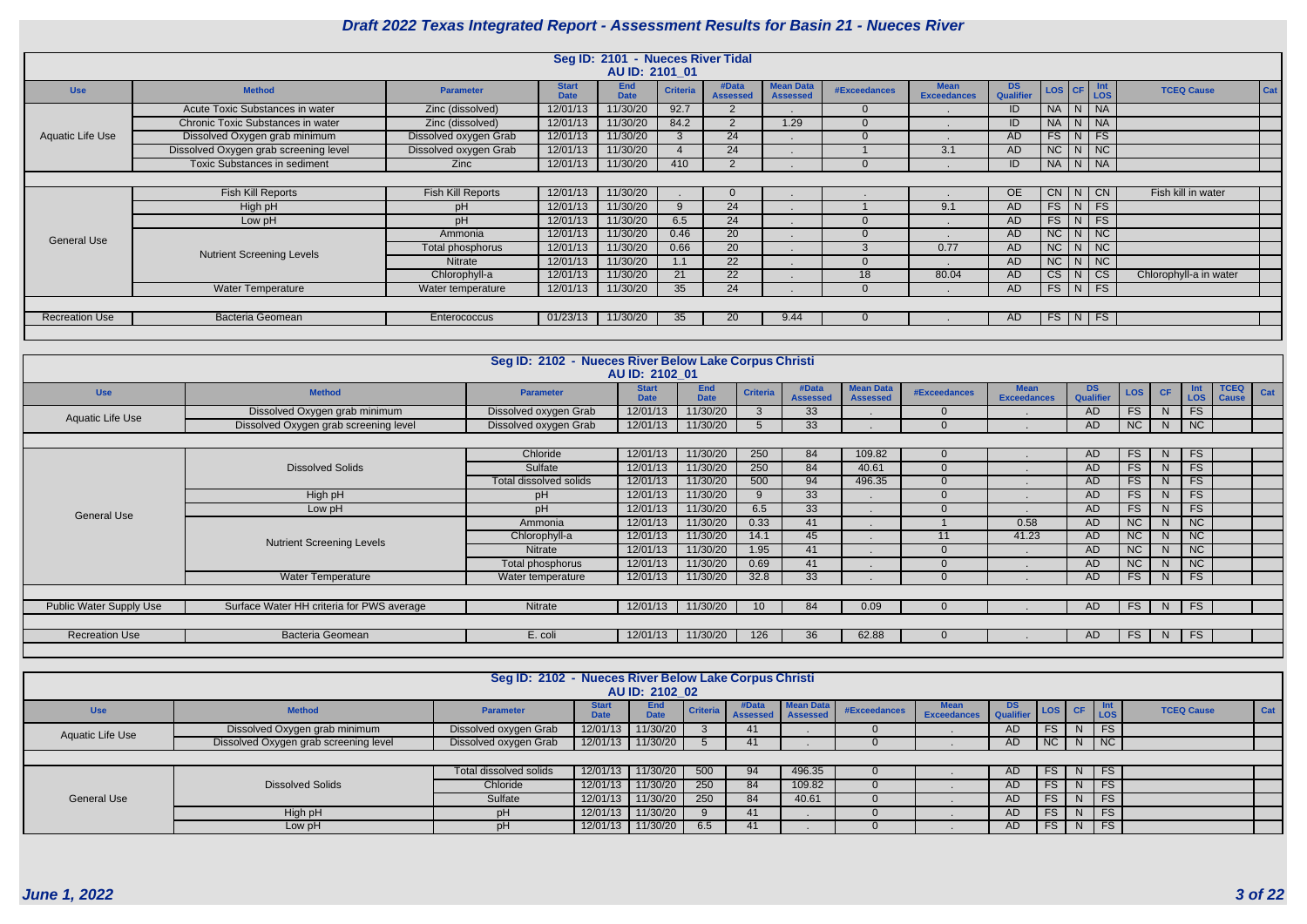|                         |                                           | Seg ID: 2102 - Nueces River Below Lake Corpus Christi |                             |                           |                 |                          |                                     |              |                                   |                  |                 |                |                             |                        |            |
|-------------------------|-------------------------------------------|-------------------------------------------------------|-----------------------------|---------------------------|-----------------|--------------------------|-------------------------------------|--------------|-----------------------------------|------------------|-----------------|----------------|-----------------------------|------------------------|------------|
|                         |                                           |                                                       |                             | AU ID: 2102 02            |                 |                          |                                     |              |                                   |                  |                 |                |                             |                        |            |
| <b>Use</b>              | <b>Method</b>                             | <b>Parameter</b>                                      | <b>Start</b><br><b>Date</b> | <b>End</b><br><b>Date</b> | Criteria        | #Data<br><b>Assessed</b> | <b>Mean Data</b><br><b>Assessed</b> | #Exceedances | <b>Mean</b><br><b>Exceedances</b> | DS.<br>Qualifier | LOS CF          |                | $ $ Int<br>Los              | <b>TCEQ Cause</b>      | <b>Cat</b> |
|                         |                                           | Ammonia                                               | 12/01/13                    | 1/30/20                   | 0.33            | 51                       |                                     |              |                                   | AD               | NC <sub>1</sub> | <sub>N</sub>   | $\overline{\phantom{a}}$ NC |                        |            |
|                         | <b>Nutrient Screening Levels</b>          | Chlorophyll-a                                         | 12/01/13                    | 11/30/20                  | 14.1            | 55                       |                                     | 16           | 28.55                             | AD               | CS .            | N              | $  \mathsf{CS}  $           | Chlorophyll-a in water |            |
| <b>General Use</b>      |                                           | Total phosphorus                                      | 12/01/13                    | 1/30/20                   | 0.69            | 51                       |                                     |              | 0.72                              | AD               | NC              | N <sub>1</sub> | $\overline{\phantom{a}}$ NC |                        |            |
|                         |                                           | <b>Nitrate</b>                                        | 12/01/13                    | 1/30/20                   | 1.95            | 51                       |                                     |              |                                   | AD               | NC <sub>1</sub> | N              | $\overline{\phantom{a}}$ NC |                        |            |
|                         | <b>Water Temperature</b>                  | Water temperature                                     | 12/01/13                    | 1/30/20                   | 32.8            | 41                       |                                     |              |                                   | AD.              | FS              |                | $N$ FS                      |                        |            |
|                         |                                           |                                                       |                             |                           |                 |                          |                                     |              |                                   |                  |                 |                |                             |                        |            |
| Public Water Supply Use | Surface Water HH criteria for PWS average | Nitrate                                               | 12/01/13                    | 11/30/20                  | 10 <sup>°</sup> | 84                       | 0.09                                | $\Omega$     |                                   | AD.              |                 |                | $FS$   N   FS               |                        |            |
|                         |                                           |                                                       |                             |                           |                 |                          |                                     |              |                                   |                  |                 |                |                             |                        |            |
| <b>Recreation Use</b>   | <b>Bacteria Geomean</b>                   | E. coli                                               | 12/01/13                    | 11/30/20                  | 126             | 55                       | 48.21                               |              |                                   | AD.              | FS              |                | N   FS                      |                        |            |
|                         |                                           |                                                       |                             |                           |                 |                          |                                     |              |                                   |                  |                 |                |                             |                        |            |

|                         |                                              |                        |                             | Seg ID: 2103 - Lake Corpus Christi<br>AU ID: 2103 01 |                 |                          |                                     |              |                                   |                         |                    |                                     |     |
|-------------------------|----------------------------------------------|------------------------|-----------------------------|------------------------------------------------------|-----------------|--------------------------|-------------------------------------|--------------|-----------------------------------|-------------------------|--------------------|-------------------------------------|-----|
| <b>Use</b>              | <b>Method</b>                                | <b>Parameter</b>       | <b>Start</b><br><b>Date</b> | <b>End</b><br><b>Date</b>                            | <b>Criteria</b> | #Data<br><b>Assessed</b> | <b>Mean Data</b><br><b>Assessed</b> | #Exceedances | <b>Mean</b><br><b>Exceedances</b> | DS Qualifier LOS CF LOS |                    | <b>TCEQ Cause</b>                   | Cat |
| Aquatic Life Use        | Dissolved Oxygen grab minimum                | Dissolved oxygen Grab  |                             | 12/01/13 11/30/20                                    | 3               | 29                       |                                     |              | 2.67                              | AD                      | $FS\ NFS$          |                                     |     |
|                         | Dissolved Oxygen grab screening level        | Dissolved oxygen Grab  |                             | 12/01/13 11/30/20                                    | 5               | 29                       |                                     |              | 3.82                              | AD                      | CS N CS            | Depressed dissolved oxygen in water |     |
|                         |                                              |                        |                             |                                                      |                 |                          |                                     |              |                                   |                         |                    |                                     |     |
|                         |                                              | Chloride               | 12/01/13 11/30/20           |                                                      | 250             | 85                       | 97.12                               |              |                                   | AD                      | $FS\ NFS$          |                                     |     |
|                         | <b>Dissolved Solids</b>                      | Total dissolved solids | 12/01/13                    | 11/30/20                                             | 500             | 86                       | 450.56                              |              |                                   | AD                      | $FS\mid N \mid FS$ |                                     |     |
|                         |                                              | Sulfate                | 12/01/13                    | 11/30/20                                             | 250             | 85                       | 45.51                               | 0            |                                   | AD.                     | $FS\mid N \mid FS$ |                                     |     |
| General Use             | High pH                                      | pH                     | 12/01/13                    | 11/30/20                                             | 9               | 29                       |                                     |              |                                   | <b>AD</b>               | $FS\mid N \mid FS$ |                                     |     |
|                         | Low pH                                       | рH                     | 12/01/13                    | 11/30/20                                             | 6.5             | 29                       |                                     |              |                                   | <b>AD</b>               | $FS\mid N \mid FS$ |                                     |     |
|                         | <b>Nutrient Reservoir Narrative Criteria</b> | <b>Nutrients</b>       |                             | 12/01/13   11/30/20                                  |                 |                          |                                     |              |                                   | AD.                     | $NC\ N\ N$         |                                     |     |
|                         | <b>Water Temperature</b>                     | Water temperature      |                             | 12/01/13 11/30/20                                    | 33.9            | 29                       |                                     |              |                                   | AD                      | FS N FS            |                                     |     |
|                         |                                              |                        |                             |                                                      |                 |                          |                                     |              |                                   |                         |                    |                                     |     |
| Public Water Supply Use | Surface Water HH criteria for PWS average    | Nitrate                | 12/01/13 11/30/20           |                                                      | 10 <sup>1</sup> | 82                       | 0.09                                |              |                                   | AD                      | FS N FS            |                                     |     |
|                         |                                              |                        |                             |                                                      |                 |                          |                                     |              |                                   |                         |                    |                                     |     |
| <b>Recreation Use</b>   | <b>Bacteria Geomean</b>                      | E. coli                | 12/01/13 11/30/20           |                                                      | 126             | 28                       | 2.8                                 |              |                                   | AD.                     | FS N FS            |                                     |     |
|                         |                                              |                        |                             |                                                      |                 |                          |                                     |              |                                   |                         |                    |                                     |     |

|                         |                                              | Seg ID: 2103 - Lake Corpus Christi | AU ID: 2103 02              |                    |                 |                          |                              |                     |                                   |                         |                                                                                                                                               |        |           |                      |                    |
|-------------------------|----------------------------------------------|------------------------------------|-----------------------------|--------------------|-----------------|--------------------------|------------------------------|---------------------|-----------------------------------|-------------------------|-----------------------------------------------------------------------------------------------------------------------------------------------|--------|-----------|----------------------|--------------------|
| <b>Use</b>              | <b>Method</b>                                | <b>Parameter</b>                   | <b>Start</b><br><b>Date</b> | End<br><b>Date</b> | <b>Criteria</b> | #Data<br><b>Assessed</b> | <b>Mean Data</b><br>Assessed | <b>#Exceedances</b> | <b>Mear</b><br><b>Exceedances</b> | DS.<br><b>Qualifier</b> | $\left  \begin{array}{c} \text{LOS} \\ \text{LOS} \end{array} \right $ $\left  \begin{array}{c} \text{LOS} \\ \text{LOS} \end{array} \right $ |        |           | <b>TCEQ</b><br>Cause | $\blacksquare$ Cat |
|                         |                                              | Sulfate                            | 12/01/13                    | 11/30/20           | 250             | 85                       | 45.51                        |                     |                                   | AD                      | FS                                                                                                                                            | N I    | <b>FS</b> |                      |                    |
| <b>General Use</b>      | <b>Dissolved Solids</b>                      | Total dissolved solids             | 12/01/13                    | 11/30/20           | 500             | 86                       | 450.56                       |                     |                                   | AD                      | FS                                                                                                                                            | N      | FS        |                      |                    |
|                         |                                              | Chloride                           | 12/01/13                    | 11/30/20           | 250             | 85                       | 97.12                        |                     |                                   | <b>AD</b>               | FS.                                                                                                                                           | $N$ FS |           |                      |                    |
|                         | <b>Nutrient Reservoir Narrative Criteria</b> | <b>Nutrients</b>                   | 12/01/13                    | 11/30/20           |                 |                          |                              |                     |                                   | AD.                     | $NC$ $N$ $NC$                                                                                                                                 |        |           |                      |                    |
|                         |                                              |                                    |                             |                    |                 |                          |                              |                     |                                   |                         |                                                                                                                                               |        |           |                      |                    |
| Public Water Supply Use | Surface Water HH criteria for PWS average    | Nitrate                            | 12/01/13                    | 11/30/20           |                 | 82                       | 0.09                         |                     |                                   | AD.                     | $FS$ $N$ $FS$                                                                                                                                 |        |           |                      |                    |
|                         |                                              |                                    |                             |                    |                 |                          |                              |                     |                                   |                         |                                                                                                                                               |        |           |                      |                    |

|                         |                                              | Seg ID: 2103 - Lake Corpus Christi | AU ID: 2103 03              |                    |                 |                          |                                     |              |                                   |                        |         |                             |                             |     |
|-------------------------|----------------------------------------------|------------------------------------|-----------------------------|--------------------|-----------------|--------------------------|-------------------------------------|--------------|-----------------------------------|------------------------|---------|-----------------------------|-----------------------------|-----|
| <b>Use</b>              | <b>Method</b>                                | <b>Parameter</b>                   | <b>Start</b><br><b>Date</b> | End<br><b>Date</b> | <b>Criteria</b> | #Data<br><b>Assessed</b> | <b>Mean Data</b><br><b>Assessed</b> | #Exceedances | <b>Mean</b><br><b>Exceedances</b> | DS<br><b>Qualifier</b> | LOS CF  | Los                         | <b>TCEQ</b><br><b>Cause</b> | Cat |
|                         |                                              | Chloride                           | 12/01/13                    | 11/30/20           | 250             | 85                       | 97.12                               |              |                                   | AD.                    | FS.     | <b>FS</b>                   |                             |     |
| <b>General Use</b>      | <b>Dissolved Solids</b>                      | Sulfate                            | 12/01/13                    | 11/30/20           | 250             | 85                       | 45.51                               |              |                                   | AD.                    | FS.     | <b>FS</b>                   |                             |     |
|                         |                                              | Total dissolved solids             | 12/01/13                    | 11/30/20           | 500             | 86                       | 450.56                              |              |                                   | AD.                    | FS.     | <b>FS</b>                   |                             |     |
|                         | <b>Nutrient Reservoir Narrative Criteria</b> | Nutrients                          | 12/01/13                    | 11/30/20           |                 |                          |                                     |              |                                   | AD.                    | NC<br>N | $\overline{\phantom{a}}$ NC |                             |     |
|                         |                                              |                                    |                             |                    |                 |                          |                                     |              |                                   |                        |         |                             |                             |     |
| Public Water Supply Use | Surface Water HH criteria for PWS average    | Nitrate                            | 12/01/13                    | 11/30/20           |                 |                          | 0.09                                |              |                                   | AD                     | FS I    | $N$ FS                      |                             |     |
|                         |                                              |                                    |                             |                    |                 |                          |                                     |              |                                   |                        |         |                             |                             |     |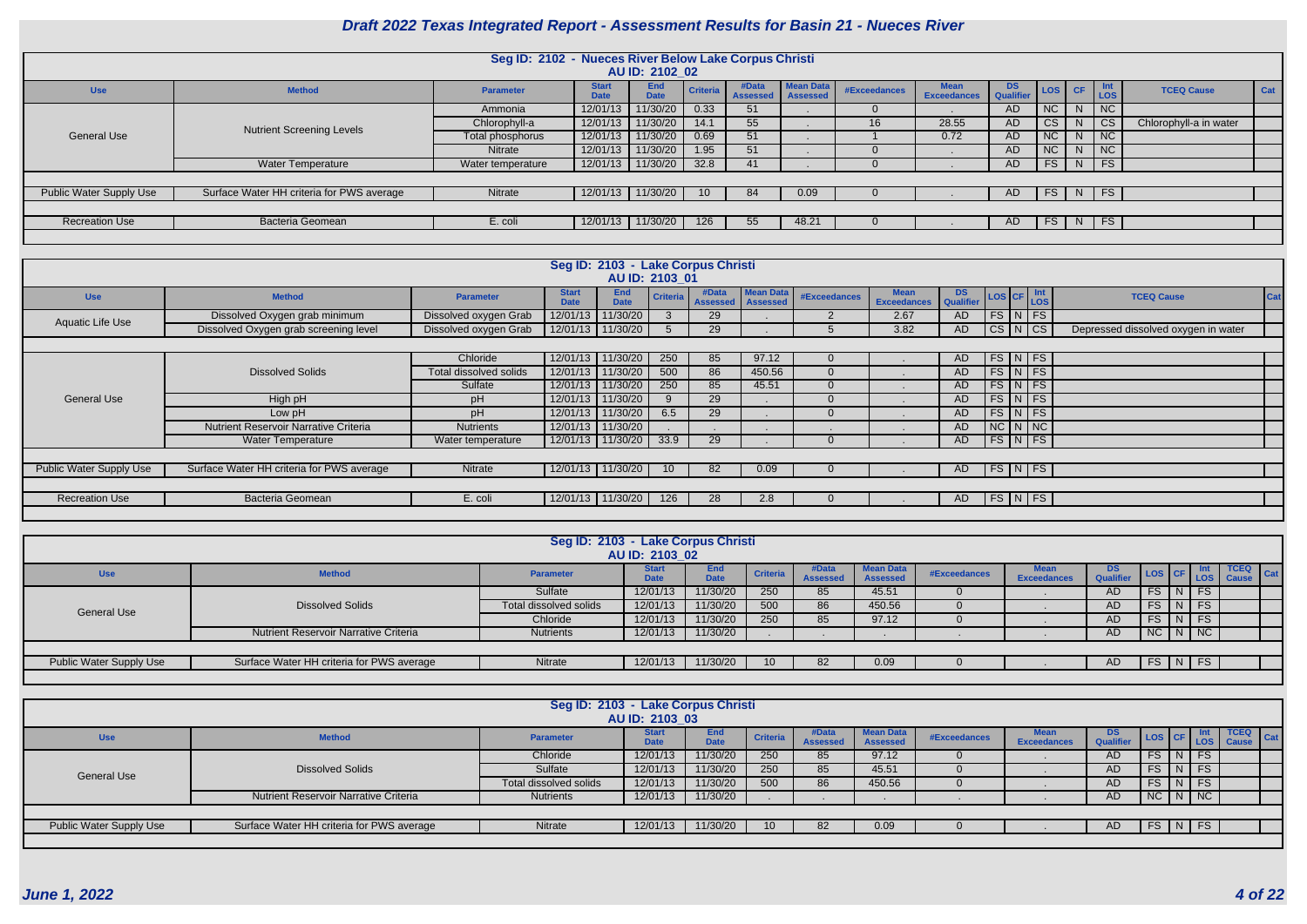|                                |                                              | Seg ID: 2103 - Lake Corpus Christi | AU ID: 2103 04              |                           |                 |                          |                                     |              |                                   |                        |                                                                                               |   |                             |                             |     |
|--------------------------------|----------------------------------------------|------------------------------------|-----------------------------|---------------------------|-----------------|--------------------------|-------------------------------------|--------------|-----------------------------------|------------------------|-----------------------------------------------------------------------------------------------|---|-----------------------------|-----------------------------|-----|
| <b>Use</b>                     | <b>Method</b>                                | <b>Parameter</b>                   | <b>Start</b><br><b>Date</b> | <b>End</b><br><b>Date</b> | <b>Criteria</b> | #Data<br><b>Assessed</b> | <b>Mean Data</b><br><b>Assessed</b> | #Exceedances | <b>Mean</b><br><b>Exceedances</b> | DS<br><b>Qualifier</b> | $\begin{array}{ c c c c c } \hline \text{LoS} & \text{CF} & \text{Int} \\ \hline \end{array}$ |   |                             | <b>TCEQ</b><br><b>Cause</b> | Cat |
| <b>Aquatic Life Use</b>        | Dissolved Oxygen grab minimum                | Dissolved oxygen Grab              | 12/01/13                    | 11/30/20                  |                 | 29                       |                                     |              |                                   | AD.                    | FS                                                                                            | N | FS                          |                             |     |
|                                | Dissolved Oxygen grab screening level        | Dissolved oxygen Grab              | 12/01/13                    | 11/30/20                  |                 | 29                       |                                     |              | 4.39                              | <b>AD</b>              | $NC$   $N$                                                                                    |   | $\overline{\phantom{a}}$ NC |                             |     |
|                                |                                              |                                    |                             |                           |                 |                          |                                     |              |                                   |                        |                                                                                               |   |                             |                             |     |
|                                |                                              | Chloride                           | 12/01/13                    | 1/30/20                   | 250             | 85                       | 97.12                               |              |                                   | AD                     | FS                                                                                            | N | FS                          |                             |     |
|                                | <b>Dissolved Solids</b>                      | Sulfate                            | 12/01/13                    | 1/30/20                   | 250             | 85                       | 45.51                               |              |                                   | <b>AD</b>              | FS                                                                                            |   | FS                          |                             |     |
|                                |                                              | Total dissolved solids             | 12/01/13                    | 1/30/20                   | 500             | 86                       | 450.56                              |              |                                   | <b>AD</b>              | FS                                                                                            | N | <b>FS</b>                   |                             |     |
| <b>General Use</b>             | High pH                                      | pH                                 | 12/01/13                    | 11/30/20                  | 9               | 29                       |                                     |              |                                   | <b>AD</b>              | FS                                                                                            | N | FS                          |                             |     |
|                                | Low pH                                       | pH                                 | 12/01/13                    | 11/30/20                  | 6.5             | 29                       |                                     |              |                                   | AD.                    | FS                                                                                            | N | FS                          |                             |     |
|                                | <b>Nutrient Reservoir Narrative Criteria</b> | <b>Nutrients</b>                   | 12/01/13                    | 11/30/20                  |                 |                          |                                     |              |                                   | AD                     | NC                                                                                            | N | $\overline{\phantom{a}}$ NC |                             |     |
|                                | <b>Water Temperature</b>                     | Water temperature                  | 12/01/13                    | 11/30/20                  | 33.9            | 29                       |                                     |              |                                   | <b>AD</b>              | $FS$ $N$                                                                                      |   | FS                          |                             |     |
|                                |                                              |                                    |                             |                           |                 |                          |                                     |              |                                   |                        |                                                                                               |   |                             |                             |     |
| <b>Public Water Supply Use</b> | Surface Water HH criteria for PWS average    | Nitrate                            | 12/01/13                    | 11/30/20                  |                 | 82                       | 0.09                                |              |                                   | AD                     | $FS$ N                                                                                        |   | <b>FS</b>                   |                             |     |
|                                |                                              |                                    |                             |                           |                 |                          |                                     |              |                                   |                        |                                                                                               |   |                             |                             |     |
| <b>Recreation Use</b>          | <b>Bacteria Geomean</b>                      | E. coli                            | 12/01/13                    | 11/30/20                  | 126             | 28                       | 3.33                                |              |                                   | AD.                    | FS N                                                                                          |   | <b>FS</b>                   |                             |     |
|                                |                                              |                                    |                             |                           |                 |                          |                                     |              |                                   |                        |                                                                                               |   |                             |                             |     |

|                         |                                           | Seg ID: 2103 - Lake Corpus Christi | AU ID: 2103 05              |                           |                 |                          |                                     |              |                                   |                        |               |           |                            |                             |
|-------------------------|-------------------------------------------|------------------------------------|-----------------------------|---------------------------|-----------------|--------------------------|-------------------------------------|--------------|-----------------------------------|------------------------|---------------|-----------|----------------------------|-----------------------------|
| <b>Use</b>              | <b>Method</b>                             | <b>Parameter</b>                   | <b>Start</b><br><b>Date</b> | <b>End</b><br><b>Date</b> | <b>Criteria</b> | #Data<br><b>Assessed</b> | <b>Mean Data</b><br><b>Assessed</b> | #Exceedances | <b>Mean</b><br><b>Exceedances</b> | DS<br><b>Qualifier</b> |               |           | TCEQ  <br>LOS CF LOS Cause | $\mathsf{T}_{\mathsf{Cat}}$ |
|                         |                                           | Sulfate                            | 12/01/13                    | 11/30/20                  | 250             | 85                       | 45.51                               |              |                                   | AD.                    | FS.           | FS.       |                            |                             |
| <b>General Use</b>      | <b>Dissolved Solids</b>                   | Total dissolved solids             | 12/01/13                    | 11/30/20                  | 500             | 86                       | 450.56                              |              |                                   | AD                     | FS            | <b>FS</b> |                            |                             |
|                         |                                           | Chloride                           | 12/01/13                    | 11/30/20                  | 250             | 85                       | 97.12                               |              |                                   | AD                     | FS \          | FS .<br>N |                            |                             |
|                         | Nutrient Reservoir Narrative Criteria     | <b>Nutrients</b>                   | 12/01/13                    | 11/30/20                  |                 |                          |                                     |              |                                   | AD                     | $NC$ $N$ $NC$ |           |                            |                             |
|                         |                                           |                                    |                             |                           |                 |                          |                                     |              |                                   |                        |               |           |                            |                             |
| Public Water Supply Use | Surface Water HH criteria for PWS average | Nitrate                            | 12/01/13                    | 11/30/20                  |                 | 82                       | 0.09                                |              |                                   | AD                     | $FS$ $N$ $FS$ |           |                            |                             |
|                         |                                           |                                    |                             |                           |                 |                          |                                     |              |                                   |                        |               |           |                            |                             |

|                                |                                              | Seg ID: 2103 - Lake Corpus Christi | AU ID: 2103 06              |                           |                 |                          |                                     |              |                                   |                               |           |                               |                                    |
|--------------------------------|----------------------------------------------|------------------------------------|-----------------------------|---------------------------|-----------------|--------------------------|-------------------------------------|--------------|-----------------------------------|-------------------------------|-----------|-------------------------------|------------------------------------|
| <b>Use</b>                     | <b>Method</b>                                | <b>Parameter</b>                   | <b>Start</b><br><b>Date</b> | <b>End</b><br><b>Date</b> | <b>Criteria</b> | #Data<br><b>Assessed</b> | <b>Mean Data</b><br><b>Assessed</b> | #Exceedances | <b>Mean</b><br><b>Exceedances</b> | <b>DS</b><br><b>Qualifier</b> | LOS CF    | <b>Int</b><br>$-1$ LOS $\Box$ | <b>TCEQ</b><br>Cat<br><b>Cause</b> |
| Aquatic Life Use               | Dissolved Oxygen grab minimum                | Dissolved oxygen Grab              | 12/01/13                    | 11/30/20                  |                 | 28                       |                                     |              |                                   | <b>AD</b>                     |           | $FS$ N FS                     |                                    |
|                                | Dissolved Oxygen grab screening level        | Dissolved oxygen Grab              | 12/01/13                    | 11/30/20                  |                 | 28                       |                                     |              |                                   | <b>AD</b>                     |           | $NC$ $N$ $NC$                 |                                    |
|                                |                                              |                                    |                             |                           |                 |                          |                                     |              |                                   |                               |           |                               |                                    |
|                                |                                              | Total dissolved solids             | 12/01/13                    | 11/30/20                  | 500             | 86                       | 450.56                              |              |                                   | <b>AD</b>                     |           | $FS$ N FS                     |                                    |
|                                | <b>Dissolved Solids</b>                      | Sulfate                            | 12/01/13                    | 11/30/20                  | 250             | 85                       | 45.51                               |              |                                   | AD                            |           | $FS$ $N$ $FS$                 |                                    |
|                                |                                              | Chloride                           | 12/01/13                    | 11/30/20                  | 250             | 85                       | 97.12                               |              |                                   | <b>AD</b>                     |           | $FS$ $N$ $FS$                 |                                    |
| General Use                    | High pH                                      | pH                                 | 12/01/13                    | 11/30/20                  |                 | 28                       |                                     |              |                                   | <b>AD</b>                     |           | FS N FS                       |                                    |
|                                | Low pH                                       | pH                                 | 12/01/13                    | 11/30/20                  | 6.5             | 28                       |                                     |              |                                   | <b>AD</b>                     |           | $FS$ $N$ $FS$                 |                                    |
|                                | <b>Nutrient Reservoir Narrative Criteria</b> | <b>Nutrients</b>                   | 12/01/13                    | 11/30/20                  |                 |                          |                                     |              |                                   | <b>AD</b>                     |           | $NC$ $N$ $NC$                 |                                    |
|                                | Water Temperature                            | Water temperature                  | 12/01/13                    | 11/30/20                  | 33.9            | 28                       |                                     |              |                                   | AD                            | <b>FS</b> | $\vert N \vert$ FS            |                                    |
|                                |                                              |                                    |                             |                           |                 |                          |                                     |              |                                   |                               |           |                               |                                    |
| <b>Public Water Supply Use</b> | Surface Water HH criteria for PWS average    | Nitrate                            | 12/01/13                    | 11/30/20                  | 10              | 82                       | 0.09                                |              |                                   | AD.                           |           | $FS$ $N$ $FS$                 |                                    |
|                                |                                              |                                    |                             |                           |                 |                          |                                     |              |                                   |                               |           |                               |                                    |
| <b>Recreation Use</b>          | Bacteria Geomean                             | E. coli                            | 12/01/13                    | 11/30/20                  | 126             | 28                       | 22.03                               |              |                                   | AD.                           |           | FS   N   FS                   |                                    |
|                                |                                              |                                    |                             |                           |                 |                          |                                     |              |                                   |                               |           |                               |                                    |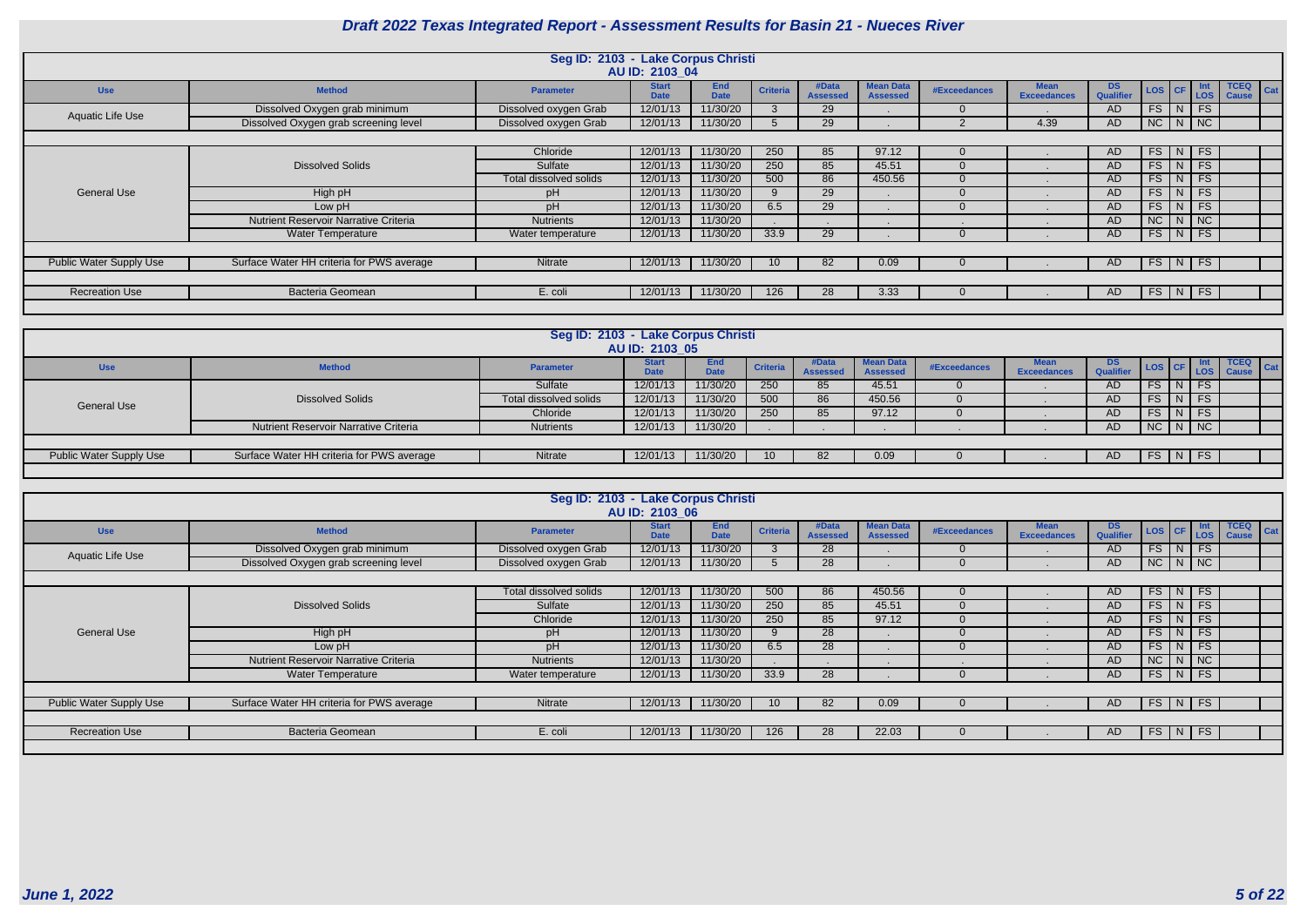|                         |                                           | Seg ID: 2104 - Nueces River Above Frio River |                             |                           |                 |                          |                                     |                     |                                   |                        |                              |                                          |                          |
|-------------------------|-------------------------------------------|----------------------------------------------|-----------------------------|---------------------------|-----------------|--------------------------|-------------------------------------|---------------------|-----------------------------------|------------------------|------------------------------|------------------------------------------|--------------------------|
|                         |                                           |                                              | AU ID: 2104 01              |                           |                 |                          |                                     |                     |                                   |                        |                              |                                          |                          |
| <b>Use</b>              | <b>Method</b>                             | <b>Parameter</b>                             | <b>Start</b><br><b>Date</b> | <b>End</b><br><b>Date</b> | <b>Criteria</b> | #Data<br><b>Assessed</b> | <b>Mean Data</b><br><b>Assessed</b> | <b>#Exceedances</b> | <b>Mean</b><br><b>Exceedances</b> | DS.<br>Qualifier       | $\textsf{LOS}$ $\textsf{CF}$ | Int<br>LOS                               | Cat<br><b>TCEQ Cause</b> |
|                         | Dissolved Oxygen 24hr average             | Dissolved oxygen 24hr Avg                    | 12/01/13                    | 11/30/20                  |                 | 2                        |                                     | $\Omega$            |                                   | $\overline{\text{SM}}$ | $\mid N \mid$<br><b>NA</b>   | NA                                       |                          |
|                         | Dissolved Oxygen 24hr minimum             | Dissolved oxygen 24hr Min                    | 12/01/13                    | 11/30/20                  | $\mathcal{S}$   | 2                        |                                     | $\Omega$            |                                   | $\overline{\text{SM}}$ | <b>NA</b>                    | N<br>NA                                  |                          |
|                         | Dissolved Oxygen grab minimum             | Dissolved oxygen Grab                        | 12/01/13                    | 11/30/20                  | $\mathbf{R}$    | $\overline{26}$          |                                     | $\Omega$            |                                   | <b>AD</b>              | FS                           | FS<br>N <sub>1</sub>                     |                          |
| Aquatic Life Use        | Dissolved Oxygen grab screening level     | Dissolved oxygen Grab                        | 12/01/13                    | 11/30/20                  | $5^{\circ}$     | 26                       |                                     | $\overline{2}$      | 3.95                              | <b>AD</b>              | NC                           | NC<br>N                                  |                          |
|                         | <b>Fish Community (Regional)</b>          | Fish community                               | 12/01/13                    | 11/30/20                  | 37              | 0                        | 38                                  |                     |                                   | <b>AD</b>              | FS.<br>N <sub>1</sub>        | FS                                       |                          |
|                         | Habitat                                   | Habitat                                      | 12/01/13                    | 11/30/20                  | <b>20</b>       | $\Omega$                 | 21                                  |                     |                                   | <b>AD</b>              | $\overline{\text{NC}}$       | NC<br>N                                  |                          |
|                         | Macrobenthic community (Qualitative)      | Macrobenthic community                       | 12/01/13                    | 11/30/20                  | 29              | 0                        | 40                                  |                     |                                   | <b>AD</b>              | FS                           | FS<br>N                                  |                          |
|                         |                                           |                                              |                             |                           |                 |                          |                                     |                     |                                   |                        |                              |                                          |                          |
|                         |                                           | Sulfate                                      | 12/01/13                    | 11/30/20                  | 300             | 45                       | 54.89                               | $\Omega$            |                                   | <b>AD</b>              | FS                           | <b>FS</b><br>N                           |                          |
|                         | <b>Dissolved Solids</b>                   | Total dissolved solids                       | 12/01/13                    | 11/30/20                  | 1500            | 58                       | 542.3                               | $\Omega$            |                                   | <b>AD</b>              | $FS$ $N$                     | FS                                       |                          |
|                         |                                           | Chloride                                     | 12/01/13                    | 11/30/20                  | 700             | 45                       | 178.39                              | $\Omega$            |                                   | AD                     | FS                           | FS<br>N                                  |                          |
|                         | High pH                                   | pH                                           | 12/01/13                    | 11/30/20                  | 9               | $\overline{26}$          | $\sim$                              | $\Omega$            |                                   | <b>AD</b>              | FS                           | FS<br>N                                  |                          |
| <b>General Use</b>      | Low pH                                    | pH                                           | 12/01/13                    | 11/30/20                  | 6.5             | 26                       |                                     | $\Omega$            |                                   | <b>AD</b>              | <b>FS</b>                    | FS<br>N <sub>1</sub>                     |                          |
|                         |                                           | Nitrate                                      | 12/01/13                    | 11/30/20                  | 1.95            | $\overline{28}$          |                                     | 10                  | 13.9                              | <b>AD</b>              | $\overline{\text{CS}}$       | $\overline{\text{cs}}$<br>N <sub>1</sub> | Nitrate in water         |
|                         | <b>Nutrient Screening Levels</b>          | Total phosphorus                             | 12/01/13                    | 11/30/20                  | 0.69            | 28                       | $\mathbf{r}$                        |                     | 1.63                              | <b>AD</b>              | NC                           | $N$ NC                                   |                          |
|                         |                                           | Ammonia                                      | 12/01/13                    | 11/30/20                  | 0.33            | $\overline{28}$          |                                     | $\Omega$            |                                   | <b>AD</b>              | $\overline{\text{NC}}$       | NC<br>N                                  |                          |
|                         |                                           | Chlorophyll-a                                | 12/01/13                    | 11/30/20                  | 14.1            | 28                       |                                     | 6                   | 33.86                             | <b>AD</b>              | NC                           | NC<br>N                                  |                          |
|                         | <b>Water Temperature</b>                  | Water temperature                            | 12/01/13                    | 11/30/20                  | 32.2            | 26                       |                                     | $\Omega$            |                                   | AD                     | FS                           | FS<br>N                                  |                          |
|                         |                                           |                                              |                             |                           |                 |                          |                                     |                     |                                   |                        |                              |                                          |                          |
| Public Water Supply Use | Surface Water HH criteria for PWS average | Nitrate                                      | 12/01/13                    | 11/30/20                  | 10              | 45                       | 2.81                                |                     |                                   | AD                     | $FS$   N                     | FS                                       |                          |
|                         |                                           |                                              |                             |                           |                 |                          |                                     |                     |                                   |                        |                              |                                          |                          |
| <b>Recreation Use</b>   | <b>Bacteria Geomean</b>                   | E. coli                                      | 12/01/13                    | 11/30/20                  | 126             | 27                       |                                     |                     |                                   | AD.                    | $FS \mid N$                  | FS                                       |                          |
|                         |                                           |                                              |                             |                           |                 |                          |                                     |                     |                                   |                        |                              |                                          |                          |

|                                |                                           | Seg ID: 2104 - Nueces River Above Frio River |                             | AU ID: 2104 02     |                 |                          |                                     |                     |                                   |                        |                              |             |                        |     |
|--------------------------------|-------------------------------------------|----------------------------------------------|-----------------------------|--------------------|-----------------|--------------------------|-------------------------------------|---------------------|-----------------------------------|------------------------|------------------------------|-------------|------------------------|-----|
| <b>Use</b>                     | <b>Method</b>                             | <b>Parameter</b>                             | <b>Start</b><br><b>Date</b> | End<br><b>Date</b> | <b>Criteria</b> | #Data<br><b>Assessed</b> | <b>Mean Data</b><br><b>Assessed</b> | <b>#Exceedances</b> | <b>Mean</b><br><b>Exceedances</b> | DS<br>Qualifier        | $\textsf{LoS}$ $\textsf{CF}$ | $\vert$ Int | <b>TCEQ Cause</b>      | Cat |
|                                | Dissolved Oxygen 24hr average             | Dissolved oxygen 24hr Avg                    | 12/01/13                    | 11/30/20           | 5               | $\overline{2}$           |                                     | $\Omega$            |                                   | $\overline{\text{SM}}$ | <b>NA</b>                    | N NA        |                        |     |
|                                | Dissolved Oxygen 24hr minimum             | Dissolved oxygen 24hr Min                    | 12/01/13                    | 11/30/20           | $\mathbf{3}$    | 2                        |                                     | $\Omega$            |                                   | $\overline{\text{SM}}$ | <b>NA</b>                    | $N$   NA    |                        |     |
|                                | Dissolved Oxygen grab minimum             | Dissolved oxygen Grab                        | 12/01/13                    | 11/30/20           | 3               | 20                       |                                     | $\Omega$            |                                   | AD                     | FS                           | $N$ FS      |                        |     |
| Aquatic Life Use               | Dissolved Oxygen grab screening level     | Dissolved oxygen Grab                        | 12/01/13                    | 11/30/20           | 5               | 20                       |                                     |                     | 4.4                               | AD                     | <b>NC</b>                    | $N$ $NC$    |                        |     |
|                                | Fish Community (Regional)                 | Fish community                               | 12/01/13                    | 11/30/20           | $\overline{37}$ | 2                        | $\overline{38}$                     |                     |                                   | AD                     | FS                           | $N$ FS      |                        |     |
|                                | Habitat                                   | Habitat                                      | 12/01/13                    | 11/30/20           | $\overline{20}$ | $\overline{2}$           | 23                                  |                     |                                   | AD                     | NC                           | $N$   NC    |                        |     |
|                                | Macrobenthic community (Qualitative)      | Macrobenthic community                       | 12/01/13                    | 11/30/20           | 29              | $\overline{2}$           | $\overline{36}$                     |                     |                                   | AD                     | FS                           | $N$ FS      |                        |     |
|                                |                                           |                                              |                             |                    |                 |                          |                                     |                     |                                   |                        |                              |             |                        |     |
|                                |                                           | Total dissolved solids                       | 12/01/13                    | 11/30/20           | 1500            | 58                       | 542.3                               | $\Omega$            |                                   | AD                     | FS                           | $N$ FS      |                        |     |
|                                | <b>Dissolved Solids</b>                   | Sulfate                                      | 12/01/13                    | 11/30/20           | 300             | 45                       | 54.89                               | $\overline{0}$      |                                   | AD                     | FS                           | $N$ FS      |                        |     |
|                                |                                           | Chloride                                     | 12/01/13                    | 11/30/20           | 700             | 45                       | 178.39                              | $\Omega$            |                                   | AD                     | FS                           | $N$ FS      |                        |     |
|                                | High pH                                   | pH                                           | 12/01/13                    | 11/30/20           | 9               | 20                       |                                     | $\Omega$            |                                   | AD                     | FS                           | $N$ FS      |                        |     |
| <b>General Use</b>             | Low pH                                    | pH                                           | 12/01/13                    | 11/30/20           | 6.5             | $\overline{20}$          |                                     | $\Omega$            |                                   | AD                     | FS                           | $N$ FS      |                        |     |
|                                |                                           | Total phosphorus                             | 12/01/13                    | 11/30/20           | 0.69            | $\overline{27}$          |                                     |                     | 1.7                               | AD                     | NC                           | $N$ NC      |                        |     |
|                                | <b>Nutrient Screening Levels</b>          | <b>Nitrate</b>                               | 12/01/13                    | 11/30/20           | 1.95            | 27                       |                                     | $\Omega$            |                                   | AD                     | <b>NC</b>                    | $N$   NC    |                        |     |
|                                |                                           | Chlorophyll-a                                | 12/01/13                    | 11/30/20           | 14.1            | $\overline{27}$          |                                     | 9                   | 30.51                             | AD                     | CS                           | $N$ $CS$    | Chlorophyll-a in water |     |
|                                |                                           | Ammonia                                      | 12/01/13                    | 11/30/20           | 0.33            | $\overline{27}$          |                                     | $\Omega$            |                                   | AD                     | NC                           | $N$ NC      |                        |     |
|                                | Water Temperature                         | Water temperature                            | 12/01/13                    | 11/30/20           | 32.2            | 20                       |                                     | $\Omega$            |                                   | AD                     | FS                           | $N$ FS      |                        |     |
|                                |                                           |                                              |                             |                    |                 |                          |                                     |                     |                                   |                        |                              |             |                        |     |
| <b>Public Water Supply Use</b> | Surface Water HH criteria for PWS average | Nitrate                                      |                             | 12/01/13 11/30/20  | 10              | 45                       | 2.81                                | $\Omega$            |                                   | AD                     | $FS$ N FS                    |             |                        |     |
|                                |                                           |                                              |                             |                    |                 |                          |                                     |                     |                                   |                        |                              |             |                        |     |
| <b>Recreation Use</b>          | <b>Bacteria Geomean</b>                   | E. coli                                      |                             | 08/06/13 11/30/20  | 126             | 20                       | 72.75                               | $\Omega$            |                                   | AD                     | FS                           | $N$ FS      |                        |     |
|                                |                                           |                                              |                             |                    |                 |                          |                                     |                     |                                   |                        |                              |             |                        |     |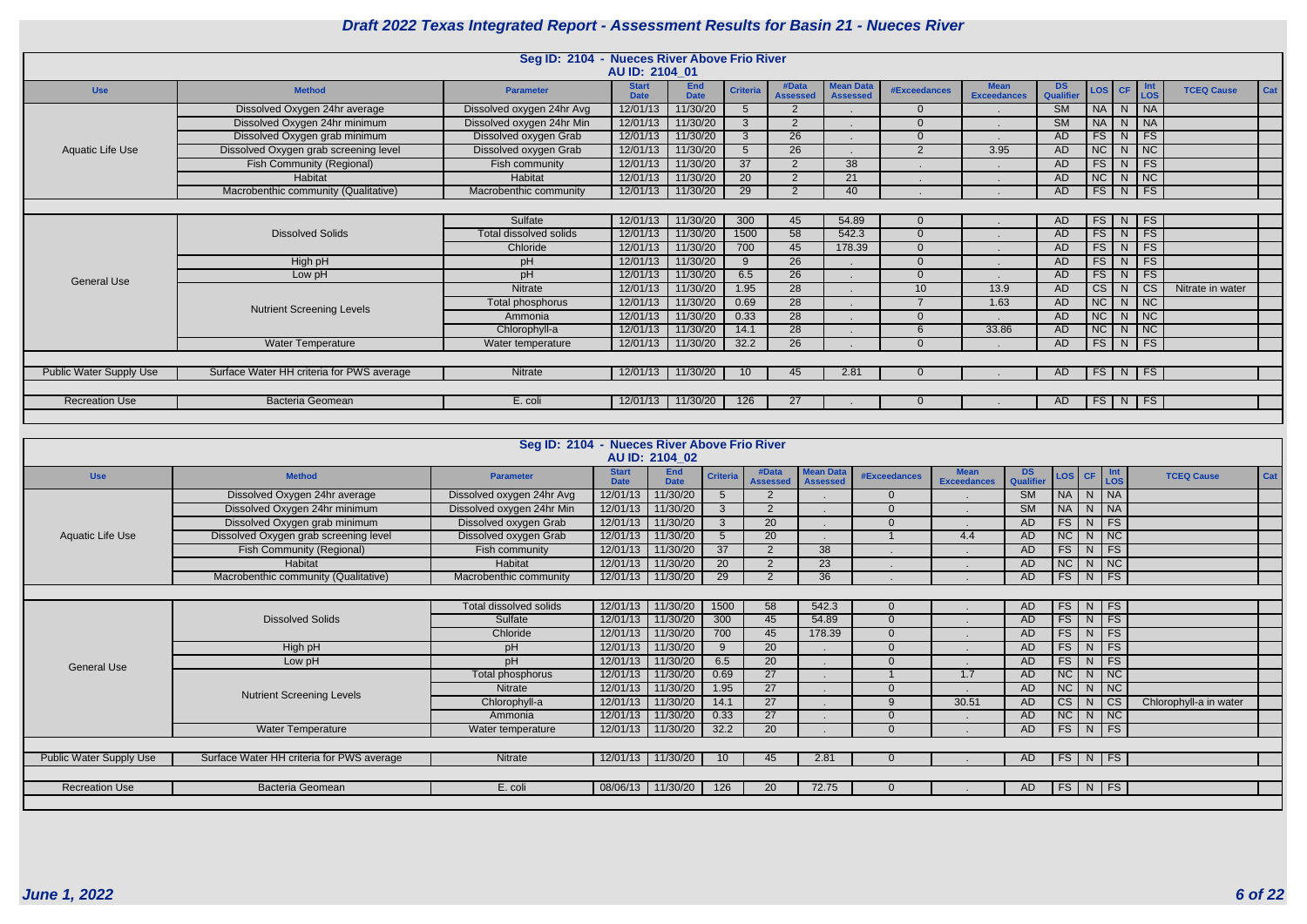|                                |                                           |                           | Seg ID: 2104 - Nueces River Above Frio River |                           |                 |                                   |                  |              |                                   |                 |           |   |                                                                                                                                     |                                     |     |
|--------------------------------|-------------------------------------------|---------------------------|----------------------------------------------|---------------------------|-----------------|-----------------------------------|------------------|--------------|-----------------------------------|-----------------|-----------|---|-------------------------------------------------------------------------------------------------------------------------------------|-------------------------------------|-----|
|                                |                                           |                           |                                              | AU ID: 2104 03            |                 |                                   |                  |              |                                   |                 |           |   |                                                                                                                                     |                                     |     |
| <b>Use</b>                     | <b>Method</b>                             | <b>Parameter</b>          | <b>Start</b><br><b>Date</b>                  | <b>End</b><br><b>Date</b> | <b>Criteria</b> | #Data<br><b>Assessed</b> Assessed | <b>Mean Data</b> | #Exceedances | <b>Mean</b><br><b>Exceedances</b> | DS<br>Qualifier |           |   | $\begin{array}{ c c c c c }\n\hline\n\hline\n\text{LoS} & \text{CF} & \text{Int} \\ \hline\n\text{LoS} & & \text{LoS}\n\end{array}$ | <b>TCEQ Cause</b>                   | Cat |
|                                | Dissolved Oxygen 24hr average             | Dissolved oxygen 24hr Avg | 12/01/13                                     | 11/30/20                  |                 |                                   |                  | $\Omega$     |                                   | <b>SM</b>       |           |   | NCN <sub>N</sub>                                                                                                                    |                                     |     |
| Aquatic Life Use               | Dissolved Oxygen 24hr minimum             | Dissolved oxygen 24hr Min |                                              | 12/01/13 11/30/20         |                 |                                   |                  | $\Omega$     |                                   | <b>SM</b>       |           |   | NC N NA                                                                                                                             |                                     |     |
|                                | Dissolved Oxygen grab minimum             | Dissolved oxygen Grab     |                                              | 12/01/13 11/30/20         |                 | $\overline{2}$                    |                  |              | 1.1                               |                 | <b>NA</b> |   | $\begin{array}{ c c c c c }\hline \text{N} & \text{NA} \\\hline \end{array}$                                                        |                                     |     |
|                                | Dissolved Oxygen grab screening level     | Dissolved oxygen Grab     |                                              | 12/01/13 11/30/20         |                 |                                   |                  |              | 1.1                               |                 | <b>NA</b> | Y | $  \csc$                                                                                                                            | Depressed dissolved oxygen in water |     |
|                                |                                           |                           |                                              |                           |                 |                                   |                  |              |                                   |                 |           |   |                                                                                                                                     |                                     |     |
|                                |                                           | Total dissolved solids    |                                              | 12/01/13 11/30/20         | 1500            | 58                                | 542.3            | $\Omega$     |                                   | AD.             |           |   | FS N FS                                                                                                                             |                                     |     |
|                                | <b>Dissolved Solids</b>                   | Sulfate                   |                                              | 12/01/13 11/30/20         | 300             | 45                                | 54.89            | $\Omega$     |                                   | AD.             | <b>FS</b> |   | $N$ FS                                                                                                                              |                                     |     |
| <b>General Use</b>             |                                           | Chloride                  | 12/01/13                                     | 11/30/20                  | 700             | 45                                | 178.39           | $\Omega$     |                                   | AD              |           |   | $FS$ N FS                                                                                                                           |                                     |     |
|                                | High pH                                   | pH                        | 12/01/13                                     | 11/30/20                  |                 | 2                                 |                  | $\Omega$     |                                   | ΙD              |           |   | NA N NA                                                                                                                             |                                     |     |
|                                | Low pH                                    | pH                        |                                              | 12/01/13 11/30/20         | 6.5             |                                   |                  | $\Omega$     |                                   |                 | 1 N A     |   | $N$ NA                                                                                                                              |                                     |     |
|                                | <b>Water Temperature</b>                  | Water temperature         |                                              | $12/01/13$ 11/30/20       | 32.2            | $\mathcal{P}$                     |                  |              |                                   | ID              |           |   | NA N NA                                                                                                                             |                                     |     |
|                                |                                           |                           |                                              |                           |                 |                                   |                  |              |                                   |                 |           |   |                                                                                                                                     |                                     |     |
| <b>Public Water Supply Use</b> | Surface Water HH criteria for PWS average | Nitrate                   |                                              | 12/01/13 11/30/20         | 10 <sup>1</sup> | 45                                | 2.81             | $\Omega$     |                                   | AD.             |           |   | FS N FS                                                                                                                             |                                     |     |
|                                |                                           |                           |                                              |                           |                 |                                   |                  |              |                                   |                 |           |   |                                                                                                                                     |                                     |     |

|                                |                                           |                        | Seg ID: 2105 - Nueces River Above Holland Dam |                           |                 |                          |                                     |                     |                                   |               |          |                 |                                     |     |
|--------------------------------|-------------------------------------------|------------------------|-----------------------------------------------|---------------------------|-----------------|--------------------------|-------------------------------------|---------------------|-----------------------------------|---------------|----------|-----------------|-------------------------------------|-----|
|                                |                                           |                        |                                               |                           | AU ID: 2105 01  |                          |                                     |                     |                                   |               |          |                 |                                     |     |
| <b>Use</b>                     | <b>Method</b>                             | <b>Parameter</b>       | <b>Start</b><br><b>Date</b>                   | <b>End</b><br><b>Date</b> | <b>Criteria</b> | #Data<br><b>Assessed</b> | <b>Mean Data</b><br><b>Assessed</b> | <b>#Exceedances</b> | <b>Mean</b><br><b>Exceedances</b> | DS LOS CF Int |          |                 | <b>TCEQ Cause</b>                   | Cat |
| Aquatic Life Use               | Dissolved Oxygen grab minimum             | Dissolved oxygen Grab  | 12/01/13                                      | 11/30/20                  |                 | 13                       |                                     |                     | 1.5                               | AD            |          | $FS$ N FS       |                                     |     |
|                                | Dissolved Oxygen grab screening level     | Dissolved oxygen Grab  | 12/01/13                                      | 11/30/20                  | 5               | 13                       |                                     | 3                   | 3.67                              | AD            |          | $ CS $ N $ CS $ | Depressed dissolved oxygen in water |     |
|                                |                                           |                        |                                               |                           |                 |                          |                                     |                     |                                   |               |          |                 |                                     |     |
|                                |                                           | Total dissolved solids | 12/01/13                                      | 11/30/20                  | 900             | 57                       | 409.92                              | $\overline{0}$      |                                   | AD.           |          | FS N FS         |                                     |     |
|                                | <b>Dissolved Solids</b>                   | Sulfate                | 12/01/13                                      | 11/30/20                  | 200             | 53                       | 61.44                               | $\overline{0}$      |                                   | AD            |          | FS N FS         |                                     |     |
|                                |                                           | Chloride               | 12/01/13                                      | 11/30/20                  | 200             | 53                       | 58.6                                | $\Omega$            |                                   | AD.           |          | FS N FS         |                                     |     |
|                                | High pH                                   | pH                     | 12/01/13                                      | 11/30/20                  | 9               | 13                       |                                     | $\overline{0}$      |                                   | AD.           |          | $FS$ N FS       |                                     |     |
| <b>General Use</b>             | Low pH                                    | pH                     | 12/01/13                                      | 11/30/20                  | 6.5             | 13                       |                                     | $\overline{0}$      |                                   | AD            | $FS$ $N$ | FS              |                                     |     |
|                                |                                           | Total phosphorus       | 12/01/13                                      | 11/30/20                  | 0.69            | 18                       |                                     |                     | 1.07                              | AD            |          | $NC$ $N$ $NC$   |                                     |     |
|                                | <b>Nutrient Screening Levels</b>          | Nitrate                | 12/01/13                                      | 11/30/20                  | 1.95            | 19                       |                                     | $\overline{0}$      |                                   | AD            |          | NC N NC         |                                     |     |
|                                |                                           | Chlorophyll-a          | 12/01/13                                      | 11/30/20                  | 14.1            | 20                       |                                     | 11                  | 36.63                             | AD            |          | $CS$ N $ CS $   | Chlorophyll-a in water              |     |
|                                |                                           | Ammonia                | 12/01/13                                      | 11/30/20                  | 0.33            | 18                       |                                     |                     | 0.36                              | AD            |          | $NC$ $N$ $NC$   |                                     |     |
|                                | <b>Water Temperature</b>                  | Water temperature      | 12/01/13                                      | 11/30/20                  | 32.2            | 13                       |                                     | $\Omega$            |                                   | AD            |          | FS   N   FS     |                                     |     |
|                                |                                           |                        |                                               |                           |                 |                          |                                     |                     |                                   |               |          |                 |                                     |     |
| <b>Public Water Supply Use</b> | Surface Water HH criteria for PWS average | Nitrate                | 12/01/13                                      | 11/30/20                  | 10 <sup>1</sup> | 51                       | 0.27                                | $\overline{0}$      |                                   | AD.           |          | $FS$ N FS       |                                     |     |
|                                |                                           | Fluoride               |                                               | 12/01/13 11/30/20         |                 | 53                       | 0.14                                | $\Omega$            |                                   | AD.           |          | FS   N   FS     |                                     |     |
|                                |                                           |                        |                                               |                           |                 |                          |                                     |                     |                                   |               |          |                 |                                     |     |
| <b>Recreation Use</b>          | <b>Bacteria Geomean</b>                   | E. coli                |                                               | 05/23/12 11/30/20         | 126             | 20                       | 85.95                               | $\overline{0}$      |                                   | AD            |          | FS N FS         |                                     |     |
|                                |                                           |                        |                                               |                           |                 |                          |                                     |                     |                                   |               |          |                 |                                     |     |

|                    |                                       |                           | Seg ID: 2105 - Nueces River Above Holland Dam | AU ID: 2105 02            |     |       |                                                |              |                    |           |           |          |                                     |            |
|--------------------|---------------------------------------|---------------------------|-----------------------------------------------|---------------------------|-----|-------|------------------------------------------------|--------------|--------------------|-----------|-----------|----------|-------------------------------------|------------|
| <b>Use</b>         | <b>Method</b>                         | <b>Parameter</b>          | <b>Start</b><br>Date                          | <b>End</b><br><b>Date</b> |     | #Data | <b>Mean Data</b><br>Criteria Assessed Assessed | #Exceedances | Mean DS LOS CF Int |           |           |          | <b>TCEQ Cause</b>                   | <b>Cat</b> |
|                    | Dissolved Oxygen 24hr average         | Dissolved oxygen 24hr Avg |                                               | 12/01/13 11/30/20         |     |       |                                                |              |                    | <b>SM</b> | NC        | $N$ $NA$ |                                     |            |
| Aquatic Life Use   | Dissolved Oxygen 24hr minimum         | Dissolved oxygen 24hr Min |                                               | 12/01/13 11/30/20         |     |       |                                                |              |                    | <b>SM</b> | NC        | $N$   NA |                                     |            |
|                    | Dissolved Oxygen grab minimum         | Dissolved oxygen Grab     |                                               | 12/01/13 11/30/20         |     | 19    |                                                |              | 2.72               | AD        | <b>FS</b> | $ $ NS   | Depressed dissolved oxygen in water | 5c         |
|                    | Dissolved Oxygen grab screening level | Dissolved oxygen Grab     | 12/01/13 11/30/20                             |                           |     | 19    |                                                |              | 3.37               | AD        | cs        | N CS     | Depressed dissolved oxygen in water |            |
|                    |                                       |                           |                                               |                           |     |       |                                                |              |                    |           |           |          |                                     |            |
|                    |                                       | Total dissolved solids    | 12/01/13 11/30/20                             |                           | 900 | 57    | 409.92                                         |              |                    | AD        | <b>FS</b> | $N$   FS |                                     |            |
|                    | <b>Dissolved Solids</b>               | Sulfate                   |                                               | 12/01/13 11/30/20         | 200 | 53    | 61.44                                          |              |                    | AD.       | FS        | $N$ FS   |                                     |            |
| <b>General Use</b> |                                       | Chloride                  |                                               | 12/01/13 11/30/20         | 200 | 53    | 58.6                                           |              |                    | AD        | <b>FS</b> | $N$ FS   |                                     |            |
|                    | High pH                               |                           |                                               | 12/01/13 11/30/20         |     | 19    |                                                |              |                    | AD        | FS        | $N$ FS   |                                     |            |
|                    | Low pH                                |                           |                                               | 12/01/13 11/30/20         | 6.5 | 19    |                                                |              |                    | AD        |           | FS N FS  |                                     |            |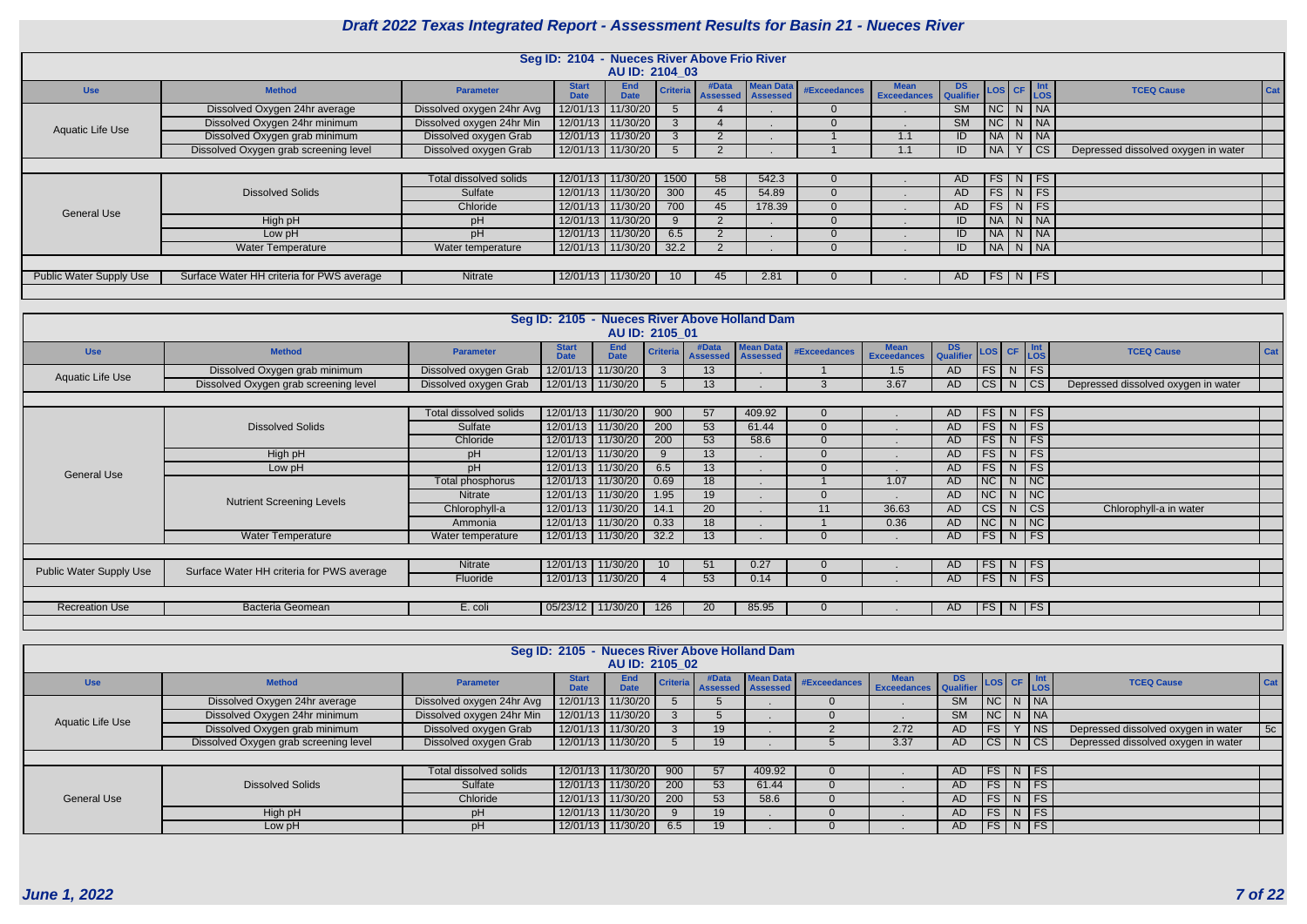| <b>DS</b><br>Qualifier | <b>LOS</b>             | <b>CF</b> | Int<br><b>LOS</b>        | <b>TCEQ Cause</b>      | Cat |
|------------------------|------------------------|-----------|--------------------------|------------------------|-----|
| <b>AD</b>              | <b>NC</b>              | N         | <b>NC</b>                |                        |     |
| <b>AD</b>              | <b>NC</b>              | N         | <b>NC</b>                |                        |     |
| <b>AD</b>              | <b>CS</b>              | N         | $\overline{\text{CS}}$   | Chlorophyll-a in water |     |
| <b>AD</b>              | $\overline{\text{NC}}$ | N         | NC                       |                        |     |
| <b>AD</b>              | <b>FS</b>              | N         | FS                       |                        |     |
|                        |                        |           |                          |                        |     |
| <b>AD</b>              | FS                     | N         | FS                       |                        |     |
| <b>AD</b>              | <b>FS</b>              | N         | $\overline{\mathsf{FS}}$ |                        |     |
|                        |                        |           |                          |                        |     |
| <b>AD</b>              | <b>FS</b>              | N         | <b>FS</b>                |                        |     |
|                        |                        |           |                          |                        |     |

|                         |                                           |                   | Seg ID: 2105 - Nueces River Above Holland Dam |                     |                 |                            |           |              |                                             |     |    |               |                        |
|-------------------------|-------------------------------------------|-------------------|-----------------------------------------------|---------------------|-----------------|----------------------------|-----------|--------------|---------------------------------------------|-----|----|---------------|------------------------|
|                         |                                           |                   |                                               | AU ID: 2105 02      |                 |                            |           |              |                                             |     |    |               |                        |
| <b>Use</b>              | <b>Method</b>                             | <b>Parameter</b>  | <b>Start</b><br><b>Date</b>                   | End<br><b>Date</b>  | <b>Criteria</b> | #Data<br>Assessed Assessed | Mean Data | #Exceedances | <b>Mean</b><br><b>Exceedances</b> Qualifier | DS  |    | LOS CF Int    | <b>TCEQ Cause</b>      |
|                         |                                           | Total phosphorus  | 12/01/13                                      | 11/30/20            | 0.69            | 32                         |           |              | 0.99                                        | AD  |    | $NC$ $N$ $NC$ |                        |
|                         | <b>Nutrient Screening Levels</b>          | Nitrate           | 12/01/13                                      | 11/30/20            | 1.95            | 35 <sup>5</sup>            |           |              | 2.05                                        | AD  | NC | $N$ NC        |                        |
| General Use             |                                           | Chlorophyll-a     |                                               | 12/01/13 11/30/20   | 14.1            | 31                         |           |              | 27.81                                       | AD  | CS | N CS          | Chlorophyll-a in water |
|                         |                                           | Ammonia           |                                               | 12/01/13 11/30/20   | 0.33            | 32 <sup>2</sup>            |           |              |                                             | AD. | NC | $N$ NC        |                        |
|                         | <b>Water Temperature</b>                  | Water temperature |                                               | 12/01/13   11/30/20 | 32.2            | 19                         |           |              |                                             | AD. |    | FS N FS       |                        |
|                         |                                           |                   |                                               |                     |                 |                            |           |              |                                             |     |    |               |                        |
| Public Water Supply Use | Surface Water HH criteria for PWS average | Nitrate           |                                               | 12/01/13 11/30/20   | 10 <sup>°</sup> | 51                         | 0.27      |              |                                             | AD  |    | $FS$ N FS     |                        |
|                         |                                           | Fluoride          |                                               | 12/01/13 11/30/20   |                 | 53                         | 0.14      |              |                                             | AD. |    | FS N FS       |                        |
|                         |                                           |                   |                                               |                     |                 |                            |           |              |                                             |     |    |               |                        |
| <b>Recreation Use</b>   | <b>Bacteria Geomean</b>                   | E. coli           |                                               | 12/01/13   11/30/20 | 126             | 34                         | 58.48     |              |                                             | AD  |    | FS   N   FS   |                        |
|                         |                                           |                   |                                               |                     |                 |                            |           |              |                                             |     |    |               |                        |

|                                |                                           | Seg ID: 2105 - Nueces River Above Holland Dam | AU ID: 2105 03 |                           |                 |                          |                                     |              |                    |                         |           |                             |                            |                              |
|--------------------------------|-------------------------------------------|-----------------------------------------------|----------------|---------------------------|-----------------|--------------------------|-------------------------------------|--------------|--------------------|-------------------------|-----------|-----------------------------|----------------------------|------------------------------|
| <b>Use</b>                     | <b>Method</b>                             | <b>Parameter</b>                              | Start          | <b>End</b><br><b>Date</b> | <b>Criteria</b> | #Data<br><b>Assessed</b> | <b>Mean Data</b><br><b>Assessed</b> | #Exceedances | <b>Exceedances</b> | DS.<br><b>Qualifier</b> | LOS CF    |                             | <b>TCEQ</b><br>LOS   Cause | $\overline{\phantom{a}}$ Cat |
|                                |                                           | Total dissolved solids                        | 12/01/13       | 11/30/20                  | 900             | 57                       | 409.92                              |              |                    | AD                      | FS        | FS.                         |                            |                              |
| <b>General Use</b>             | <b>Dissolved Solids</b>                   | Sulfate                                       | 12/01/13       | 11/30/20                  | 200             | 53                       | 61.44                               |              |                    | AD.                     | <b>FS</b> |                             |                            |                              |
|                                |                                           | Chloride                                      | 12/01/13       | 11/30/20                  | 200             | 53                       | 58.6                                |              |                    | <b>AD</b>               | FS.       | $\overline{\phantom{a}}$ FS |                            |                              |
|                                |                                           |                                               |                |                           |                 |                          |                                     |              |                    |                         |           |                             |                            |                              |
| <b>Public Water Supply Use</b> | Surface Water HH criteria for PWS average | Nitrate                                       | 12/01/13       | 11/30/20                  |                 |                          | 0.27                                |              |                    | AD.                     | FS.       | N IFS I                     |                            |                              |
|                                |                                           | Fluoride                                      | 12/01/13       | 11/30/20                  |                 | 53                       | 0.14                                |              |                    | AD                      | FS        | <b>FS</b>                   |                            |                              |
|                                |                                           |                                               |                |                           |                 |                          |                                     |              |                    |                         |           |                             |                            |                              |

|                         |                                           |                               | Seg ID: 2106 - Nueces/Lower Frio River |                           |                 |                          |                                     |                |                                   |                         |           |                    |                                 |     |
|-------------------------|-------------------------------------------|-------------------------------|----------------------------------------|---------------------------|-----------------|--------------------------|-------------------------------------|----------------|-----------------------------------|-------------------------|-----------|--------------------|---------------------------------|-----|
|                         |                                           |                               |                                        | AU ID: 2106 01            |                 |                          |                                     |                |                                   |                         |           |                    |                                 |     |
| <b>Use</b>              | <b>Method</b>                             | <b>Parameter</b>              | <b>Start</b><br><b>Date</b>            | <b>End</b><br><b>Date</b> | <b>Criteria</b> | #Data<br><b>Assessed</b> | <b>Mean Data</b><br><b>Assessed</b> | #Exceedances   | <b>Mean</b><br><b>Exceedances</b> | DS Qualifier LOS CF LOS |           |                    | <b>TCEQ Cause</b>               | Cat |
| Aquatic Life Use        | Dissolved Oxygen grab minimum             | Dissolved oxygen Grab         | 12/01/13                               | 11/30/20                  | 3               | 38                       |                                     |                |                                   | <b>AD</b>               |           | $FS\mid N \mid FS$ |                                 |     |
|                         | Dissolved Oxygen grab screening level     | Dissolved oxygen Grab         | 12/01/13                               | 11/30/20                  | 5               | 38                       |                                     |                |                                   | <b>AD</b>               |           | NCNNC              |                                 |     |
|                         |                                           |                               |                                        |                           |                 |                          |                                     |                |                                   |                         |           |                    |                                 |     |
|                         |                                           | <b>Total dissolved solids</b> | 12/01/13                               | 11/30/20                  | 500             | 75                       | 608.8                               |                |                                   | AD.                     |           | NS   N   NS        | Total dissolved solids in water | 5b  |
|                         | <b>Dissolved Solids</b>                   | Sulfate                       | 12/01/13                               | 11/30/20                  | 250             | 75                       | 83.18                               | $\overline{0}$ |                                   | <b>AD</b>               |           | $FS\mid N \mid FS$ |                                 |     |
|                         |                                           | Chloride                      | 12/01/13                               | 11/30/20                  | 250             | 75                       | 165.35                              |                |                                   | <b>AD</b>               |           | $FS\mid N \mid FS$ |                                 |     |
|                         | High pH                                   | pH                            |                                        | 12/01/13 11/30/20         | 9               | $\overline{38}$          |                                     |                |                                   | <b>AD</b>               |           | $FS$ N FS          |                                 |     |
| <b>General Use</b>      | Low pH                                    | pH                            | 12/01/13                               | 11/30/20                  | 6.5             | 38                       |                                     |                |                                   | <b>AD</b>               |           | $FS\mid N \mid FS$ |                                 |     |
|                         |                                           | Total phosphorus              | 12/01/13                               | 11/30/20                  | 0.69            | 47                       |                                     |                | 0.99                              | AD                      |           | NC N NC            |                                 |     |
|                         | <b>Nutrient Screening Levels</b>          | Nitrate                       | 12/01/13                               | 11/30/20                  | 1.95            | 47                       |                                     |                |                                   | <b>AD</b>               | NCNNC     |                    |                                 |     |
|                         |                                           | Chlorophyll-a                 | 12/01/13                               | 11/30/20                  | 14.1            | 47                       |                                     | 13             | 29.96                             | <b>AD</b>               |           | CS N CS            | Chlorophyll-a in water          |     |
|                         |                                           | Ammonia                       |                                        | 12/01/13 11/30/20         | 0.33            | 47                       |                                     |                |                                   | <b>AD</b>               | NCNNC     |                    |                                 |     |
|                         | <b>Water Temperature</b>                  | Water temperature             |                                        | 12/01/13 11/30/20         | 32.2            | 38                       |                                     |                |                                   | <b>AD</b>               |           | $FS\mid N \mid FS$ |                                 |     |
|                         |                                           |                               |                                        |                           |                 |                          |                                     |                |                                   |                         |           |                    |                                 |     |
| Public Water Supply Use | Surface Water HH criteria for PWS average | Nitrate                       |                                        | 12/01/13 11/30/20         |                 | 75                       | 0.22                                |                |                                   | AD.                     | $FS$ N FS |                    |                                 |     |
|                         |                                           |                               |                                        |                           |                 |                          |                                     |                |                                   |                         |           |                    |                                 |     |
| <b>Recreation Use</b>   | <b>Bacteria Geomean</b>                   | E. coli                       | 12/01/13                               | 11/30/20                  | 126             | 47                       | 73.33                               | $\Omega$       |                                   | AD.                     |           | $FS$ N FS          |                                 |     |
|                         |                                           |                               |                                        |                           |                 |                          |                                     |                |                                   |                         |           |                    |                                 |     |

|                  |                                       |                       | Seg ID: 2106 - Nueces/Lower Frio River | AU ID: 2106 02            |                    |       |                  |              |                                   |    |             |                            |                   |  |
|------------------|---------------------------------------|-----------------------|----------------------------------------|---------------------------|--------------------|-------|------------------|--------------|-----------------------------------|----|-------------|----------------------------|-------------------|--|
| <b>Jse</b>       | <b>Method</b>                         | <b>Parameter</b>      | <b>Start</b><br><b>Date</b>            | <b>End</b><br><b>Date</b> | <b>Criteria</b> 1. | #Data | <b>Mean Data</b> | #Exceedances | <b>Mean</b><br><b>Exceedances</b> |    |             | $-$ CF $\vert$ LOS $\vert$ | <b>TCEQ Cause</b> |  |
| Aquatic Life Use | Dissolved Oxygen grab minimum         | Dissolved oxygen Grab | 12/01/13 11/30/20                      |                           |                    | 28    |                  |              |                                   | AD | FSN         | FS                         |                   |  |
|                  | Dissolved Oxygen grab screening level | Dissolved oxygen Grab | 12/01/13                               | 11/30/20                  |                    | 28    |                  |              |                                   | AD | $NC$ N $NC$ |                            |                   |  |
|                  |                                       |                       |                                        |                           |                    |       |                  |              |                                   |    |             |                            |                   |  |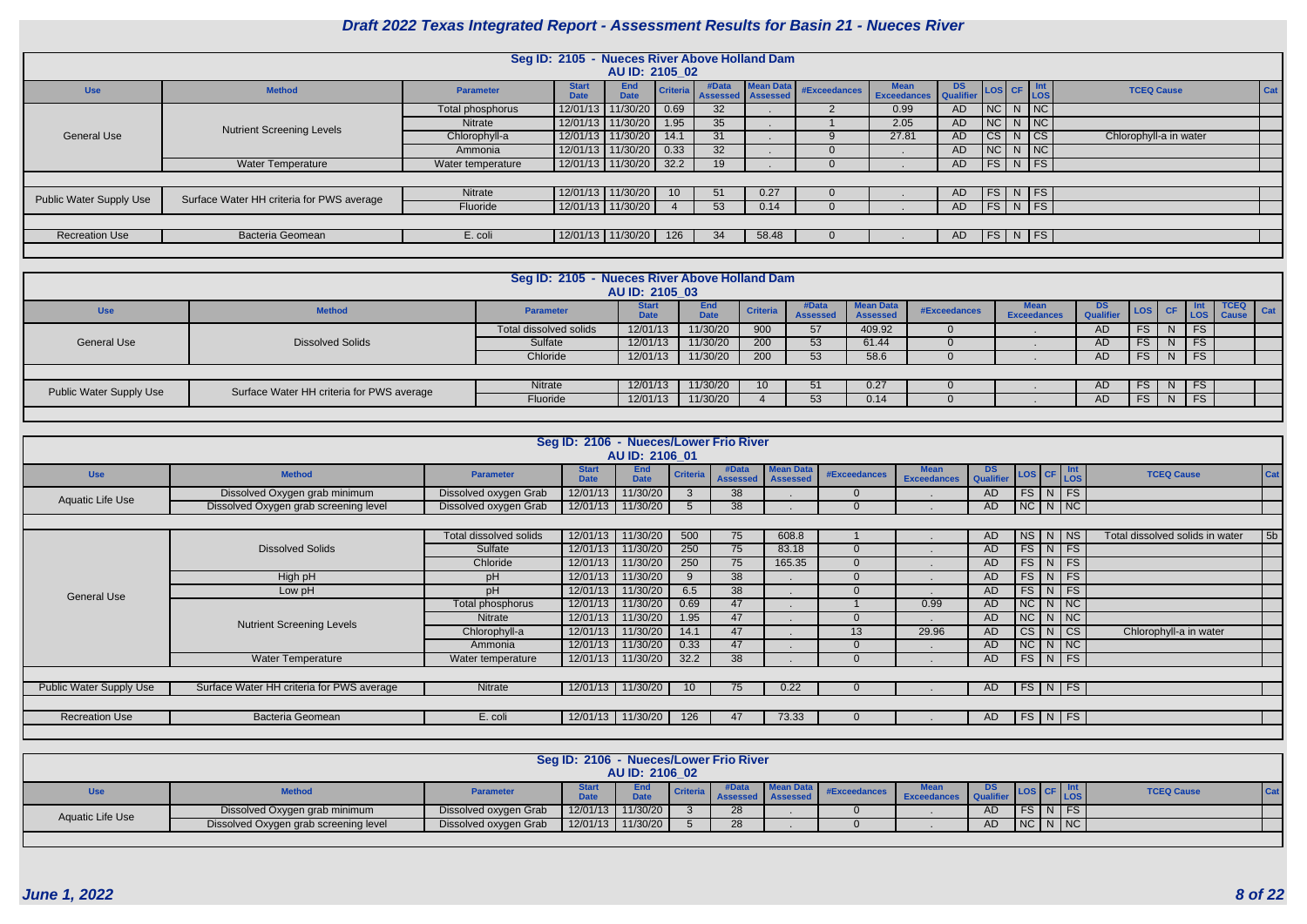|                                |                                           |                        | Seg ID: 2106 - Nueces/Lower Frio River | AU ID: 2106 02            |                 |                          |                                     |              |                                   |               |                         |                    |                                 |                |
|--------------------------------|-------------------------------------------|------------------------|----------------------------------------|---------------------------|-----------------|--------------------------|-------------------------------------|--------------|-----------------------------------|---------------|-------------------------|--------------------|---------------------------------|----------------|
| <b>Use</b>                     | <b>Method</b>                             | <b>Parameter</b>       | <b>Start</b><br><b>Date</b>            | <b>End</b><br><b>Date</b> | <b>Criteria</b> | #Data<br><b>Assessed</b> | <b>Mean Data</b><br><b>Assessed</b> | #Exceedances | <b>Mean</b><br><b>Exceedances</b> | DS LOS CF Int |                         |                    | <b>TCEQ Cause</b>               | <b>Cat</b>     |
|                                |                                           | Total dissolved solids | 12/01/13                               | 11/30/20                  | 500             | 75                       | 608.8                               |              | . .                               | <b>AD</b>     | $N$ S $N$ $N$           |                    | Total dissolved solids in water | 5 <sub>b</sub> |
|                                | <b>Dissolved Solids</b>                   | Sulfate                | 12/01/13                               | 11/30/20                  | 250             | 75                       | 83.18                               | U            |                                   | <b>AD</b>     | $FS\mid N \mid FS$      |                    |                                 |                |
|                                |                                           | Chloride               | 12/01/13                               | 11/30/20                  | 250             | 75                       | 165.35                              |              |                                   | <b>AD</b>     | $FS$ N FS               |                    |                                 |                |
|                                | High pH                                   | pH                     | 12/01/13                               | 11/30/20                  |                 | 28                       |                                     |              |                                   | <b>AD</b>     | FS                      | $\vert N \vert$ FS |                                 |                |
| <b>General Use</b>             | Low pH                                    | pH                     | 12/01/13                               | 11/30/20                  | 6.5             | 28                       |                                     |              |                                   | <b>AD</b>     | FS                      | $\vert N \vert$ FS |                                 |                |
|                                |                                           | Total phosphorus       | 12/01/13                               | 11/30/20                  | 0.69            | 28                       |                                     |              | 1.16                              | <b>AD</b>     | NCNNC                   |                    |                                 |                |
|                                | <b>Nutrient Screening Levels</b>          | Nitrate                | 12/01/13                               | 11/30/20                  | 1.95            | 28                       |                                     |              |                                   | <b>AD</b>     | NCNNC                   |                    |                                 |                |
|                                |                                           | Chlorophyll-a          | 12/01/13                               | 11/30/20                  | 14.1            | 28                       |                                     | 15           | 23.39                             | <b>AD</b>     | CS N CS                 |                    | Chlorophyll-a in water          |                |
|                                |                                           | Ammonia                | 12/01/13                               | 11/30/20                  | 0.33            | 28                       |                                     |              |                                   | <b>AD</b>     | NC N NC                 |                    |                                 |                |
|                                | <b>Water Temperature</b>                  | Water temperature      |                                        | 12/01/13 11/30/20         | 32.2            | 28                       |                                     |              |                                   | <b>AD</b>     | $FS\mid N \mid FS \mid$ |                    |                                 |                |
|                                |                                           |                        |                                        |                           |                 |                          |                                     |              |                                   |               |                         |                    |                                 |                |
| <b>Public Water Supply Use</b> | Surface Water HH criteria for PWS average | Nitrate                | 12/01/13 11/30/20                      |                           | $\sqrt{10}$     | 75                       | 0.22                                |              |                                   | AD            | FS N FS                 |                    |                                 |                |
|                                |                                           |                        |                                        |                           |                 |                          |                                     |              |                                   |               |                         |                    |                                 |                |
| <b>Recreation Use</b>          | Bacteria Geomean                          | E. coli                | 12/01/13 11/30/20                      |                           | 126             | 28                       | 260.42                              |              |                                   | AD            | NS N NS                 |                    | Bacteria in water               | 5c             |
|                                |                                           |                        |                                        |                           |                 |                          |                                     |              |                                   |               |                         |                    |                                 |                |

|                                |                                           |                               | Seg ID: 2107 - Lower Atascosa River | AU ID: 2107 01            |                 |                          |                                     |                     |                                   |                 |           |                         |                                 |                |
|--------------------------------|-------------------------------------------|-------------------------------|-------------------------------------|---------------------------|-----------------|--------------------------|-------------------------------------|---------------------|-----------------------------------|-----------------|-----------|-------------------------|---------------------------------|----------------|
| <b>Use</b>                     | <b>Method</b>                             | <b>Parameter</b>              | <b>Start</b><br><b>Date</b>         | <b>End</b><br><b>Date</b> | <b>Criteri</b>  | #Data<br><b>Assessed</b> | <b>Mean Data</b><br><b>Assessed</b> | <b>#Exceedances</b> | <b>Mean</b><br><b>Exceedances</b> | DS<br>Qualifier |           | LOS CF Int              | <b>TCEQ Cause</b>               | Cat            |
| Aquatic Life Use               | Dissolved Oxygen grab minimum             | Dissolved oxygen Grab         | 12/01/13                            | 11/30/20                  |                 | 20                       |                                     | $\Omega$            |                                   | <b>AD</b>       |           | $FS$ $N$ $FS$           |                                 |                |
|                                | Dissolved Oxygen grab screening level     | Dissolved oxygen Grab         | 12/01/13                            | 11/30/20                  |                 | 20                       |                                     | $\Omega$            |                                   | AD              |           | $NC$ $N$ $NC$           |                                 |                |
|                                |                                           |                               |                                     |                           |                 |                          |                                     |                     |                                   |                 |           |                         |                                 |                |
|                                |                                           | <b>Total dissolved solids</b> | 12/01/13                            | 11/30/20                  | 1500            | 23                       | 1638.22                             |                     |                                   | AD              |           | NS N                    | Total dissolved solids in water | 5c             |
|                                | <b>Dissolved Solids</b>                   | Chloride                      | 12/01/13                            | 11/30/20                  | 600             | 23                       | 440.99                              | $\mathbf{0}$        |                                   | <b>AD</b>       |           | FS N FS                 |                                 |                |
|                                |                                           | Sulfate                       | 12/01/13                            | 11/30/20                  | 500             | $\overline{23}$          | 369.73                              | $\overline{0}$      |                                   | <b>AD</b>       |           | $FS$ N FS               |                                 |                |
|                                | High pH                                   | pH                            | 12/01/13                            | 11/30/20                  |                 | 20                       |                                     | $\Omega$            |                                   | <b>AD</b>       |           | $FS$ N FS               |                                 |                |
| <b>General Use</b>             | Low pH                                    | <b>DH</b>                     | 12/01/13                            | 11/30/20                  | 6.5             | 20                       |                                     | $\overline{0}$      |                                   | <b>AD</b>       |           | $FS\mid N \mid FS$      |                                 |                |
|                                |                                           | Total phosphorus              | 12/01/13                            | 11/30/20                  | 0.69            | 25                       |                                     | $\Omega$            |                                   | <b>AD</b>       |           | $NC$ $N$ $NC$           |                                 |                |
|                                | <b>Nutrient Screening Levels</b>          | <b>Nitrate</b>                | 12/01/13                            | 11/30/20                  | 1.95            | 25                       |                                     | $\overline{0}$      |                                   | AD              |           | $NC \mid N \mid NC$     |                                 |                |
|                                |                                           | Chlorophyll-a                 | 12/01/13                            | 11/30/20                  | 14.1            | 25                       |                                     | 14                  | 38.35                             | <b>AD</b>       | $CS$ $N$  | $\overline{c}$          | Chlorophyll-a in water          |                |
|                                |                                           | Ammonia                       | 12/01/13                            | 11/30/20                  | 0.33            | 25                       |                                     | $\Omega$            |                                   | AD              |           | $NC$ $N$ $NC$           |                                 |                |
|                                | <b>Water Temperature</b>                  | Water temperature             | 12/01/13                            | 11/30/20                  | 32.2            | 20                       |                                     | $\Omega$            |                                   | AD.             |           | $FS\mid N \mid FS \mid$ |                                 |                |
|                                |                                           |                               |                                     |                           |                 |                          |                                     |                     |                                   |                 |           |                         |                                 |                |
| <b>Public Water Supply Use</b> | Surface Water HH criteria for PWS average | Nitrate                       | 12/01/13                            | 11/30/20                  | 10 <sup>°</sup> | 23                       | 0.19                                |                     |                                   | AD              |           | $FS$ N FS               |                                 |                |
|                                |                                           |                               |                                     |                           |                 |                          |                                     |                     |                                   |                 |           |                         |                                 |                |
| <b>Recreation Use</b>          | <b>Bacteria Geomean</b>                   | E. coli                       | 12/01/13                            | 11/30/20                  | 126             | 23                       | 549.33                              |                     |                                   | AD.             | $N$ S $N$ | $ $ NS                  | Bacteria in water               | 5 <sub>b</sub> |
|                                |                                           |                               |                                     |                           |                 |                          |                                     |                     |                                   |                 |           |                         |                                 |                |

|                    |                                       |                               |                             | Seg ID: 2108 - San Miguel Creek<br>AU ID: 2108 01 |      |                 |                                                |              |                                   |               |           |                                     |            |
|--------------------|---------------------------------------|-------------------------------|-----------------------------|---------------------------------------------------|------|-----------------|------------------------------------------------|--------------|-----------------------------------|---------------|-----------|-------------------------------------|------------|
| <b>Use</b>         | <b>Method</b>                         | <b>Parameter</b>              | <b>Start</b><br><b>Date</b> | End<br><b>Date</b>                                |      | #Data           | <b>Mean Data</b><br>Criteria Assessed Assessed | #Exceedances | <b>Mean</b><br><b>Exceedances</b> | DS LOS CF LOS |           | <b>TCEQ Cause</b>                   | <b>Cat</b> |
| Aquatic Life Use   | Dissolved Oxygen grab minimum         | Dissolved oxygen Grab         | 10/02/12                    | 11/30/20                                          |      | 10 <sup>1</sup> |                                                |              |                                   | AD            | FS N FS   |                                     |            |
|                    | Dissolved Oxygen grab screening level | Dissolved oxygen Grab         |                             | 10/02/12 11/30/20                                 |      |                 |                                                |              | 4.35                              | AD            | CS N CS   | Depressed dissolved oxygen in water |            |
|                    |                                       |                               |                             |                                                   |      |                 |                                                |              |                                   |               |           |                                     |            |
|                    |                                       | <b>Total dissolved solids</b> | 09/24/12                    | 11/30/20                                          | 2000 | 11              | 910.9                                          |              |                                   | AD.           | FS N FS   |                                     |            |
|                    | <b>Dissolved Solids</b>               | Sulfate                       | 09/24/12                    | 11/30/20                                          | 700  | 10 <sup>1</sup> | 254.03                                         |              |                                   | AD.           | $FS\ NFS$ |                                     |            |
| <b>General Use</b> |                                       | Chloride                      | 09/24/12                    | 11/30/20                                          | 700  | 10              | 272.55                                         |              |                                   | AD.           | $FS\ NFS$ |                                     |            |
|                    | High pH                               |                               | 10/02/12                    | 11/30/20                                          |      | 10-             |                                                |              |                                   | AD.           | FS N FS   |                                     |            |
|                    | Low pH                                |                               | 10/02/12                    | 11/30/20                                          | 6.5  |                 |                                                |              |                                   | AD.           | FS N FS   |                                     |            |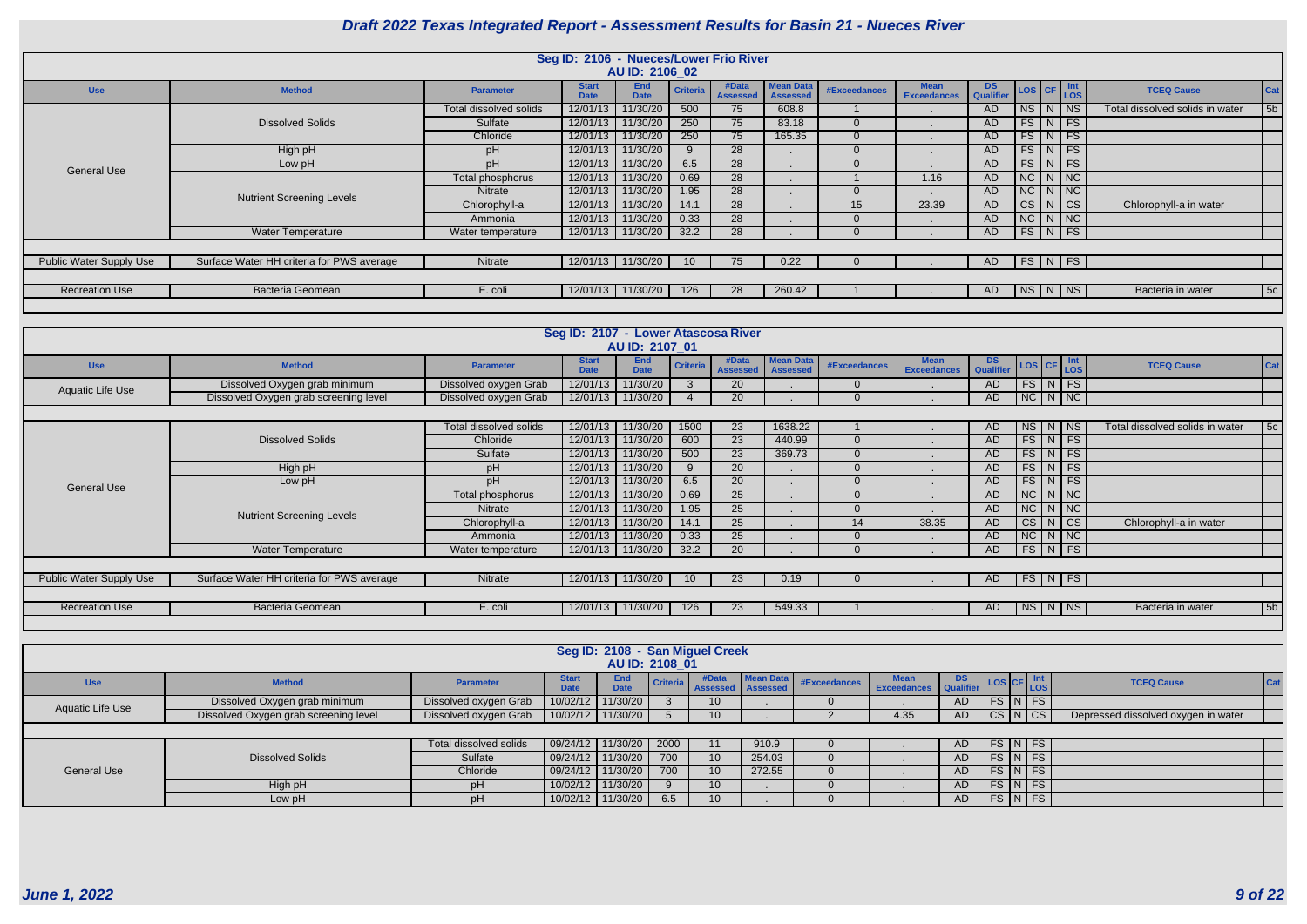| <b>DS</b><br><b>Qualifier</b> | <b>LOS</b> | <b>CF</b>    | Int<br><b>LOS</b> | <b>TCEQ Cause</b> | Cat            |
|-------------------------------|------------|--------------|-------------------|-------------------|----------------|
| <b>AD</b>                     | <b>NC</b>  | N            | <b>NC</b>         |                   |                |
| <b>AD</b>                     | <b>NC</b>  | N            | <b>NC</b>         |                   |                |
| <b>AD</b>                     | <b>NC</b>  | N            | <b>NC</b>         |                   |                |
| <b>AD</b>                     | <b>NC</b>  | N            | <b>NC</b>         |                   |                |
| <b>AD</b>                     | <b>FS</b>  | N            | <b>FS</b>         |                   |                |
|                               |            |              |                   |                   |                |
| <b>AD</b>                     | <b>FS</b>  | <sup>N</sup> | <b>FS</b>         |                   |                |
|                               |            |              |                   |                   |                |
| LD                            | CN.        |              | <b>NS</b>         | Bacteria in water | 5 <sub>b</sub> |
|                               |            |              |                   |                   |                |

|                                |                                           |                   |                             | Seg ID: 2108 - San Miguel Creek |                 |                 |                                              |              |                                   |               |  |                            |                   |                |
|--------------------------------|-------------------------------------------|-------------------|-----------------------------|---------------------------------|-----------------|-----------------|----------------------------------------------|--------------|-----------------------------------|---------------|--|----------------------------|-------------------|----------------|
|                                |                                           |                   |                             | AU ID: 2108 01                  |                 |                 |                                              |              |                                   |               |  |                            |                   |                |
| <b>Use</b>                     | <b>Method</b>                             | Parameter         | <b>Start</b><br><b>Date</b> | <b>End</b><br><b>Date</b>       | <b>Criteria</b> | #Data           | <b>Mean Data</b><br><b>Assessed Assessed</b> | #Exceedances | <b>Mean</b><br><b>Exceedances</b> | DS LOS CF Int |  |                            | <b>TCEQ Cause</b> |                |
|                                |                                           | Nitrate           | 12/01/13                    | 11/30/20                        | 1.95            | 18              |                                              |              |                                   | AD            |  | $NC$ $N$ $NC$              |                   |                |
|                                | <b>Nutrient Screening Levels</b>          | Total phosphorus  | 12/01/13                    | 11/30/20                        | 0.69            | 18              |                                              |              |                                   | AD            |  | $NC$ $N$ $NC$              |                   |                |
| <b>General Use</b>             |                                           | Chlorophyll-a     | 12/01/13                    | 11/30/20                        | 14.1            | 18              |                                              |              | 20.72                             | AD            |  | $NC$ $N$ $NC$              |                   |                |
|                                |                                           | Ammonia           | 12/01/13                    | 11/30/20                        | 0.33            | 18              |                                              |              |                                   | AD            |  | $NC$ $N$ $NC$              |                   |                |
|                                | <b>Water Temperature</b>                  | Water temperature |                             | 10/02/12 11/30/20               | 35              | 10 <sup>°</sup> |                                              |              |                                   | AD            |  | $FS\vert N \vert FS \vert$ |                   |                |
|                                |                                           |                   |                             |                                 |                 |                 |                                              |              |                                   |               |  |                            |                   |                |
| <b>Public Water Supply Use</b> | Surface Water HH criteria for PWS average | Nitrate           | $\vert$ 09/24/12   11/30/20 |                                 | 10 <sup>°</sup> | 10 <sup>°</sup> | 0.21                                         |              |                                   | AD            |  | $FS\vert N \vert FS \vert$ |                   |                |
|                                |                                           |                   |                             |                                 |                 |                 |                                              |              |                                   |               |  |                            |                   |                |
| <b>Recreation Use</b>          | <b>Bacteria Geomean</b>                   | E. coli           |                             | 12/01/13   11/30/20             | 126             | -9              | 272.32                                       |              |                                   | LD.           |  | CN Y NS                    | Bacteria in water | 5 <sub>b</sub> |
|                                |                                           |                   |                             |                                 |                 |                 |                                              |              |                                   |               |  |                            |                   |                |

|                                |                                           | Seg ID: 2108 - San Miguel Creek | AU ID: 2108 02              |                    |                 |                          |                                     |              |                    |           |                        |  |                              |  |
|--------------------------------|-------------------------------------------|---------------------------------|-----------------------------|--------------------|-----------------|--------------------------|-------------------------------------|--------------|--------------------|-----------|------------------------|--|------------------------------|--|
| <b>Use</b>                     | <b>Method</b>                             | <b>Parameter</b>                | <b>Start</b><br><b>Date</b> | End<br><b>Date</b> | <b>Criteria</b> | #Data<br><b>Assessed</b> | <b>Mean Data</b><br><b>Assessed</b> | #Exceedances | <b>Exceedances</b> | DS        | <b>LOS CF LOS LAND</b> |  | $TCEQ$ $Cat$<br><b>Cause</b> |  |
|                                |                                           | Total dissolved solids          | 09/24/12                    | 11/30/20           | 2000            | 11                       | 910.9                               |              |                    | AD.       | $FS$ $\vert N \vert$   |  |                              |  |
| <b>General Use</b>             | <b>Dissolved Solids</b>                   | Sulfate                         | 09/24/12                    | 11/30/20           | 700             | 10                       | 254.03                              |              |                    | <b>AD</b> | $FS \mid N \mid FS$    |  |                              |  |
|                                |                                           | Chloride                        | 09/24/12                    | 11/30/20           | 700             |                          | 272.55                              |              |                    | AD        | $FS$ $N$ $FS$          |  |                              |  |
|                                |                                           |                                 |                             |                    |                 |                          |                                     |              |                    |           |                        |  |                              |  |
| <b>Public Water Supply Use</b> | Surface Water HH criteria for PWS average | Nitrate                         | 09/24/12                    | 11/30/20           |                 |                          | 0.21                                |              |                    | AD.       | $FS$ $N$ $FS$          |  |                              |  |
|                                |                                           |                                 |                             |                    |                 |                          |                                     |              |                    |           |                        |  |                              |  |

|                       |                                       |                       | Seg ID: 2108A - Chacon Creek | AU ID: 2108A 01           |                 |                          |                              |              |                                    |                               |                                                            |                              |                                           |
|-----------------------|---------------------------------------|-----------------------|------------------------------|---------------------------|-----------------|--------------------------|------------------------------|--------------|------------------------------------|-------------------------------|------------------------------------------------------------|------------------------------|-------------------------------------------|
| <b>Use</b>            | <b>Method</b>                         | <b>Parameter</b>      | <b>Start</b><br>Date         | <b>End</b><br><b>Date</b> | <b>Criteria</b> | #Data<br><b>Assessed</b> | Mean Data<br><b>Assessed</b> | #Exceedances | <b>l</b> ean<br><b>Exceedances</b> | <b>DS</b><br><b>Qualifier</b> | $\left  \text{Los} \right $ CF $\left  \text{Los} \right $ |                              | <b>TCEQ</b><br><b>Cat</b><br><b>Cause</b> |
| Aquatic Life Use      | Dissolved Oxygen grab minimum         | Dissolved oxygen Grab | 12/01/13                     | 11/30/20                  |                 |                          |                              |              |                                    | ID                            | <b>NA</b>                                                  | <b>NA</b>                    |                                           |
|                       | Dissolved Oxygen grab screening level | Dissolved oxygen Grab | 12/01/13                     | 11/30/20                  |                 |                          |                              |              |                                    | ID                            | NA                                                         | <b>NA</b><br>$\overline{N}$  |                                           |
|                       |                                       |                       |                              |                           |                 |                          |                              |              |                                    |                               |                                                            |                              |                                           |
|                       |                                       | Total phosphorus      | 12/01/13                     | 11/30/20                  | 0.69            |                          |                              |              |                                    | LD                            | NC                                                         | $\vert$ N $\vert$ NC $\vert$ |                                           |
| General Use           | <b>Nutrient Screening Levels</b>      | Nitrate               | 12/01/13                     | 11/30/20                  | 1.95            |                          |                              |              |                                    | LD                            | NC                                                         | NC<br><sub>N</sub>           |                                           |
|                       |                                       | Chlorophyll-a         | 12/01/13                     | 11/30/20                  | 14.1            |                          |                              |              |                                    | שו                            | <b>NA</b>                                                  | <b>NA</b><br>IN I            |                                           |
|                       |                                       | Ammonia               | 12/01/13                     | 11/30/20                  | 0.33            |                          |                              |              |                                    | LD.                           | NC                                                         | $N$ $NC$                     |                                           |
|                       |                                       |                       |                              |                           |                 |                          |                              |              |                                    |                               |                                                            |                              |                                           |
| <b>Recreation Use</b> | <b>Bacteria Geomean</b>               | E. coli               | 12/01/13                     | 11/30/20                  | 126             |                          | 110                          |              |                                    |                               | NA I                                                       | <b>NA</b><br>  N             |                                           |
|                       |                                       |                       |                              |                           |                 |                          |                              |              |                                    |                               |                                                            |                              |                                           |

|                       |                                  |                  |                             | Seg ID: 2108B - Fort Ewell Creek |                 |                          |                                     |              |                                       |                         |           |   |                          |                             |             |
|-----------------------|----------------------------------|------------------|-----------------------------|----------------------------------|-----------------|--------------------------|-------------------------------------|--------------|---------------------------------------|-------------------------|-----------|---|--------------------------|-----------------------------|-------------|
|                       |                                  |                  |                             |                                  | AU ID: 2108B 01 |                          |                                     |              |                                       |                         |           |   |                          |                             |             |
| <b>Use</b>            | <b>Method</b>                    | <b>Parameter</b> | <b>Start</b><br><b>Date</b> | <b>End</b><br><b>Date</b>        | <b>Criteria</b> | #Data<br><b>Assessed</b> | <b>Mean Data</b><br><b>Assessed</b> | #Exceedances | M <sub>PA</sub><br><b>Exceedances</b> | DS.<br><b>Qualifier</b> | LOS CF    |   | <b>Int</b><br><b>LOS</b> | <b>TCEQ</b><br><b>Cause</b> | $\vert$ Cat |
|                       |                                  | Total phosphorus | 12/01/13                    | 11/30/20                         | 0.69            |                          |                                     |              |                                       | ID                      | <b>NA</b> | N | <b>NA</b>                |                             |             |
| <b>General Use</b>    | <b>Nutrient Screening Levels</b> | Nitrate          | 12/01/13                    | 11/30/20                         | 1.95            |                          |                                     |              |                                       | ID                      | <b>NA</b> | N | <b>NA</b>                |                             |             |
|                       |                                  | Ammonia          | 12/01/13                    | 11/30/20                         | 0.33            |                          |                                     |              |                                       | ID                      | <b>NA</b> | N | <b>NA</b>                |                             |             |
|                       |                                  | Chlorophyll-a    | 12/01/13                    | 11/30/20                         | 14.1            |                          |                                     |              |                                       | ID                      | <b>NA</b> | N | <b>NA</b>                |                             |             |
|                       |                                  |                  |                             |                                  |                 |                          |                                     |              |                                       |                         |           |   |                          |                             |             |
| <b>Recreation Use</b> | <b>Bacteria Geomean</b>          | E. coli          | 12/01/13                    | 11/30/20                         | 126             |                          | 130                                 |              |                                       | ID                      | <b>NA</b> | N | <b>NA</b>                |                             |             |
|                       |                                  |                  |                             |                                  |                 |                          |                                     |              |                                       |                         |           |   |                          |                             |             |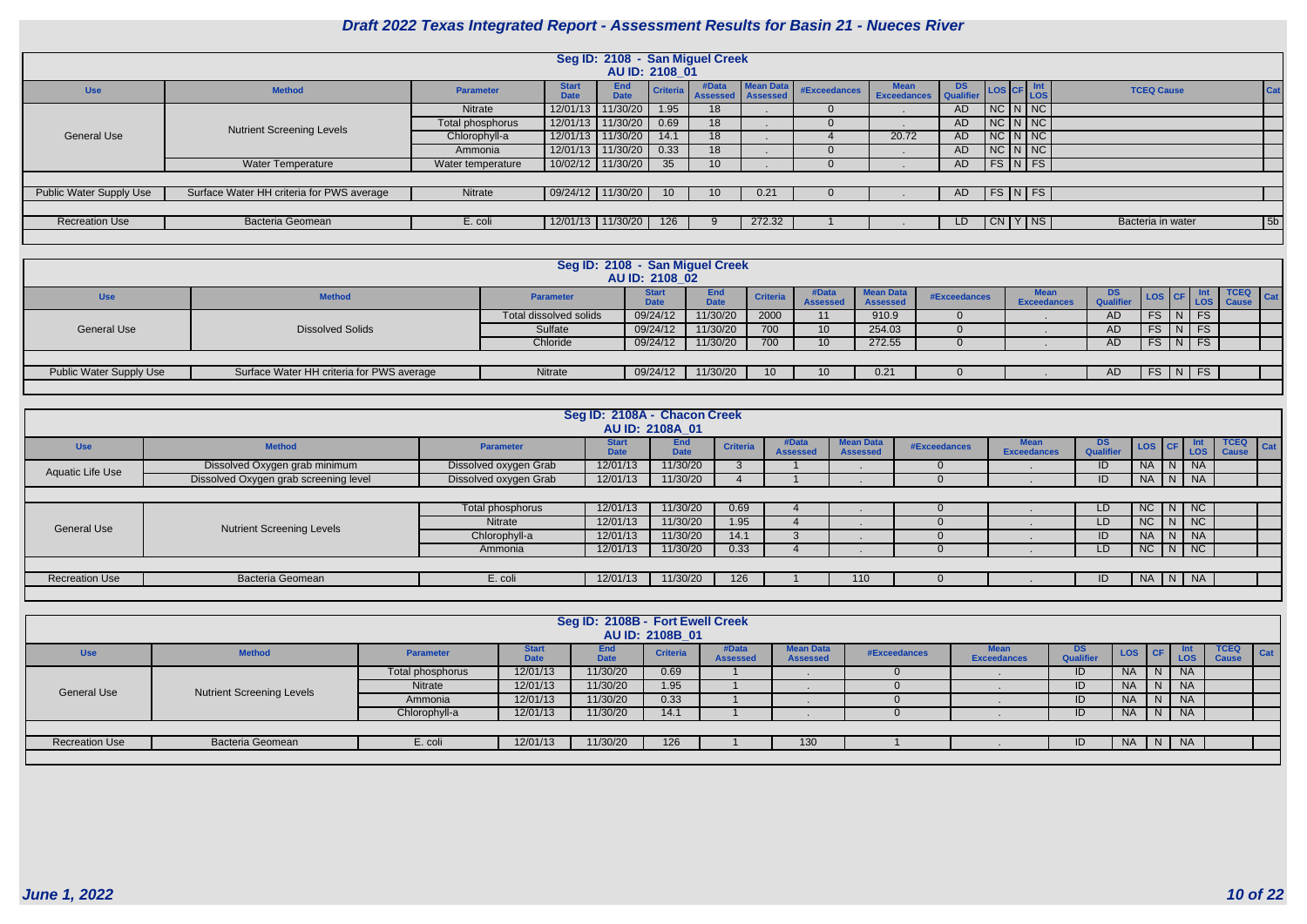|                                |                                           |                        | Seg ID: 2109 - Leona River  |                           |                 |                          |                                     |                |                                   |                        |                                                                                                |                    |          |                   |            |
|--------------------------------|-------------------------------------------|------------------------|-----------------------------|---------------------------|-----------------|--------------------------|-------------------------------------|----------------|-----------------------------------|------------------------|------------------------------------------------------------------------------------------------|--------------------|----------|-------------------|------------|
|                                |                                           |                        | AU ID: 2109 01              |                           |                 |                          |                                     |                |                                   |                        |                                                                                                |                    |          |                   |            |
| <b>Use</b>                     | <b>Method</b>                             | <b>Parameter</b>       | <b>Start</b><br><b>Date</b> | <b>End</b><br><b>Date</b> | <b>Criteria</b> | #Data<br><b>Assessed</b> | <b>Mean Data</b><br><b>Assessed</b> | #Exceedances   | <b>Mean</b><br><b>Exceedances</b> | <b>DS</b><br>Qualifier | $\begin{array}{ c c c c c } \hline \text{LoS} & \text{CFT} & \text{Int} \\ \hline \end{array}$ |                    |          | <b>TCEQ Cause</b> | <b>Cat</b> |
| <b>Aquatic Life Use</b>        | Dissolved Oxygen grab minimum             | Dissolved oxygen Grab  | 12/01/13                    | 11/30/20                  | $\mathbf{3}$    | 3                        |                                     | $\Omega$       |                                   | ID                     | NA   N   NA                                                                                    |                    |          |                   |            |
|                                | Dissolved Oxygen grab screening level     | Dissolved oxygen Grab  | 12/01/13                    | 11/30/20                  | 5               | 3                        |                                     | $\Omega$       |                                   | ID                     | NA N NA                                                                                        |                    |          |                   |            |
|                                |                                           |                        |                             |                           |                 |                          |                                     |                |                                   |                        |                                                                                                |                    |          |                   |            |
|                                |                                           | Chloride               | 12/01/13                    | 11/30/20                  | 650             | 32                       | 63.61                               | $\overline{0}$ |                                   | AD.                    |                                                                                                | $FS$ $N$ $FS$      |          |                   |            |
|                                | <b>Dissolved Solids</b>                   | Total dissolved solids | 12/01/13                    | 11/30/20                  | 2000            | 33                       | 511.34                              | $\Omega$       |                                   | AD                     |                                                                                                | $FS$ $N$ $FS$      |          |                   |            |
|                                |                                           | Sulfate                | 12/01/13                    | 11/30/20                  | 500             | 32                       | 101.29                              | $\Omega$       |                                   | AD.                    |                                                                                                | $FS\mid N \mid FS$ |          |                   |            |
|                                | High pH                                   | pH                     | 12/01/13                    | 11/30/20                  | 9               | $\mathbf{3}$             |                                     | $\Omega$       |                                   | ID                     | NA N NA                                                                                        |                    |          |                   |            |
| <b>General Use</b>             | Low pH                                    | pH                     | 12/01/13                    | 11/30/20                  | 6.5             | 3                        |                                     | $\Omega$       |                                   | ID                     | NA N NA                                                                                        |                    |          |                   |            |
|                                |                                           | Chlorophyll-a          | 12/01/13                    | 11/30/20                  | 14.1            | 3                        |                                     | $\Omega$       |                                   | ID                     |                                                                                                | NA N NA            |          |                   |            |
|                                | <b>Nutrient Screening Levels</b>          | Ammonia                | 12/01/13                    | 11/30/20                  | 0.33            | $\mathbf{3}$             |                                     | $\Omega$       |                                   | ID                     | NA N NA                                                                                        |                    |          |                   |            |
|                                |                                           | Total phosphorus       | 12/01/13                    | 11/30/20                  | 0.69            | 3                        |                                     | $\Omega$       |                                   | ID                     | NA N NA                                                                                        |                    |          |                   |            |
|                                |                                           | Nitrate                | 12/01/13                    | 11/30/20                  | 1.95            | 3                        |                                     | 3              | 13.2                              | ID                     | <b>NA</b>                                                                                      |                    | $Y$ $CS$ | Nitrate in water  |            |
|                                | Water Temperature                         | Water temperature      | 12/01/13                    | 11/30/20                  | 32.2            | 3                        |                                     | $\Omega$       |                                   | ID                     | NA   N   NA                                                                                    |                    |          |                   |            |
|                                |                                           |                        |                             |                           |                 |                          |                                     |                |                                   |                        |                                                                                                |                    |          |                   |            |
| <b>Public Water Supply Use</b> | Surface Water HH criteria for PWS average | Fluoride               | 12/01/13                    | 11/30/20                  |                 | 14                       | 0.14                                | $\Omega$       |                                   | AD.                    | $FS$ N FS                                                                                      |                    |          |                   |            |
|                                |                                           | Nitrate                | 12/01/13                    | 11/30/20                  | 10 <sup>°</sup> | 32                       | 4.35                                | $\overline{0}$ |                                   | AD                     | $FS\vert N \vert FS$                                                                           |                    |          |                   |            |
|                                |                                           |                        |                             |                           |                 |                          |                                     |                |                                   |                        |                                                                                                |                    |          |                   |            |
| <b>Recreation Use</b>          | <b>Bacteria Geomean</b>                   | E. coli                | 12/01/13                    | 11/30/20                  | 126             | 3                        | 179.92                              |                |                                   | ID                     | NA Y NS                                                                                        |                    |          | Bacteria in water | $\vert$ 5c |
|                                |                                           |                        |                             |                           |                 |                          |                                     |                |                                   |                        |                                                                                                |                    |          |                   |            |

|                         |                                           |                        | Seg ID: 2109 - Leona River  |                    |                 |                          |                                     |                |                                   |                 |    |                      |                   |             |
|-------------------------|-------------------------------------------|------------------------|-----------------------------|--------------------|-----------------|--------------------------|-------------------------------------|----------------|-----------------------------------|-----------------|----|----------------------|-------------------|-------------|
|                         |                                           |                        | AU ID: 2109 02              |                    |                 |                          |                                     |                |                                   |                 |    |                      |                   |             |
| <b>Use</b>              | <b>Method</b>                             | Parameter              | <b>Start</b><br><b>Date</b> | End<br><b>Date</b> | <b>Criteria</b> | #Data<br><b>Assessed</b> | <b>Mean Data</b><br><b>Assessed</b> | #Exceedances   | <b>Mean</b><br><b>Exceedances</b> | DS<br>Qualifier |    | LOS CF Int           | <b>TCEQ Cause</b> | Cat         |
| Aquatic Life Use        | Dissolved Oxygen grab minimum             | Dissolved oxygen Grab  | 12/01/13                    | 11/30/20           | 3               | 8                        |                                     | $\Omega$       |                                   | LD              |    | $NC$ $N$ $NC$        |                   |             |
|                         | Dissolved Oxygen grab screening level     | Dissolved oxygen Grab  | 12/01/13                    | 11/30/20           | $\overline{5}$  | 8                        |                                     | $\Omega$       |                                   | LD              |    | $NC$ $N$ $NC$        |                   |             |
|                         |                                           |                        |                             |                    |                 |                          |                                     |                |                                   |                 |    |                      |                   |             |
|                         |                                           | Total dissolved solids | 12/01/13                    | 11/30/20           | 2000            | 33                       | 511.34                              | $\Omega$       |                                   | AD              |    | $FS$ $N$ $FS$        |                   |             |
|                         | <b>Dissolved Solids</b>                   | Sulfate                | 12/01/13                    | 11/30/20           | 500             | 32 <sup>2</sup>          | 101.29                              | $\Omega$       |                                   | AD              |    | FS N FS              |                   |             |
|                         |                                           | Chloride               | 12/01/13                    | 11/30/20           | 650             | 32                       | 63.61                               | $\Omega$       |                                   | AD              |    | $FS\mid N \mid FS$   |                   |             |
|                         | High pH                                   | pH                     | 12/01/13                    | 11/30/20           | 9               | 8                        |                                     | $\Omega$       |                                   | LD              |    | $NC$ $N$ $NC$        |                   |             |
| <b>General Use</b>      | Low pH                                    | pH                     | 12/01/13                    | 11/30/20           | 6.5             | 8                        |                                     | $\Omega$       |                                   | <b>LD</b>       |    | NC N NC              |                   |             |
|                         |                                           | Total phosphorus       | 12/01/13                    | 11/30/20           | 0.69            | 11                       |                                     | $\Omega$       |                                   | AD              |    | $NC$ $N$ $NC$        |                   |             |
|                         | <b>Nutrient Screening Levels</b>          | Nitrate                | 12/01/13                    | 11/30/20           | 1.95            | 11                       |                                     | $\mathbf{Q}$   | 4.98                              | AD              | CS | NCS                  | Nitrate in water  |             |
|                         |                                           | Chlorophyll-a          | 12/01/13                    | 11/30/20           | 14.1            | 10 <sup>°</sup>          |                                     | $\Omega$       |                                   | AD              |    | $NC$ $N$ $NC$        |                   |             |
|                         |                                           | Ammonia                | 12/01/13                    | 11/30/20           | 0.33            | 9                        |                                     | $\Omega$       |                                   | LD              |    | $NC$ $N$ $NC$        |                   |             |
|                         | <b>Water Temperature</b>                  | Water temperature      | 12/01/13                    | 11/30/20           | 32.2            | 8                        |                                     | $\Omega$       |                                   | LD              |    | $NC$ $N$ $NC$        |                   |             |
|                         |                                           |                        |                             |                    |                 |                          |                                     |                |                                   |                 |    |                      |                   |             |
| Public Water Supply Use | Surface Water HH criteria for PWS average | Nitrate                | 12/01/13                    | 11/30/20           | 10 <sup>°</sup> | 32                       | 4.35                                | $\Omega$       |                                   | AD.             |    | $FS$ $N$ $FS$        |                   |             |
|                         |                                           | Fluoride               | 12/01/13                    | 11/30/20           |                 | 14                       | 0.14                                | $\overline{0}$ |                                   | AD              |    | $FS\vert N \vert FS$ |                   |             |
|                         |                                           |                        |                             |                    |                 |                          |                                     |                |                                   |                 |    |                      |                   |             |
| <b>Recreation Use</b>   | Bacteria Geomean                          | E. coli                | 12/01/13                    | 11/30/20           | 126             | 11                       | 219.83                              |                |                                   | LD              | CN | N <sub>S</sub>       | Bacteria in water | $\sqrt{5c}$ |
|                         |                                           |                        |                             |                    |                 |                          |                                     |                |                                   |                 |    |                      |                   |             |

|                  |                                       |                       |              | Seg ID: 2109 - Leona River |          |                 |  |                   |           |         |                                     |    |
|------------------|---------------------------------------|-----------------------|--------------|----------------------------|----------|-----------------|--|-------------------|-----------|---------|-------------------------------------|----|
|                  |                                       |                       |              | AU ID: 2109 03             |          |                 |  |                   |           |         |                                     |    |
|                  |                                       |                       |              |                            |          |                 |  |                   |           |         |                                     |    |
|                  | <b>Method</b>                         | <b>Parameter</b>      | <b>Start</b> | <b>End</b>                 | Criteria |                 |  |                   |           |         | <b>TCEQ Cause</b>                   |    |
|                  |                                       |                       | <b>Date</b>  | <b>Date</b>                |          |                 |  | <b>Exceedance</b> |           |         |                                     |    |
|                  | Dissolved Oxygen grab minimum         | Dissolved oxygen Grab | $12/01/13$   | 11/30/20                   |          | $\overline{10}$ |  | 2.03              | <b>AD</b> | CN Y NS | Depressed dissolved oxygen in water | 50 |
| Aquatic Life Use | Dissolved Oxygen grab screening level | Dissolved oxygen Grab | 12/01/13     | 11/30/20                   |          |                 |  | 3.21              | AD.       | CS N CS | Depressed dissolved oxygen in water |    |
|                  |                                       |                       |              |                            |          |                 |  |                   |           |         |                                     |    |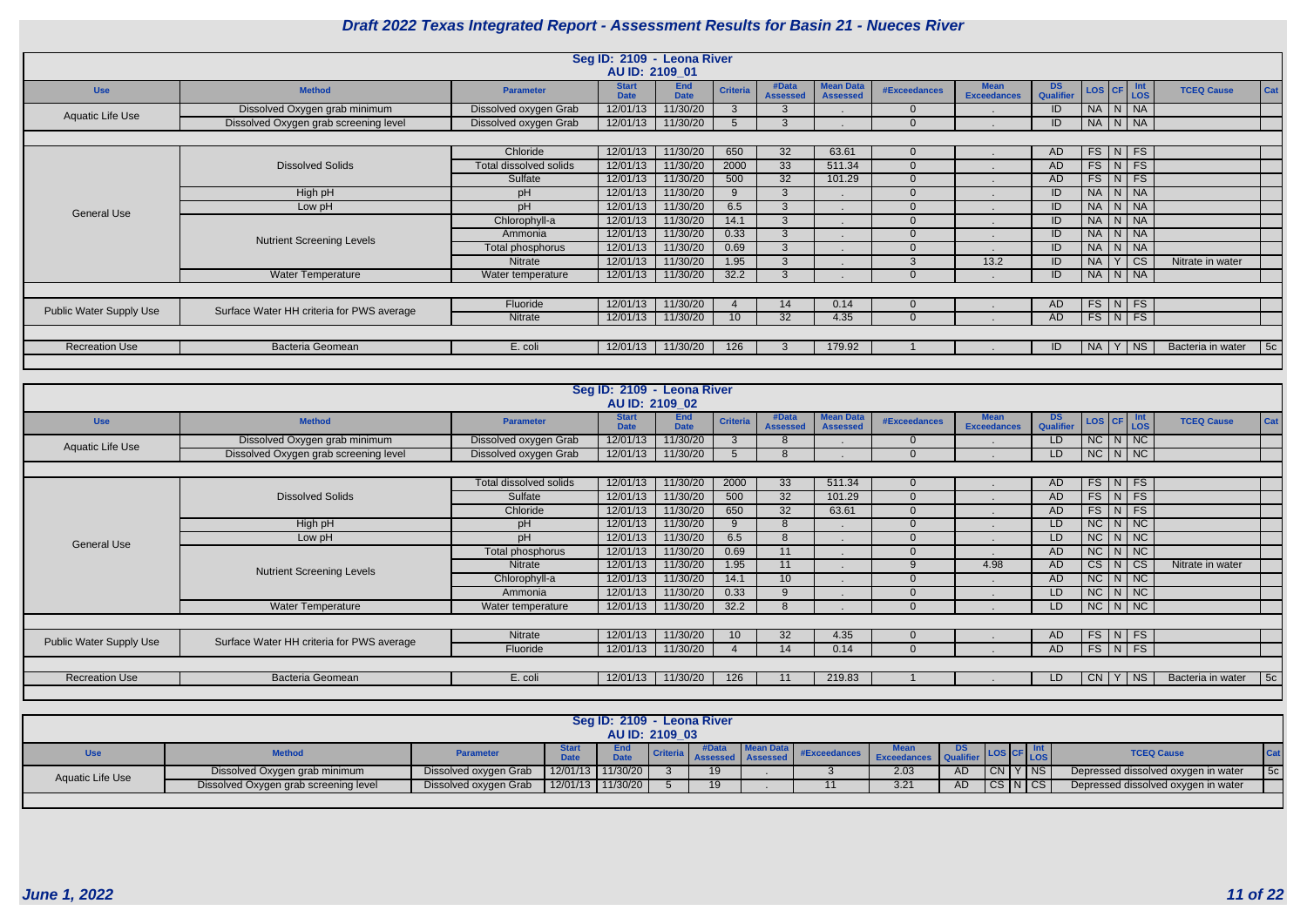| <b>DS</b><br><b>Qualifier</b> | LOS CF    |   | Int<br><b>LOS</b> | <b>TCEQ Cause</b> | Cat |
|-------------------------------|-----------|---|-------------------|-------------------|-----|
| <b>AD</b>                     | <b>FS</b> | N | <b>FS</b>         |                   |     |
| <b>AD</b>                     | <b>FS</b> | N | <b>FS</b>         |                   |     |
| <b>AD</b>                     | <b>FS</b> | N | <b>FS</b>         |                   |     |
| <b>AD</b>                     | <b>FS</b> | N | <b>FS</b>         |                   |     |
| <b>AD</b>                     | <b>FS</b> | N | <b>FS</b>         |                   |     |
| <b>AD</b>                     | <b>NC</b> | N | <b>NC</b>         |                   |     |
| <b>AD</b>                     | <b>CS</b> | N | <b>CS</b>         | Nitrate in water  |     |
| <b>AD</b>                     | <b>NC</b> | N | <b>NC</b>         |                   |     |
| <b>AD</b>                     | <b>NC</b> | N | <b>NC</b>         |                   |     |
| <b>AD</b>                     | FS.       | N | <b>FS</b>         |                   |     |
|                               |           |   |                   |                   |     |
| <b>AD</b>                     | <b>FS</b> | N | <b>FS</b>         |                   |     |
| <b>AD</b>                     | <b>FS</b> | N | <b>FS</b>         |                   |     |
|                               |           |   |                   |                   |     |
| LD                            | <b>NC</b> | Y | <b>NS</b>         | Bacteria in water | 5c  |
|                               |           |   |                   |                   |     |

|                                |                                           |                        |                             | Seg ID: 2109 - Leona River<br>AU ID: 2109 03 |                 |                              |                  |                     |                            |                        |                      |                      |                   |            |
|--------------------------------|-------------------------------------------|------------------------|-----------------------------|----------------------------------------------|-----------------|------------------------------|------------------|---------------------|----------------------------|------------------------|----------------------|----------------------|-------------------|------------|
| <b>Use</b>                     | <b>Method</b>                             | <b>Parameter</b>       | <b>Start</b><br><b>Date</b> | <b>End</b><br><b>Date</b>                    | <b>Criteria</b> | #Data<br>Assessed   Assessed | <b>Mean Data</b> | <b>#Exceedances</b> | <b>Mean</b><br>Exceedances | <b>DS</b><br>Qualifier |                      | LOS CF Int           | <b>TCEQ Cause</b> |            |
|                                |                                           | Total dissolved solids | 12/01/13                    | 11/30/20                                     | 2000            | 33                           | 511.34           | $\Omega$            |                            | AD                     |                      | $FS\vert N \vert FS$ |                   |            |
|                                | <b>Dissolved Solids</b>                   | Sulfate                | 12/01/13                    | 11/30/20                                     | 500             | 32                           | 101.29           | $\Omega$            |                            | AD.                    | $FS\vert N \vert FS$ |                      |                   |            |
|                                |                                           | Chloride               | 12/01/13                    | 11/30/20                                     | 650             | 32                           | 63.61            | 0                   |                            | AD.                    |                      | $FS\vert N \vert FS$ |                   |            |
|                                | High pH                                   | pH                     | 12/01/13                    | 11/30/20                                     |                 | 19                           |                  |                     |                            | AD.                    |                      | $FS\vert N \vert FS$ |                   |            |
| <b>General Use</b>             | Low pH                                    | pH                     | 12/01/13                    | 11/30/20                                     | 6.5             | 19                           |                  |                     |                            | AD                     |                      | $FS\overline{N}FS$   |                   |            |
|                                |                                           | Total phosphorus       | 12/01/13                    | 11/30/20                                     | 0.69            | 19                           |                  | $\Omega$            |                            | AD                     |                      | $NC$ $N$ $NC$        |                   |            |
|                                | <b>Nutrient Screening Levels</b>          | Nitrate                | 12/01/13                    | 11/30/20                                     | 1.95            | 19                           |                  | 17                  | 3.12                       | AD                     |                      | CS N CS              | Nitrate in water  |            |
|                                |                                           | Chlorophyll-a          | 12/01/13                    | 11/30/20                                     | 14.1            | 19                           |                  |                     |                            | AD                     |                      | $NC$ $N$ $NC$        |                   |            |
|                                |                                           | Ammonia                | 12/01/13                    | 11/30/20                                     | 0.33            | 19                           |                  |                     | 0.4                        | AD                     |                      | $NC$ $N$ $NC$        |                   |            |
|                                | <b>Water Temperature</b>                  | Water temperature      | 12/01/13                    | 11/30/20                                     | 32.2            | 19                           |                  |                     |                            | AD                     |                      | $FS\vert N \vert FS$ |                   |            |
|                                |                                           |                        |                             |                                              |                 |                              |                  |                     |                            |                        |                      |                      |                   |            |
|                                |                                           | Nitrate                | 12/01/13                    | 11/30/20                                     | 10 <sup>1</sup> | 32                           | 4.35             |                     |                            | AD                     |                      | $FS\overline{N}$ FS  |                   |            |
| <b>Public Water Supply Use</b> | Surface Water HH criteria for PWS average | Fluoride               |                             | 12/01/13 11/30/20                            |                 | 14                           | 0.14             | $\Omega$            |                            | AD                     |                      | $FS\vert N\vert FS$  |                   |            |
|                                |                                           |                        |                             |                                              |                 |                              |                  |                     |                            |                        |                      |                      |                   |            |
| <b>Recreation Use</b>          | <b>Bacteria Geomean</b>                   | E. coli                |                             | 12/01/13 11/30/20                            | 126             | 18                           | 112.48           |                     |                            | LD                     |                      | NCYNS                | Bacteria in water | $\vert$ 5c |
|                                |                                           |                        |                             |                                              |                 |                              |                  |                     |                            |                        |                      |                      |                   |            |

|                       |                                  |                  |                                            |                    |                 | Seg ID: 2109D - Gallina Slough<br>AU ID: 2109D_01 |                                     |              |                    |                        |           |                          |                   |            |
|-----------------------|----------------------------------|------------------|--------------------------------------------|--------------------|-----------------|---------------------------------------------------|-------------------------------------|--------------|--------------------|------------------------|-----------|--------------------------|-------------------|------------|
| <b>Use</b>            | <b>Method</b>                    | <b>Parameter</b> | <b>Start</b><br><b>D.L.</b><br><b>Date</b> | End<br><b>Date</b> | <b>Criteria</b> | #Data<br><b>Assesse</b>                           | <b>Mean Data</b><br><b>Assessed</b> | #Exceedances | <b>Exceedances</b> | DS<br><b>Qualifier</b> | LOS CF    | <b>Int</b><br><b>LOS</b> | <b>TCEQ Cause</b> | <b>Cat</b> |
| General Use           | <b>Nutrient Screening Levels</b> | Nitrate          | 12/01/13                                   | 11/30/20           | 1.95            |                                                   |                                     |              |                    | ID.                    | NA.       | CS                       | Nitrate in water  |            |
|                       |                                  |                  |                                            |                    |                 |                                                   |                                     |              |                    |                        |           |                          |                   |            |
| <b>Recreation Use</b> | <b>Bacteria Geomean</b>          | E. coli          | 12/01/13                                   | 11/30/20           | 126             |                                                   |                                     |              |                    | ID                     | <b>NA</b> | <b>CN</b>                | Bacteria in water |            |
|                       |                                  |                  |                                            |                    |                 |                                                   |                                     |              |                    |                        |           |                          |                   |            |

|                                |                                           |                        |                             | AU ID: 2110 01            |                 | Seg ID: 2110 - Lower Sabinal River |                              |              |                                   |                        |                      |  |                                     |     |
|--------------------------------|-------------------------------------------|------------------------|-----------------------------|---------------------------|-----------------|------------------------------------|------------------------------|--------------|-----------------------------------|------------------------|----------------------|--|-------------------------------------|-----|
| <b>Use</b>                     | <b>Method</b>                             | <b>Parameter</b>       | <b>Start</b><br><b>Date</b> | <b>End</b><br><b>Date</b> | <b>Criteria</b> | #Data<br><b>Assessed</b>           | <b>Mean Data</b><br>Assessed | #Exceedances | <b>Mean</b><br><b>Exceedances</b> | <b>DS</b><br>Qualifier | LOS CF Int           |  | <b>TCEQ Cause</b>                   | Cat |
| Aquatic Life Use               | Dissolved Oxygen grab minimum             | Dissolved oxygen Grab  | 12/01/13                    | 11/30/20                  | 3               | 16                                 |                              |              |                                   | <b>AD</b>              | FS N FS              |  |                                     |     |
|                                | Dissolved Oxygen grab screening level     | Dissolved oxygen Grab  |                             | 12/01/13 11/30/20         | 5               | 16                                 |                              |              | 4.15                              | AD                     | $CS\vert N\vert CS$  |  | Depressed dissolved oxygen in water |     |
|                                |                                           |                        |                             |                           |                 |                                    |                              |              |                                   |                        |                      |  |                                     |     |
|                                |                                           | Total dissolved solids |                             | 12/01/13 11/30/20         | 700             | 20                                 | 535.24                       | $\Omega$     |                                   | AD                     | $FS$ $N$ $FS$        |  |                                     |     |
|                                | <b>Dissolved Solids</b>                   | Sulfate                | 12/01/13                    | 11/30/20                  | 100             | 19                                 | 48.83                        | $\Omega$     |                                   | <b>AD</b>              | $FS\vert N \vert FS$ |  |                                     |     |
|                                |                                           | Chloride               | 12/01/13                    | 11/30/20                  | 200             | 19                                 | 88.51                        | 0            |                                   | AD                     | $FS\vert N \vert FS$ |  |                                     |     |
|                                | High pH                                   | pH                     |                             | 12/01/13 11/30/20         | 9               | 16                                 |                              | <sup>n</sup> |                                   | <b>AD</b>              | $FS\vert N \vert FS$ |  |                                     |     |
| <b>General Use</b>             | Low pH                                    | pH                     | 12/01/13                    | 11/30/20                  | 6.5             | 16                                 |                              | 0            |                                   | <b>AD</b>              | $FS\mid N \mid FS$   |  |                                     |     |
|                                |                                           | Total phosphorus       | 12/01/13                    | 11/30/20                  | 0.69            | 21                                 |                              |              |                                   | AD                     | $NC$ $N$ $NC$        |  |                                     |     |
|                                | <b>Nutrient Screening Levels</b>          | <b>Nitrate</b>         |                             | 12/01/13 11/30/20         | 1.95            | 21                                 |                              | 21           | 7.53                              | AD                     | $CS\vert N\vert CS$  |  | Nitrate in water                    |     |
|                                |                                           | Chlorophyll-a          |                             | 12/01/13 11/30/20         | 14.1            | 20                                 |                              | 9            | 48.84                             | <b>AD</b>              | $CS$ $N$ $CS$        |  | Chlorophyll-a in water              |     |
|                                |                                           | Ammonia                |                             | 12/01/13 11/30/20         | 0.33            | 21                                 |                              |              |                                   | <b>AD</b>              | $NC$ $N$ $NC$        |  |                                     |     |
|                                | <b>Water Temperature</b>                  | Water temperature      |                             | 12/01/13 11/30/20         | 32.2            | 16                                 |                              | $\Omega$     |                                   | <b>AD</b>              | $FS\vert N \vert FS$ |  |                                     |     |
|                                |                                           |                        |                             |                           |                 |                                    |                              |              |                                   |                        |                      |  |                                     |     |
| <b>Public Water Supply Use</b> | Surface Water HH criteria for PWS average | Nitrate                |                             | 12/01/13 11/30/20         | 10 <sup>°</sup> | 19                                 | 7.44                         | $\Omega$     |                                   | AD.                    | $FS$ N FS            |  |                                     |     |
|                                |                                           | Fluoride               |                             | 12/01/13 11/30/20         |                 | 3                                  | 0.13                         |              |                                   | ID                     | NA   N   NA          |  |                                     |     |
|                                |                                           |                        |                             |                           |                 |                                    |                              |              |                                   |                        |                      |  |                                     |     |
| <b>Recreation Use</b>          | <b>Bacteria Geomean</b>                   | E. coli                | 05/05/13 11/30/20           |                           | 126             | 20                                 |                              |              |                                   | AD                     | CN N CN              |  | Bacteria in water                   |     |
|                                |                                           |                        |                             |                           |                 |                                    |                              |              |                                   |                        |                      |  |                                     |     |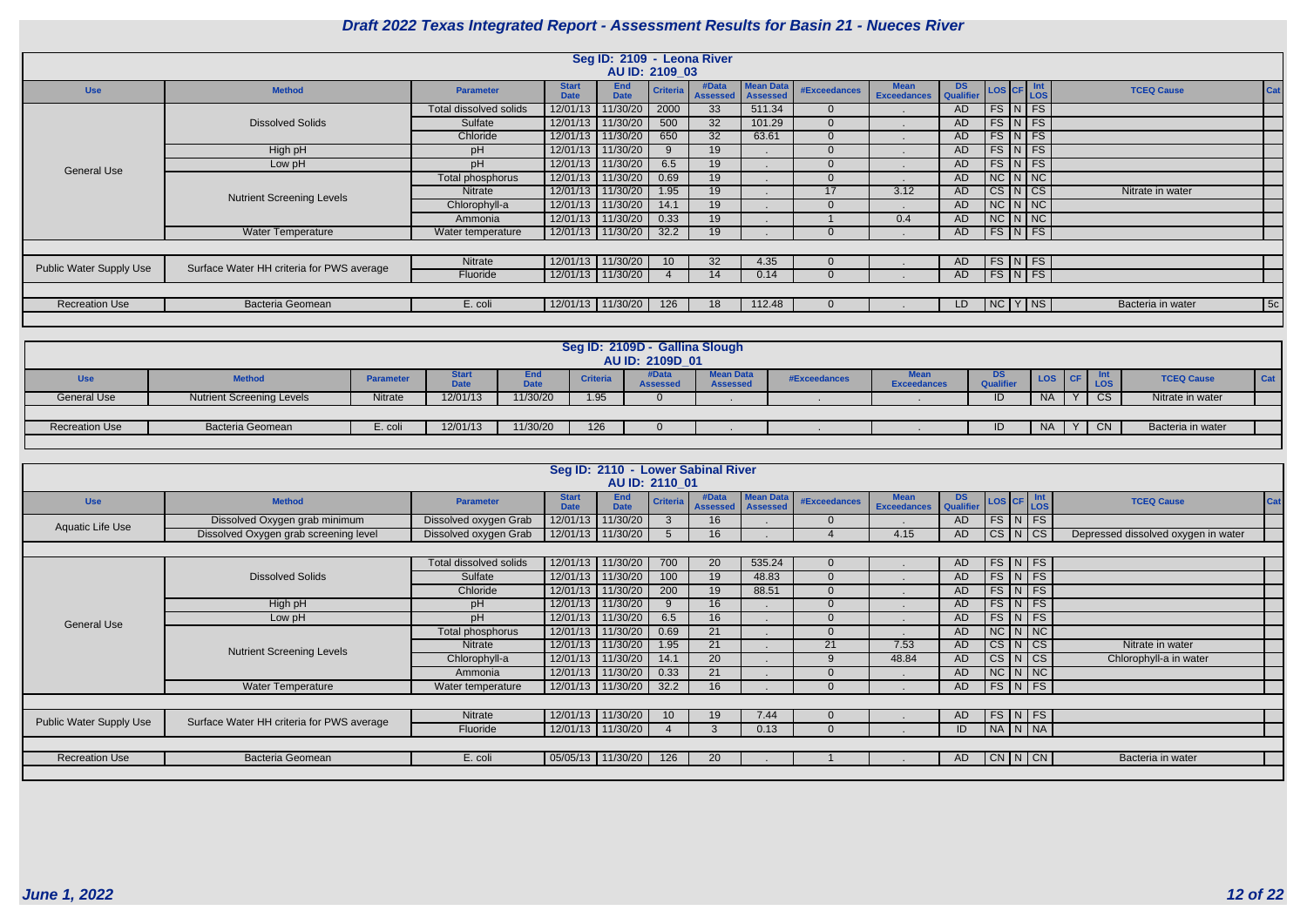|                         |                                           | Seg ID: 2111 - Upper Sabinal River |                             |                           |                 |                          |                                     |              |                                   |                         |               |                               |                                                    |
|-------------------------|-------------------------------------------|------------------------------------|-----------------------------|---------------------------|-----------------|--------------------------|-------------------------------------|--------------|-----------------------------------|-------------------------|---------------|-------------------------------|----------------------------------------------------|
|                         |                                           |                                    | AU ID: 2111 01              |                           |                 |                          |                                     |              |                                   |                         |               |                               |                                                    |
| <b>Use</b>              | <b>Method</b>                             | <b>Parameter</b>                   | <b>Start</b><br><b>Date</b> | <b>End</b><br><b>Date</b> | <b>Criteria</b> | #Data<br><b>Assessed</b> | <b>Mean Data</b><br><b>Assessed</b> | #Exceedances | <b>Mean</b><br><b>Exceedances</b> | DS.<br><b>Qualifier</b> | LOS   CF      | $\left  \begin{array}{c}$ Int | <b>TCEQ</b><br>$\vert$ Cat $\vert$<br><b>Cause</b> |
| Aquatic Life Use        | Dissolved Oxygen grab minimum             | Dissolved oxygen Grab              | 12/01/13                    | 11/30/20                  | $\mathbf{3}$    | 20                       |                                     |              |                                   | <b>AD</b>               | $FS$ $N$      | FS                            |                                                    |
|                         | Dissolved Oxygen grab screening level     | Dissolved oxygen Grab              | 12/01/13                    | 11/30/20                  | 5               | 20                       |                                     |              | 4.5                               | AD                      | $NC$ $N$ $NC$ |                               |                                                    |
|                         |                                           |                                    |                             |                           |                 |                          |                                     |              |                                   |                         |               |                               |                                                    |
|                         |                                           | Total dissolved solids             | 12/01/13                    | 11/30/20                  | 500             | 37                       | 312.35                              |              |                                   | AD                      | $FS$ N FS     |                               |                                                    |
|                         | <b>Dissolved Solids</b>                   | Sulfate                            | 12/01/13                    | 11/30/20                  | 75              | 37                       | 41.38                               | $\Omega$     |                                   | <b>AD</b>               |               | $FS$ $N$ $FS$                 |                                                    |
|                         |                                           | Chloride                           | 12/01/13                    | 11/30/20                  | 50              | 37                       | 13.54                               |              |                                   | <b>AD</b>               | $FS$ $N$ $FS$ |                               |                                                    |
|                         | High pH                                   | pH                                 | 12/01/13                    | 11/30/20                  | 9               | 20                       |                                     | $\Omega$     |                                   | <b>AD</b>               | $FS$ N FS     |                               |                                                    |
| <b>General Use</b>      | Low pH                                    | pH                                 | 12/01/13                    | 11/30/20                  | 6.5             | 20                       |                                     |              |                                   | <b>AD</b>               | $FS$ $N$      | FS                            |                                                    |
|                         |                                           | Total phosphorus                   | 12/01/13                    | 11/30/20                  | 0.69            | 20                       |                                     |              |                                   | <b>AD</b>               |               | $NC$ $N$ $NC$                 |                                                    |
|                         | <b>Nutrient Screening Levels</b>          | <b>Nitrate</b>                     | 12/01/13                    | 11/30/20                  | 1.95            | 21                       |                                     |              |                                   | <b>AD</b>               | $NC$ $N$ $NC$ |                               |                                                    |
|                         |                                           | Chlorophyll-a                      | 12/01/13                    | 11/30/20                  | 14.1            | 19                       |                                     |              |                                   | <b>AD</b>               | $NC$ $N$ $NC$ |                               |                                                    |
|                         |                                           | Ammonia                            | 12/01/13                    | 11/30/20                  | 0.33            | 20                       |                                     |              | . .                               | AD                      |               | $NC \mid N \mid NC$           |                                                    |
|                         | <b>Water Temperature</b>                  | Water temperature                  | 12/01/13                    | 11/30/20                  | 32.2            | 20                       |                                     |              |                                   | <b>AD</b>               |               | $FS$ $N$ $FS$                 |                                                    |
|                         |                                           |                                    |                             |                           |                 |                          |                                     |              |                                   |                         |               |                               |                                                    |
| Public Water Supply Use | Surface Water HH criteria for PWS average | Nitrate                            | 12/01/13                    | 11/30/20                  |                 | 37                       | 0.15                                |              |                                   | AD.                     | $FS$ N FS     |                               |                                                    |
|                         |                                           | Fluoride                           | 12/01/13                    | 11/30/20                  |                 |                          | 0.13                                |              |                                   | ID                      | NA N NA       |                               |                                                    |
|                         |                                           |                                    |                             |                           |                 |                          |                                     |              |                                   |                         |               |                               |                                                    |
| <b>Recreation Use</b>   | Bacteria Geomean                          | E. coli                            | 12/01/13                    | 11/30/20                  | 126             | 20                       | 47.01                               |              |                                   | AD                      | $FS$ N FS     |                               |                                                    |
|                         |                                           |                                    |                             |                           |                 |                          |                                     |              |                                   |                         |               |                               |                                                    |

|                                |                                           | Seg ID: 2111 - Upper Sabinal River | AU ID: 2111 02              |                           |                 |                          |                                     |                     |                                   |                         |          |              |            |                             |     |
|--------------------------------|-------------------------------------------|------------------------------------|-----------------------------|---------------------------|-----------------|--------------------------|-------------------------------------|---------------------|-----------------------------------|-------------------------|----------|--------------|------------|-----------------------------|-----|
| <b>Use</b>                     | <b>Method</b>                             | Parameter                          | <b>Start</b><br><b>Date</b> | <b>End</b><br><b>Date</b> | <b>Criteria</b> | #Data<br><b>Assessed</b> | <b>Mean Data</b><br><b>Assessed</b> | <b>#Exceedances</b> | <b>Mean</b><br><b>Exceedances</b> | DS.<br><b>Qualifier</b> | LOS CF   |              | Int<br>LOS | <b>TCEQ</b><br><b>Cause</b> | Cat |
| Aquatic Life Use               | Dissolved Oxygen grab minimum             | Dissolved oxygen Grab              | 12/01/13                    | 11/30/20                  | 3               |                          |                                     | $\Omega$            |                                   | LD                      | NC       | N            | <b>NC</b>  |                             |     |
|                                | Dissolved Oxygen grab screening level     | Dissolved oxygen Grab              | 12/01/13                    | 11/30/20                  | $\overline{5}$  |                          |                                     |                     |                                   | LD                      | NC       | N            | NC         |                             |     |
|                                |                                           |                                    |                             |                           |                 |                          |                                     |                     |                                   |                         |          |              |            |                             |     |
|                                |                                           | Total dissolved solids             | 12/01/13                    | 11/30/20                  | 500             | 37                       | 312.35                              | $\Omega$            |                                   | <b>AD</b>               | $FS$   N |              | FS         |                             |     |
|                                | <b>Dissolved Solids</b>                   | Sulfate                            | 12/01/13                    | 11/30/20                  | 75              | 37                       | 41.38                               |                     |                                   | <b>AD</b>               | FS       | N            | <b>FS</b>  |                             |     |
|                                |                                           | Chloride                           | 12/01/13                    | 11/30/20                  | 50              | 37                       | 13.54                               |                     |                                   | AD                      | FS       | N            | FS         |                             |     |
|                                | High pH                                   | pH                                 | 12/01/13                    | 11/30/20                  | 9               |                          |                                     |                     |                                   | LD.                     | NC       | N            | NC         |                             |     |
| <b>General Use</b>             | Low pH                                    | pH                                 | 12/01/13                    | 11/30/20                  | 6.5             |                          |                                     |                     |                                   | LD                      | NC       | N            | NC         |                             |     |
|                                |                                           | Total phosphorus                   | 12/01/13                    | 11/30/20                  | 0.69            | 18                       |                                     |                     |                                   | <b>AD</b>               | NC       | $\mathsf{N}$ | NC         |                             |     |
|                                | <b>Nutrient Screening Levels</b>          | <b>Nitrate</b>                     | 12/01/13                    | 11/30/20                  | 1.95            | 18                       |                                     |                     |                                   | AD.                     | NC       | N            | NC         |                             |     |
|                                |                                           | Chlorophyll-a                      | 12/01/13                    | 11/30/20                  | 14.1            | 18                       |                                     |                     |                                   | AD.                     | NC       | N            | NC         |                             |     |
|                                |                                           | Ammonia                            | 12/01/13                    | 11/30/20                  | 0.33            | 18                       |                                     |                     |                                   | <b>AD</b>               | NC       | N            | <b>NC</b>  |                             |     |
|                                | <b>Water Temperature</b>                  | Water temperature                  | 12/01/13                    | 11/30/20                  | 32.2            |                          |                                     |                     |                                   | LD.                     | NC       | N            | NC         |                             |     |
|                                |                                           |                                    |                             |                           |                 |                          |                                     |                     |                                   |                         |          |              |            |                             |     |
| <b>Public Water Supply Use</b> | Surface Water HH criteria for PWS average | Nitrate                            | 12/01/13                    | 11/30/20                  | 10              | 37                       | 0.15                                | $\Omega$            |                                   | AD                      | FS       | N            | FS         |                             |     |
|                                |                                           | Fluoride                           | 12/01/13                    | 11/30/20                  |                 | 3                        | 0.13                                | $\Omega$            |                                   | ID                      | NA N     |              | <b>NA</b>  |                             |     |
|                                |                                           |                                    |                             |                           |                 |                          |                                     |                     |                                   |                         |          |              |            |                             |     |
| <b>Recreation Use</b>          | <b>Bacteria Geomean</b>                   | E. coli                            | 12/01/13                    | 11/30/20                  | 126             |                          | 49.14                               |                     |                                   | LD                      | NC       | N            | N          |                             |     |
|                                |                                           |                                    |                             |                           |                 |                          |                                     |                     |                                   |                         |          |              |            |                             |     |

|                  |                                       |                       |                             | Seg ID: 2112 - Upper Nueces River |                |    |  |                    |     |         |           |                                     |  |
|------------------|---------------------------------------|-----------------------|-----------------------------|-----------------------------------|----------------|----|--|--------------------|-----|---------|-----------|-------------------------------------|--|
|                  |                                       |                       |                             |                                   | AU ID: 2112 01 |    |  |                    |     |         |           |                                     |  |
|                  | <b>Method</b>                         | Parameter             | <b>Start</b><br><b>Date</b> | <b>End</b><br><b>Date</b>         | Criteria       |    |  | <b>Exceedances</b> |     |         |           | <b>TCEQ Cause</b>                   |  |
| Aquatic Life Use | Dissolved Oxygen grab minimum         | Dissolved oxygen Grab | $12/01/13$ 11/30/20         |                                   |                | 27 |  | 2.53               | AD. |         | <b>FS</b> |                                     |  |
|                  | Dissolved Oxygen grab screening level | Dissolved oxygen Grab |                             | $12/01/13$ 11/30/20               |                | 27 |  | 3.64               | AD. | CS N CS |           | Depressed dissolved oxygen in water |  |
|                  |                                       |                       |                             |                                   |                |    |  |                    |     |         |           |                                     |  |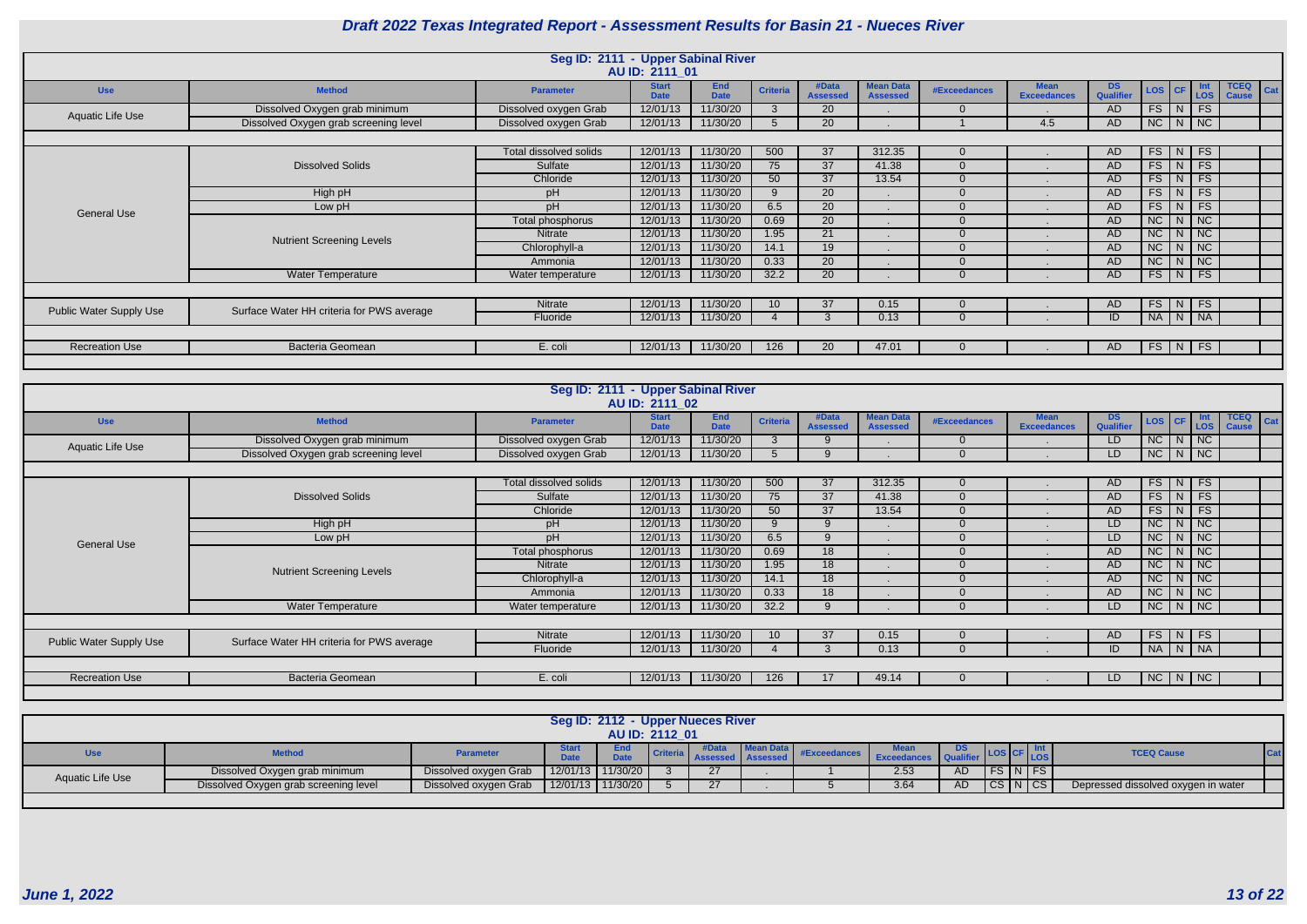| <b>DS</b><br><b>Qualifier</b> | <b>LOS</b> | <b>CF</b> | Int<br><b>LOS</b> | <b>TCEQ Cause</b> | Cat |
|-------------------------------|------------|-----------|-------------------|-------------------|-----|
| <b>AD</b>                     | <b>FS</b>  | N         | <b>FS</b>         |                   |     |
| <b>AD</b>                     | <b>FS</b>  | N         | <b>FS</b>         |                   |     |
| <b>AD</b>                     | <b>FS</b>  | N         | <b>FS</b>         |                   |     |
| <b>AD</b>                     | <b>FS</b>  | N         | <b>FS</b>         |                   |     |
| <b>AD</b>                     | <b>FS</b>  | N         | <b>FS</b>         |                   |     |
| <b>AD</b>                     | <b>NC</b>  | N         | <b>NC</b>         |                   |     |
| <b>AD</b>                     | <b>NC</b>  | N         | <b>NC</b>         |                   |     |
| <b>AD</b>                     | <b>NC</b>  | N         | <b>NC</b>         |                   |     |
| <b>AD</b>                     | <b>NC</b>  | N         | <b>NC</b>         |                   |     |
| <b>AD</b>                     | <b>FS</b>  | N         | FS                |                   |     |
|                               |            |           |                   |                   |     |
| <b>AD</b>                     | <b>FS</b>  | N         | <b>FS</b>         |                   |     |
| <b>AD</b>                     | <b>FS</b>  | N         | <b>FS</b>         |                   |     |
|                               |            |           |                   |                   |     |
| <b>AD</b>                     | <b>FS</b>  | N         | FS                |                   |     |
|                               |            |           |                   |                   |     |

|                                |                                           |                        |                             | Seg ID: 2112 - Upper Nueces River |                 |                          |                                     |                     |                                   |                               |                      |                    |  |
|--------------------------------|-------------------------------------------|------------------------|-----------------------------|-----------------------------------|-----------------|--------------------------|-------------------------------------|---------------------|-----------------------------------|-------------------------------|----------------------|--------------------|--|
|                                |                                           |                        |                             | AU ID: 2112_01                    |                 |                          |                                     |                     |                                   |                               |                      |                    |  |
| <b>Use</b>                     | <b>Method</b>                             | <b>Parameter</b>       | <b>Start</b><br><b>Date</b> | <b>End</b><br><b>Date</b>         | <b>Criteria</b> | #Data<br><b>Assessed</b> | <b>Mean Data</b><br><b>Assessed</b> | <b>#Exceedances</b> | <b>Mean</b><br><b>Exceedances</b> | <b>DS</b><br><b>Qualifier</b> | LOS CF Int           |                    |  |
|                                |                                           | Total dissolved solids | 12/01/13                    | 1/30/20                           | 400             | 71                       | 271.72                              | 0                   |                                   | <b>AD</b>                     |                      | $FS\mid N \mid FS$ |  |
|                                | <b>Dissolved Solids</b>                   | Sulfate                | 12/01/13                    | 11/30/20                          | 50              | 69                       | 18.59                               | $\Omega$            |                                   | <b>AD</b>                     |                      | $FS\mid N \mid FS$ |  |
|                                |                                           | Chloride               | 12/01/13                    | 11/30/20                          | 50              | 69                       | 21.75                               | $\Omega$            |                                   | <b>AD</b>                     |                      | $FS\mid N \mid FS$ |  |
|                                | High pH                                   | pH                     | 12/01/13                    | 11/30/20                          | 9               | 27                       |                                     |                     | 9.1                               | <b>AD</b>                     |                      | $FS$ $N$ $FS$      |  |
| <b>General Use</b>             | Low pH                                    | pН                     | 12/01/13                    | 11/30/20                          | 6.5             | 27                       |                                     |                     |                                   | <b>AD</b>                     |                      | $FS$ N FS          |  |
|                                |                                           | Total phosphorus       | 12/01/13                    | 11/30/20                          | 0.69            | 30                       |                                     | 0                   |                                   | <b>AD</b>                     | $NC$ $N$ $NC$        |                    |  |
|                                | <b>Nutrient Screening Levels</b>          | <b>Nitrate</b>         | 12/01/13                    | 11/30/20                          | 1.95            | 31                       |                                     | 2                   | 2.03                              | <b>AD</b>                     | $NC$ $N$ $NC$        |                    |  |
|                                |                                           | Chlorophyll-a          | 12/01/13                    | 11/30/20                          | 14.1            | 30                       |                                     |                     | 25.2                              | <b>AD</b>                     | $NC$ $N$ $NC$        |                    |  |
|                                |                                           | Ammonia                | 12/01/13                    | 11/30/20                          | 0.33            | 27                       |                                     |                     |                                   | <b>AD</b>                     | $NC$ $N$ $NC$        |                    |  |
|                                | <b>Water Temperature</b>                  | Water temperature      | 12/01/13                    | 11/30/20                          | 32.2            | 27                       |                                     |                     |                                   | <b>AD</b>                     | $FS$ N FS            |                    |  |
|                                |                                           |                        |                             |                                   |                 |                          |                                     |                     |                                   |                               |                      |                    |  |
|                                |                                           | Nitrate                | 12/01/13                    | 11/30/20                          | 10 <sup>°</sup> | 68                       | 0.56                                |                     |                                   | <b>AD</b>                     | $FS$ N FS            |                    |  |
| <b>Public Water Supply Use</b> | Surface Water HH criteria for PWS average | Fluoride               | 12/01/13                    | 11/30/20                          |                 | 37                       | 0.12                                | 0                   |                                   | <b>AD</b>                     | $FS\mid N \mid FS$   |                    |  |
|                                |                                           |                        |                             |                                   |                 |                          |                                     |                     |                                   |                               |                      |                    |  |
| <b>Recreation Use</b>          | Bacteria Geomean                          | E. coli                | 12/01/13                    | 11/30/20                          | 126             | 32                       | 15.65                               |                     |                                   | <b>AD</b>                     | $FS\vert N \vert FS$ |                    |  |
|                                |                                           |                        |                             |                                   |                 |                          |                                     |                     |                                   |                               |                      |                    |  |

|                         |                                           | Seg ID: 2112 - Upper Nueces River | AU ID: 2112 02              |                    |                 |                          |                              |              |                            |                                    |                 |               |                             |
|-------------------------|-------------------------------------------|-----------------------------------|-----------------------------|--------------------|-----------------|--------------------------|------------------------------|--------------|----------------------------|------------------------------------|-----------------|---------------|-----------------------------|
| <b>Use</b>              | <b>Method</b>                             | <b>Parameter</b>                  | <b>Start</b><br><b>Date</b> | End<br><b>Date</b> | <b>Criteria</b> | #Data<br><b>Assessed</b> | <b>Mean Data</b><br>Assessed | #Exceedances | Mear<br><b>Exceedances</b> | D <sub>2</sub><br><b>Qualifier</b> | LOS CF LOS Land |               | <b>ICEQ</b><br>Cat<br>Cause |
|                         |                                           | Total dissolved solids            | 12/01/13                    | 11/30/20           | 400             | 71                       | 271.72                       |              |                            | AD                                 | $FS$ $N$ $FS$   |               |                             |
| <b>General Use</b>      | <b>Dissolved Solids</b>                   | Sulfate                           | 12/01/13                    | 11/30/20           | 50              | 69                       | 18.59                        |              |                            | AD                                 |                 | $FS$ $N$ $FS$ |                             |
|                         |                                           | Chloride                          | 12/01/13                    | 11/30/20           | 50              | 69                       | 21.75                        |              |                            | AD                                 | $FS$ $N$ $FS$   |               |                             |
|                         |                                           |                                   |                             |                    |                 |                          |                              |              |                            |                                    |                 |               |                             |
| Public Water Supply Use | Surface Water HH criteria for PWS average | Nitrate                           | 12/01/13                    | 11/30/20           |                 | 68                       | 0.56                         |              |                            | AD                                 |                 | $FS$ N FS     |                             |
|                         |                                           | Fluoride                          | 12/01/13                    | 11/30/20           |                 | 37                       | 0.12                         |              |                            | AD                                 |                 | $FS$ $N$ $FS$ |                             |
|                         |                                           |                                   |                             |                    |                 |                          |                              |              |                            |                                    |                 |               |                             |

|                                |                                           | Seg ID: 2112 - Upper Nueces River | AU ID: 2112 03              |                    |                 |                          |                                     |                     |                                   |                               |                     |                      |                                    |
|--------------------------------|-------------------------------------------|-----------------------------------|-----------------------------|--------------------|-----------------|--------------------------|-------------------------------------|---------------------|-----------------------------------|-------------------------------|---------------------|----------------------|------------------------------------|
| <b>Use</b>                     | <b>Method</b>                             | <b>Parameter</b>                  | <b>Start</b><br><b>Date</b> | End<br><b>Date</b> | <b>Criteria</b> | #Data<br><b>Assessed</b> | <b>Mean Data</b><br><b>Assessed</b> | <b>#Exceedances</b> | <b>Mean</b><br><b>Exceedances</b> | <b>DS</b><br><b>Qualifier</b> | LOS CF              | Int<br>LOS           | <b>TCEQ</b><br>Cat<br><b>Cause</b> |
|                                | Dissolved Oxygen grab minimum             | Dissolved oxygen Grab             | 12/01/13                    | 11/30/20           | $\mathbf{3}$    | 26                       |                                     |                     |                                   | AD.                           | FS                  | FS<br>N              |                                    |
| Aquatic Life Use               | Dissolved Oxygen grab screening level     | Dissolved oxygen Grab             | 12/01/13                    | 11/30/20           | 5               | 26                       |                                     |                     |                                   | AD                            | $NC$ $N$ $NC$       |                      |                                    |
|                                |                                           |                                   |                             |                    |                 |                          |                                     |                     |                                   |                               |                     |                      |                                    |
|                                |                                           | Total dissolved solids            | 12/01/13                    | 11/30/20           | 400             | 71                       | 271.72                              |                     |                                   | AD                            | $FS$ $N$            | FS                   |                                    |
|                                | <b>Dissolved Solids</b>                   | Sulfate                           | 12/01/13                    | 11/30/20           | 50              | 69                       | 18.59                               |                     |                                   | <b>AD</b>                     | $FS$ $N$            | FS                   |                                    |
|                                |                                           | Chloride                          | 12/01/13                    | 11/30/20           | 50              | 69                       | 21.75                               | $\Omega$            |                                   | <b>AD</b>                     | FS                  | FS<br>N              |                                    |
|                                | High pH                                   | pH                                | 12/01/13                    | 11/30/20           | 9               | 26                       |                                     | $\Omega$            |                                   | <b>AD</b>                     | FS                  | FS<br>N              |                                    |
| <b>General Use</b>             | Low pH                                    | pH                                | 12/01/13                    | 11/30/20           | 6.5             | 26                       |                                     |                     |                                   | AD                            | $FS$ $N$            | FS                   |                                    |
|                                |                                           | Total phosphorus                  | 12/01/13                    | 11/30/20           | 0.69            | 24                       |                                     |                     |                                   | <b>AD</b>                     | $NC$ $N$ $NC$       |                      |                                    |
|                                | <b>Nutrient Screening Levels</b>          | Nitrate                           | 12/01/13                    | 11/30/20           | 1.95            | 25                       |                                     | $\Omega$            |                                   | <b>AD</b>                     | $NC \mid N \mid NC$ |                      |                                    |
|                                |                                           | Chlorophyll-a                     | 12/01/13                    | 11/30/20           | 14.1            | 23                       |                                     | $\cap$              |                                   | <b>AD</b>                     | NC                  | $N$ NC               |                                    |
|                                |                                           | Ammonia                           | 12/01/13                    | 11/30/20           | 0.33            | 25                       |                                     |                     |                                   | <b>AD</b>                     | NC                  | $N$ NC               |                                    |
|                                | <b>Water Temperature</b>                  | Water temperature                 | 12/01/13                    | 11/30/20           | 32.2            | 26                       |                                     |                     |                                   | <b>AD</b>                     | $FS$ $N$            | FS                   |                                    |
|                                |                                           |                                   |                             |                    |                 |                          |                                     |                     |                                   |                               |                     |                      |                                    |
| <b>Public Water Supply Use</b> | Surface Water HH criteria for PWS average | Nitrate                           | 12/01/13                    | 11/30/20           |                 | 68                       | 0.56                                |                     |                                   | <b>AD</b>                     | FS                  | FS<br>N <sub>1</sub> |                                    |
|                                |                                           | Fluoride                          | 12/01/13                    | 11/30/20           |                 | 37                       | 0.12                                | - 0                 |                                   | <b>AD</b>                     | $FS$ $N$            | FS                   |                                    |
|                                |                                           |                                   |                             |                    |                 |                          |                                     |                     |                                   |                               |                     |                      |                                    |
| <b>Recreation Use</b>          | Bacteria Geomean                          | E. coli                           | 12/01/13                    | 11/30/20           | 126             | 25                       | 29.56                               |                     |                                   | AD.                           | FS                  | <b>FS</b><br>N       |                                    |
|                                |                                           |                                   |                             |                    |                 |                          |                                     |                     |                                   |                               |                     |                      |                                    |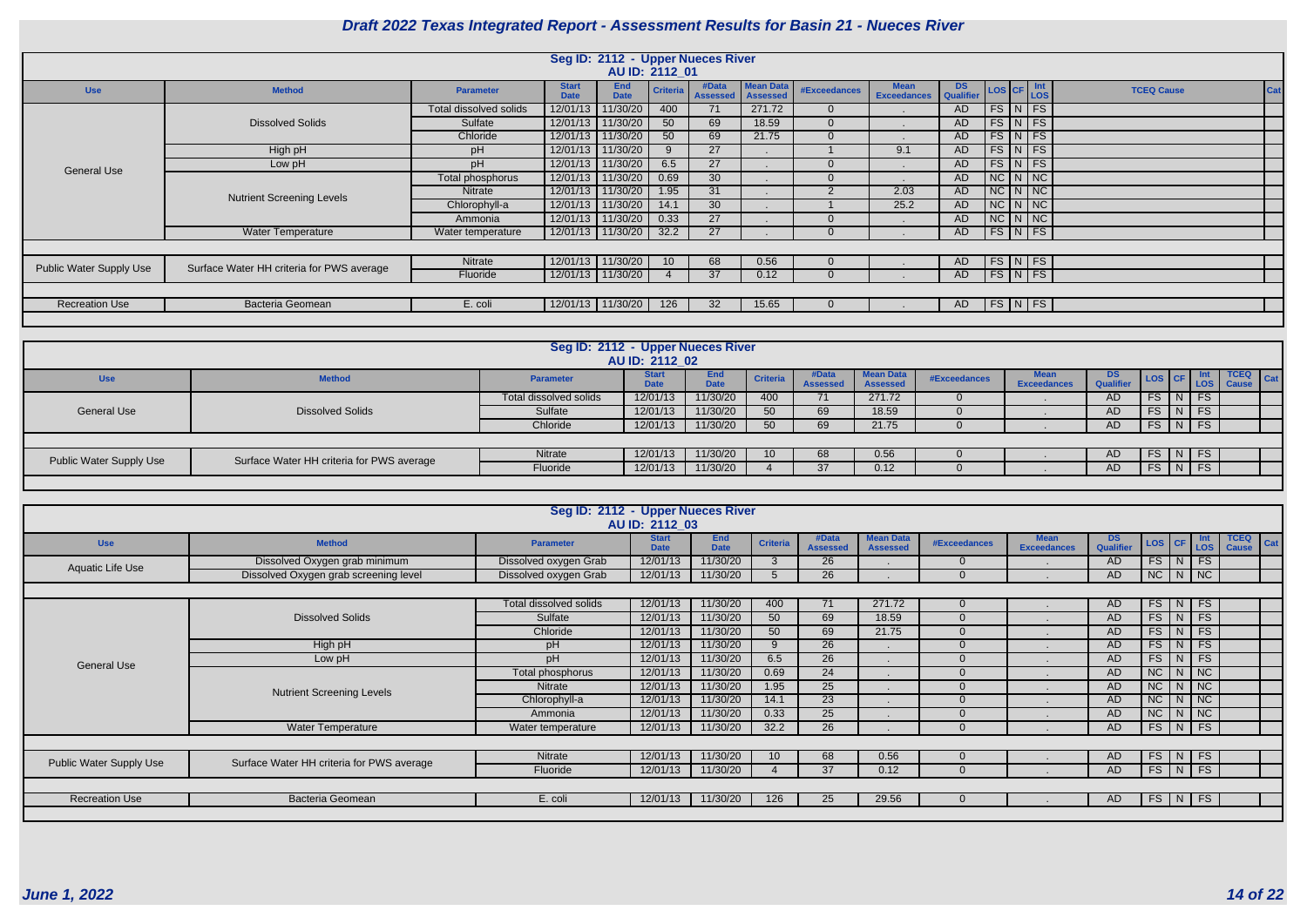|                                |                                           | Seg ID: 2112 - Upper Nueces River |                             |                           |                 |                          |                                     |              |                                   |                         |               |                |                                    |
|--------------------------------|-------------------------------------------|-----------------------------------|-----------------------------|---------------------------|-----------------|--------------------------|-------------------------------------|--------------|-----------------------------------|-------------------------|---------------|----------------|------------------------------------|
|                                |                                           |                                   | AU ID: 2112_04              |                           |                 |                          |                                     |              |                                   |                         |               |                |                                    |
| <b>Use</b>                     | <b>Method</b>                             | <b>Parameter</b>                  | <b>Start</b><br><b>Date</b> | <b>End</b><br><b>Date</b> | <b>Criteria</b> | #Data<br><b>Assessed</b> | <b>Mean Data</b><br><b>Assessed</b> | #Exceedances | <b>Mean</b><br><b>Exceedances</b> | DS.<br><b>Qualifier</b> | LOS   CF      | Int<br>$-$ LOS | <b>TCEQ</b><br>Cat<br><b>Cause</b> |
| Aquatic Life Use               | Dissolved Oxygen grab minimum             | Dissolved oxygen Grab             | 12/01/13                    | 11/30/20                  | $\mathbf{3}$    | 13 <sup>°</sup>          |                                     | $\Omega$     |                                   | <b>AD</b>               | $FS$ $N$      | FS             |                                    |
|                                | Dissolved Oxygen grab screening level     | Dissolved oxygen Grab             | 12/01/13                    | 11/30/20                  | $\overline{5}$  | 13                       |                                     |              |                                   | <b>AD</b>               | $NC$ $N$ $NC$ |                |                                    |
|                                |                                           |                                   |                             |                           |                 |                          |                                     |              |                                   |                         |               |                |                                    |
|                                |                                           | Total dissolved solids            | 12/01/13                    | 11/30/20                  | 400             | 71                       | 271.72                              | $\Omega$     |                                   | AD                      | $FS$ N FS     |                |                                    |
|                                | <b>Dissolved Solids</b>                   | Sulfate                           | 12/01/13                    | 11/30/20                  | 50              | 69                       | 18.59                               |              |                                   | AD                      | $FS$ $N$ $FS$ |                |                                    |
|                                |                                           | Chloride                          | 12/01/13                    | 11/30/20                  | 50              | 69                       | 21.75                               |              |                                   | <b>AD</b>               | $FS$ $N$      | <b>FS</b>      |                                    |
|                                | High pH                                   | pH                                | 12/01/13                    | 11/30/20                  | $\mathbf{Q}$    | 12 <sup>2</sup>          |                                     |              |                                   | <b>AD</b>               | $FS$ N        | FS             |                                    |
| <b>General Use</b>             | Low pH                                    | pH                                | 12/01/13                    | 11/30/20                  | 6.5             | $12 \overline{ }$        |                                     | $\Omega$     |                                   | <b>AD</b>               | $FS$ $N$      | FS             |                                    |
|                                |                                           | Total phosphorus                  | 12/01/13                    | 11/30/20                  | 0.69            | 12                       |                                     |              |                                   | <b>AD</b>               | $NC$ $N$ $NC$ |                |                                    |
|                                | <b>Nutrient Screening Levels</b>          | <b>Nitrate</b>                    | 12/01/13                    | 11/30/20                  | 1.95            | 12                       |                                     |              |                                   | <b>AD</b>               | $NC$ $N$ $NC$ |                |                                    |
|                                |                                           | Chlorophyll-a                     | 12/01/13                    | 11/30/20                  | 14.1            | 12                       |                                     |              |                                   | <b>AD</b>               | $NC$ $N$ $NC$ |                |                                    |
|                                |                                           | Ammonia                           | 12/01/13                    | 11/30/20                  | 0.33            | $12 \overline{ }$        |                                     |              |                                   | <b>AD</b>               | $NC$ $N$ $NC$ |                |                                    |
|                                | <b>Water Temperature</b>                  | Water temperature                 | 12/01/13                    | 11/30/20                  | 32.2            | 13 <sup>°</sup>          |                                     |              |                                   | <b>AD</b>               | $FS$ $N$      | <b>FS</b>      |                                    |
|                                |                                           |                                   |                             |                           |                 |                          |                                     |              |                                   |                         |               |                |                                    |
| <b>Public Water Supply Use</b> | Surface Water HH criteria for PWS average | Nitrate                           | 12/01/13                    | 11/30/20                  | 10              | 68                       | 0.56                                |              |                                   | AD                      | $FS$ N FS     |                |                                    |
|                                |                                           | Fluoride                          | 12/01/13                    | 11/30/20                  |                 | 37                       | 0.12                                | $\Omega$     |                                   | <b>AD</b>               | $FS$ $N$ $FS$ |                |                                    |
|                                |                                           |                                   |                             |                           |                 |                          |                                     |              |                                   |                         |               |                |                                    |
| <b>Recreation Use</b>          | <b>Bacteria Geomean</b>                   | E. coli                           | 01/30/12                    | 11/30/20                  | 126             | 20                       | 13.77                               |              |                                   | AD                      | $FS$ N FS     |                |                                    |
|                                |                                           |                                   |                             |                           |                 |                          |                                     |              |                                   |                         |               |                |                                    |

|                                |                                           |                           | Seg ID: 2113 - Upper Frio River | AU ID: 2113 01            |                 |                          |                                     |                     |                                   |                 |                                                          |  |                                  |            |
|--------------------------------|-------------------------------------------|---------------------------|---------------------------------|---------------------------|-----------------|--------------------------|-------------------------------------|---------------------|-----------------------------------|-----------------|----------------------------------------------------------|--|----------------------------------|------------|
| <b>Use</b>                     | <b>Method</b>                             | <b>Parameter</b>          | <b>Start</b><br><b>Date</b>     | <b>End</b><br><b>Date</b> | <b>Criteria</b> | #Data<br><b>Assessed</b> | <b>Mean Data</b><br><b>Assessed</b> | <b>#Exceedances</b> | <b>Mean</b><br><b>Exceedances</b> | DS<br>Qualifier | $\text{LoS}$ $\text{CF}$ $\frac{\text{Int}}{\text{LoS}}$ |  | <b>TCEQ Cause</b>                | <b>Cat</b> |
|                                | Dissolved Oxygen 24hr average             | Dissolved oxygen 24hr Avg |                                 | 12/01/13 11/30/20         |                 | -2                       |                                     |                     |                                   | <b>SM</b>       | NA N NA                                                  |  |                                  |            |
|                                | Dissolved Oxygen 24hr minimum             | Dissolved oxygen 24hr Min |                                 | 12/01/13 11/30/20         |                 | $\overline{2}$           |                                     | $\Omega$            |                                   | SM              | NA N NA                                                  |  |                                  |            |
|                                | Dissolved Oxygen grab minimum             | Dissolved oxygen Grab     | 12/01/13 11/30/20               |                           |                 | 15                       |                                     | $\Omega$            |                                   | AD              | $FS\vert N \vert FS$                                     |  |                                  |            |
| Aquatic Life Use               | Dissolved Oxygen grab screening level     | Dissolved oxygen Grab     | 12/01/13 11/30/20               |                           | 6               | 15                       |                                     | $\Omega$            |                                   | AD              | $NC$ $N$ $NC$                                            |  |                                  |            |
|                                | <b>Fish Community (Regional)</b>          | Fish community            | 12/01/13 11/30/20               |                           | 52              | $\overline{2}$           | 49                                  |                     |                                   | <b>AD</b>       | NS N NS                                                  |  | Impaired fish community in water | 5c         |
|                                | Habitat                                   | Habitat                   | 12/01/13 11/30/20               |                           | 26              | $\overline{2}$           | 26                                  |                     |                                   | AD              | $NC$ $N$ $NC$                                            |  |                                  |            |
|                                | Macrobenthic community (Qualitative)      | Macrobenthic community    |                                 | 12/01/13 11/30/20         | 37              | $\overline{2}$           | 37                                  |                     |                                   | AD              | $FS\vert N \vert FS$                                     |  |                                  |            |
|                                |                                           |                           |                                 |                           |                 |                          |                                     |                     |                                   |                 |                                                          |  |                                  |            |
|                                |                                           | Total dissolved solids    | 12/01/13 11/30/20               |                           | 400             | 24                       | 298.35                              | $\Omega$            |                                   | AD              | $FS\vert N \vert FS$                                     |  |                                  |            |
|                                | <b>Dissolved Solids</b>                   | Sulfate                   | 12/01/13 11/30/20               |                           | 50              | 24                       | 25.8                                | $\Omega$            |                                   | AD              | $FS\vert N \vert FS$                                     |  |                                  |            |
|                                |                                           | Chloride                  | 12/01/13 11/30/20               |                           | 50              | 24                       | 13.8                                |                     |                                   | AD              | $FS\mid N \mid FS$                                       |  |                                  |            |
|                                | High pH                                   | pH                        |                                 | 12/01/13 11/30/20         | 9               | 15                       |                                     | $\Omega$            |                                   | <b>AD</b>       | $FS$ $N$ $FS$                                            |  |                                  |            |
| <b>General Use</b>             | Low pH                                    | nH                        | 12/01/13 11/30/20               |                           | 6.5             | 15                       |                                     | $\Omega$            |                                   | AD              | $FS\vert N \vert FS$                                     |  |                                  |            |
|                                |                                           | Total phosphorus          | 12/01/13 11/30/20               |                           | 0.69            | 14                       |                                     |                     |                                   | AD              | $NC$ $N$ $NC$                                            |  |                                  |            |
|                                | <b>Nutrient Screening Levels</b>          | <b>Nitrate</b>            | 12/01/13 11/30/20               |                           | 1.95            | 15                       |                                     | $\Omega$            |                                   | AD              | $NC$ $N$ $NC$                                            |  |                                  |            |
|                                |                                           | Chlorophyll-a             | 12/01/13 11/30/20               |                           | 14.1            | 13                       |                                     | $\Omega$            |                                   | AD              | $NC$ $N$ $NC$                                            |  |                                  |            |
|                                |                                           | Ammonia                   | 12/01/13 11/30/20               |                           | 0.33            | 15                       |                                     | $\Omega$            |                                   | AD              | $NC$ $N$ $NC$                                            |  |                                  |            |
|                                | Water Temperature                         | Water temperature         |                                 | 12/01/13 11/30/20         | 32.2            | 16                       |                                     | $\Omega$            |                                   | AD.             | $FS\vert N \vert FS$                                     |  |                                  |            |
|                                |                                           |                           |                                 |                           |                 |                          |                                     |                     |                                   |                 |                                                          |  |                                  |            |
|                                |                                           | <b>Nitrate</b>            |                                 | 12/01/13 11/30/20         | 10 <sup>1</sup> | 24                       | 0.26                                |                     |                                   | AD              | $FS\mid N \mid FS$                                       |  |                                  |            |
| <b>Public Water Supply Use</b> | Surface Water HH criteria for PWS average | Fluoride                  |                                 | 12/01/13 11/30/20         |                 | 24                       | 0.14                                | $\Omega$            |                                   | AD              | $FS\mid N \mid FS$                                       |  |                                  |            |
|                                |                                           |                           |                                 |                           |                 |                          |                                     |                     |                                   |                 |                                                          |  |                                  |            |
| <b>Recreation Use</b>          | Bacteria Geomean                          | E. coli                   | 06/21/11 11/30/20               |                           | 126             | 20                       | 26.86                               |                     |                                   | AD              | $FS\mid N \mid FS$                                       |  |                                  |            |
|                                |                                           |                           |                                 |                           |                 |                          |                                     |                     |                                   |                 |                                                          |  |                                  |            |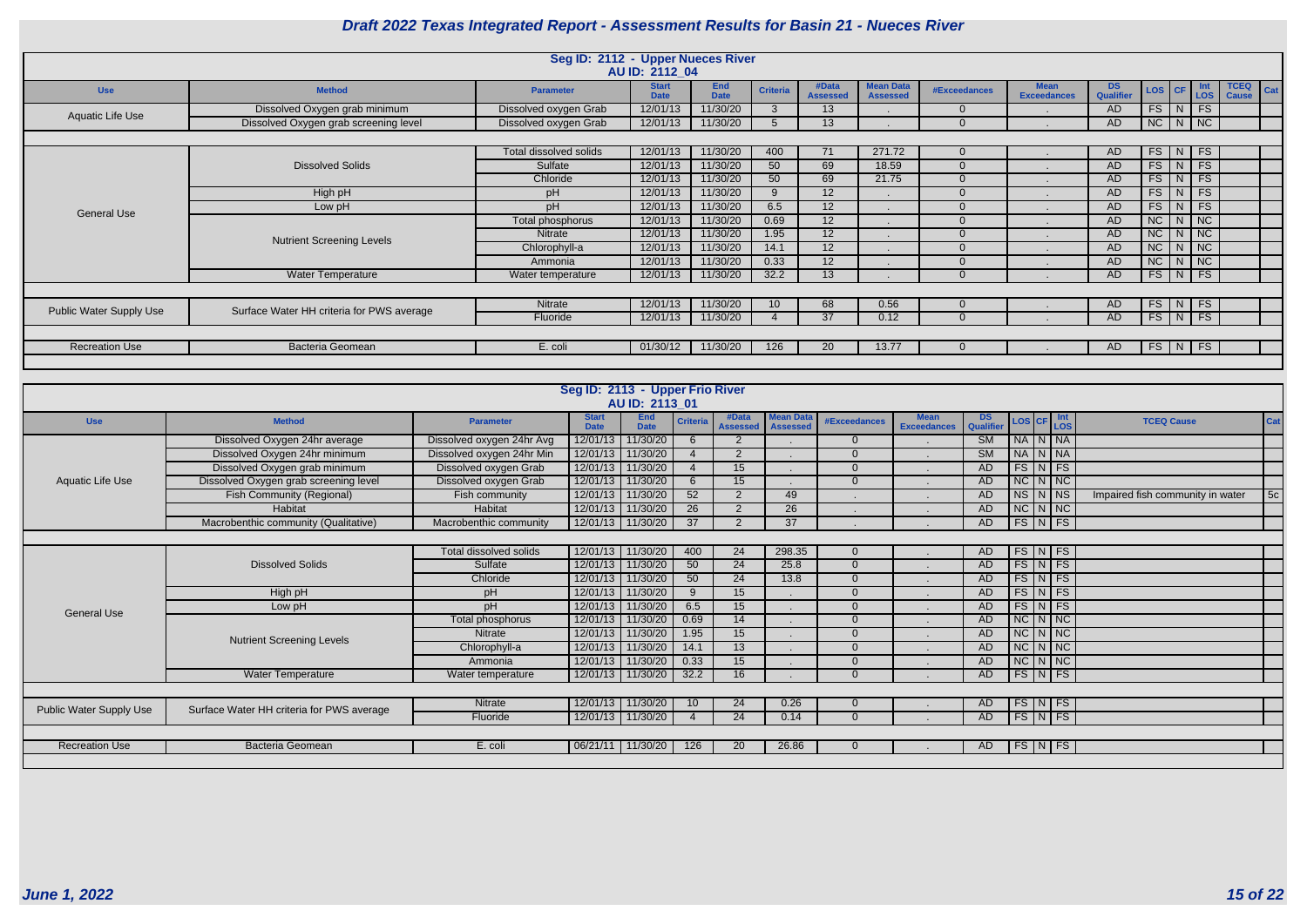|                                |                                           |                               |                             | Seg ID: 2113 - Upper Frio River<br>AU ID: 2113_02 |                           |                          |                                     |                                     |                            |                                   |                                  |                    |                   |                                  |     |
|--------------------------------|-------------------------------------------|-------------------------------|-----------------------------|---------------------------------------------------|---------------------------|--------------------------|-------------------------------------|-------------------------------------|----------------------------|-----------------------------------|----------------------------------|--------------------|-------------------|----------------------------------|-----|
| <b>Use</b>                     | <b>Method</b>                             | <b>Parameter</b>              | <b>Start</b><br><b>Date</b> | <b>End</b><br><b>Date</b>                         | <b>Criteria</b>           | #Data<br><b>Assessed</b> | <b>Mean Data</b><br><b>Assessed</b> | <b>#Exceedances</b>                 | Mean<br><b>Exceedances</b> | DS.<br>Qualifier                  | $\textsf{LoS}$ CF $\textsf{Int}$ |                    |                   | <b>TCEQ Cause</b>                | Cat |
|                                | Dissolved Oxygen 24hr average             | Dissolved oxygen 24hr Avg     | 01/16/13                    | 11/30/20                                          | 6                         | -4                       |                                     |                                     | 5.6                        | $\overline{\text{SM}}$            | $NC$ $N$ $N$                     |                    |                   |                                  |     |
|                                | Dissolved Oxygen 24hr minimum             | Dissolved oxygen 24hr Min     |                             | 01/16/13 11/30/20                                 |                           | $\boldsymbol{\Delta}$    |                                     | $\Omega$                            |                            | SM                                | $NC$ $N$ $NA$                    |                    |                   |                                  |     |
|                                | Dissolved Oxygen grab minimum             | Dissolved oxygen Grab         |                             | 01/16/13 11/30/20                                 |                           | 13                       |                                     | $\Omega$                            |                            | <b>AD</b>                         | $FS$ $N$ $FS$                    |                    |                   |                                  |     |
| <b>Aquatic Life Use</b>        | Dissolved Oxygen grab screening level     | Dissolved oxygen Grab         |                             | 01/16/13 11/30/20                                 | 6                         | $\overline{13}$          |                                     | $\Omega$                            |                            | <b>AD</b>                         | $NC$ $N$ $NC$                    |                    |                   |                                  |     |
|                                | Fish Community (Regional)                 | Fish community                |                             | 12/01/13 11/30/20                                 | 52                        | $\overline{4}$           | 46                                  |                                     |                            | <b>AD</b>                         | $NS$ $N$ $CN$                    |                    |                   | Impaired fish community in water |     |
|                                | Habitat                                   | <b>Habitat</b>                |                             | 12/01/13 11/30/20                                 | 26                        | $\overline{4}$           | 27                                  |                                     |                            | <b>AD</b>                         | $NC$ $N$ $NC$                    |                    |                   |                                  |     |
|                                | Macrobenthic community (Qualitative)      | Macrobenthic community        |                             | 12/01/13 11/30/20                                 | $\overline{36}$           | $\boldsymbol{\Delta}$    | $\overline{36}$                     |                                     |                            | AD                                | $FS\vert N \vert FS$             |                    |                   |                                  |     |
|                                |                                           |                               |                             |                                                   |                           |                          |                                     |                                     |                            |                                   |                                  |                    |                   |                                  |     |
|                                |                                           | Total dissolved solids        |                             | 12/01/13 11/30/20                                 | 400                       | 24                       | 298.35                              | $\Omega$                            |                            | AD                                | FS N FS                          |                    |                   |                                  |     |
|                                | <b>Dissolved Solids</b>                   | Sulfate                       |                             | 12/01/13 11/30/20                                 | 50                        | 24                       | 25.8                                | $\Omega$                            |                            | <b>AD</b>                         | $FS\vert N \vert FS$             |                    |                   |                                  |     |
|                                |                                           | Chloride                      |                             | 12/01/13 11/30/20                                 | 50                        | $\overline{24}$          | 13.8                                | $\Omega$                            |                            | AD                                | $FS$ $N$ $FS$                    |                    |                   |                                  |     |
|                                | High pH                                   | pH                            |                             | 01/16/13 11/30/20                                 | -9                        | 13                       |                                     | $\Omega$                            |                            | AD                                | $FS$ $N$ $FS$                    |                    |                   |                                  |     |
| <b>General Use</b>             | Low pH                                    | pH                            |                             | 01/16/13 11/30/20                                 | 6.5                       | 13                       |                                     | $\Omega$                            |                            | <b>AD</b>                         | $FS\vert N \vert FS$             |                    |                   |                                  |     |
|                                |                                           | Total phosphorus              |                             | 01/16/13 11/30/20                                 | 0.69                      | 10                       |                                     | $\Omega$                            |                            | <b>AD</b>                         | $NC$ $N$ $NC$                    |                    |                   |                                  |     |
|                                |                                           | Nitrate                       |                             | 01/16/13 11/30/20                                 | 1.95                      | $\overline{13}$          |                                     | $\Omega$                            |                            | AD                                | $NC$ $N$ $NC$                    |                    |                   |                                  |     |
|                                | <b>Nutrient Screening Levels</b>          | Chlorophyll-a                 |                             | 01/16/13 11/30/20                                 | 14.1                      | 12                       |                                     | $\Omega$                            |                            | <b>AD</b>                         | $NC$ $N$ $NC$                    |                    |                   |                                  |     |
|                                |                                           | Ammonia                       |                             | 01/16/13 11/30/20                                 | 0.33                      | 13                       |                                     | $\Omega$                            |                            | <b>AD</b>                         | $NC$ $N$ $NC$                    |                    |                   |                                  |     |
|                                | Water Temperature                         | Water temperature             |                             | 01/16/13 11/30/20                                 | 32.2                      | 13                       |                                     | $\Omega$                            |                            | <b>AD</b>                         | $FS\vert N \vert FS$             |                    |                   |                                  |     |
|                                |                                           |                               |                             |                                                   |                           |                          |                                     |                                     |                            |                                   |                                  |                    |                   |                                  |     |
|                                |                                           | Nitrate                       |                             | 12/01/13 11/30/20                                 | 10                        | 24                       | 0.26                                | $\Omega$                            |                            | AD.                               | $FS\vert N \vert FS$             |                    |                   |                                  |     |
| <b>Public Water Supply Use</b> | Surface Water HH criteria for PWS average | Fluoride                      |                             | 12/01/13 11/30/20                                 |                           | 24                       | 0.14                                | $\Omega$                            |                            | <b>AD</b>                         | $FS$ $N$ $FS$                    |                    |                   |                                  |     |
|                                |                                           |                               |                             |                                                   |                           |                          |                                     |                                     |                            |                                   |                                  |                    |                   |                                  |     |
| <b>Recreation Use</b>          | <b>Bacteria Geomean</b>                   | E. coli                       |                             | 12/01/13 11/30/20                                 | 126                       | 5                        | 17.9                                | $\Omega$                            |                            | ID                                | NA N NA                          |                    |                   |                                  |     |
|                                |                                           |                               |                             |                                                   |                           |                          |                                     |                                     |                            |                                   |                                  |                    |                   |                                  |     |
|                                |                                           |                               |                             |                                                   |                           |                          |                                     |                                     |                            |                                   |                                  |                    |                   |                                  |     |
|                                |                                           |                               |                             | Seg ID: 2114 - Hondo Creek                        |                           |                          |                                     |                                     |                            |                                   |                                  |                    |                   |                                  |     |
|                                |                                           |                               |                             | AU ID: 2114 01                                    |                           |                          |                                     |                                     |                            |                                   |                                  |                    |                   |                                  |     |
| <b>Use</b>                     | <b>Method</b>                             | <b>Parameter</b>              |                             | <b>Start</b><br><b>Date</b>                       | <b>End</b><br><b>Date</b> | <b>Criteria</b>          | #Data<br><b>Assessed</b>            | <b>Mean Data</b><br><b>Assessed</b> | <b>#Exceedances</b>        | <b>Mean</b><br><b>Exceedances</b> | <b>DS</b><br>Qualifier           | LOS CF             | $\frac{Int}{LOS}$ | <b>TCEQ Cause</b>                | Cat |
| <b>Aquatic Life Use</b>        | Dissolved Oxygen grab minimum             | Dissolved oxygen Grab         |                             | 12/01/13                                          | 11/30/20                  | $\mathbf{3}$             | 2                                   |                                     | $\overline{0}$             |                                   | ID                               | NA N NA            |                   |                                  |     |
|                                | Dissolved Oxygen grab screening level     | Dissolved oxygen Grab         |                             | 12/01/13                                          | 11/30/20                  | $5\overline{)}$          | $\overline{2}$                      |                                     | $\Omega$                   |                                   | ID                               | NA N NA            |                   |                                  |     |
|                                |                                           |                               |                             |                                                   |                           |                          |                                     |                                     |                            |                                   |                                  |                    |                   |                                  |     |
|                                |                                           | Sulfate                       |                             | 07/30/12                                          | 11/30/20                  | 100                      | 13                                  | 62.12                               | $\Omega$                   |                                   | AD                               | FS N FS            |                   |                                  |     |
|                                | <b>Dissolved Solids</b>                   | <b>Total dissolved solids</b> |                             | 07/30/12                                          | 11/30/20                  | 400                      | 11                                  | 294.65                              | $\overline{0}$             |                                   | AD                               | $FS$ $N$ $FS$      |                   |                                  |     |
|                                |                                           | Chloride                      |                             | 07/30/12                                          | 11/30/20                  | 50                       | 13                                  | 24.49                               | $\overline{0}$             |                                   | AD                               | $FS$ N FS          |                   |                                  |     |
|                                | High pH                                   | pH                            |                             | 12/01/13                                          | 11/30/20                  | 9                        | $\overline{2}$                      |                                     | $\overline{0}$             |                                   | ID                               | NA N NA            |                   |                                  |     |
| <b>General Use</b>             | Low pH                                    | pH                            |                             | 12/01/13                                          | 11/30/20                  | 6.5                      | $\overline{2}$                      |                                     | $\overline{0}$             |                                   | ID                               | NA N NA            |                   |                                  |     |
|                                |                                           | <b>Total phosphorus</b>       |                             | 12/01/13                                          | 11/30/20                  | 0.69                     | 25                                  |                                     | $\overline{0}$             |                                   | <b>AD</b>                        | $NC$ $N$ $NC$      |                   |                                  |     |
|                                | <b>Nutrient Screening Levels</b>          | Nitrate                       |                             | 12/01/13                                          | 11/30/20                  | 1.95                     | 25                                  |                                     | 18                         | 3.63                              | AD                               | $CS$ $N$ $CS$      |                   | Nitrate in water                 |     |
|                                |                                           | Chlorophyll-a                 |                             | 12/01/13                                          | 11/30/20                  | 14.1                     | 18                                  |                                     |                            | 56.4                              | AD                               | $NC$ $N$ $NC$      |                   |                                  |     |
|                                |                                           | Ammonia                       |                             | 12/01/13                                          | 11/30/20                  | 0.33                     | 25                                  |                                     |                            |                                   | AD                               | $NC$ $N$ $NC$      |                   |                                  |     |
|                                | <b>Water Temperature</b>                  | Water temperature             |                             | 12/01/13                                          | 11/30/20                  | 32.2                     | $\overline{2}$                      |                                     | $\overline{0}$             |                                   | ID                               | NA N NA            |                   |                                  |     |
|                                |                                           |                               |                             |                                                   |                           |                          |                                     |                                     |                            |                                   |                                  |                    |                   |                                  |     |
| <b>Public Water Supply Use</b> | Surface Water HH criteria for PWS average | Nitrate                       |                             | 07/30/12                                          | 11/30/20                  | 10                       | 13                                  | 0.59                                | $\overline{0}$             |                                   | AD                               | FS N FS            |                   |                                  |     |
|                                |                                           | Fluoride                      |                             | 07/30/12                                          | 11/30/20                  | $\overline{4}$           | 11                                  | 0.17                                | $\Omega$                   |                                   | AD                               | $FS\mid N \mid FS$ |                   |                                  |     |
|                                |                                           |                               |                             |                                                   |                           |                          |                                     |                                     |                            |                                   |                                  |                    |                   |                                  |     |
| <b>Recreation Use</b>          | Bacteria Geomean                          | E. coli                       |                             | 12/01/13                                          | 11/30/20                  | 126                      |                                     | 91                                  | $\overline{0}$             |                                   | ID                               | NA   N   NA        |                   |                                  |     |
|                                |                                           |                               |                             |                                                   |                           |                          |                                     |                                     |                            |                                   |                                  |                    |                   |                                  |     |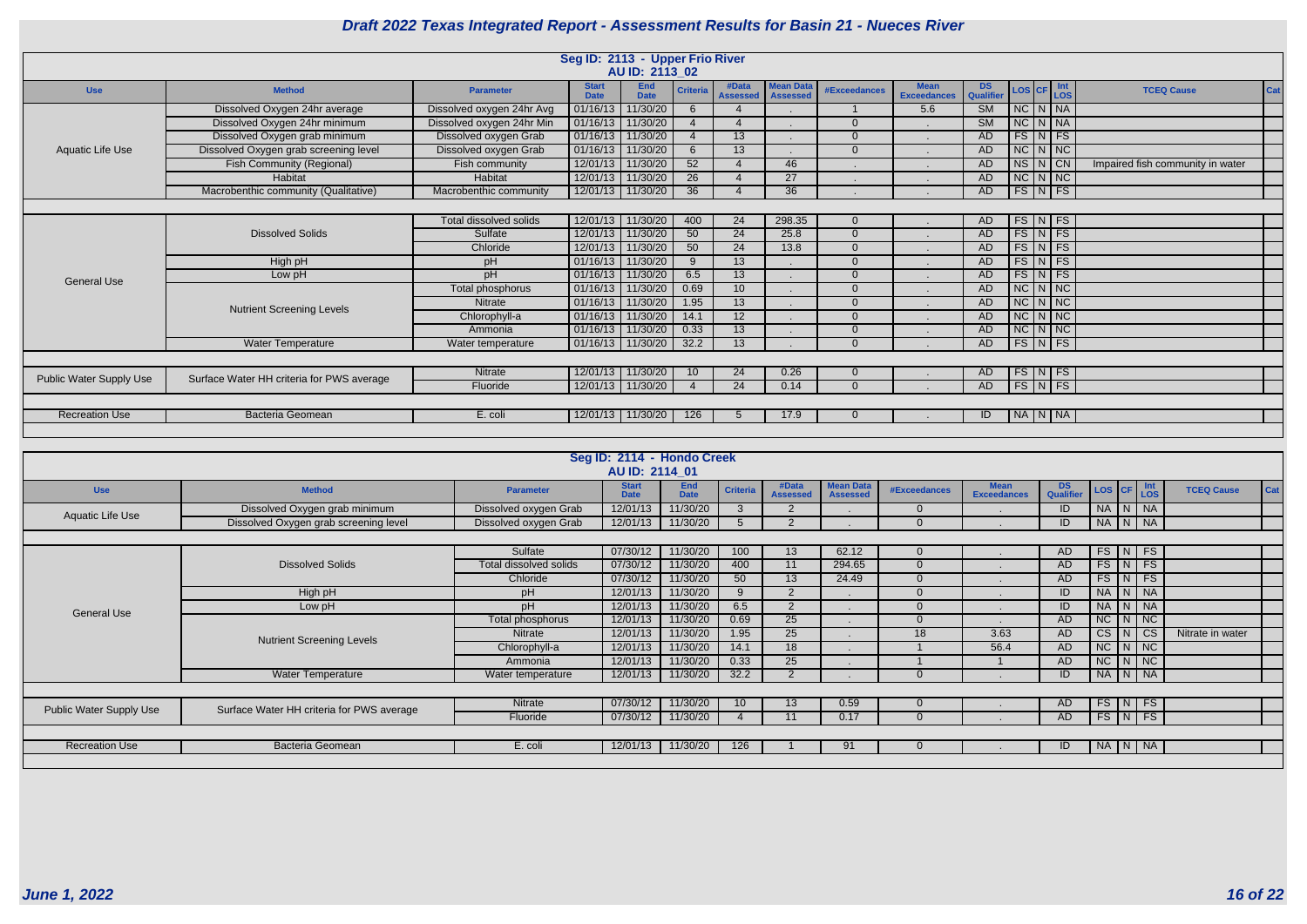|                                |                                           |                        | Seg ID: 2114 - Hondo Creek<br>AU ID: 2114 02 |                    |                 |                          |                                     |                     |                                   |                        |               |               |                         |                                    |
|--------------------------------|-------------------------------------------|------------------------|----------------------------------------------|--------------------|-----------------|--------------------------|-------------------------------------|---------------------|-----------------------------------|------------------------|---------------|---------------|-------------------------|------------------------------------|
| <b>Use</b>                     | <b>Method</b>                             | <b>Parameter</b>       | <b>Start</b><br><b>Date</b>                  | End<br><b>Date</b> | <b>Criteria</b> | #Data<br><b>Assessed</b> | <b>Mean Data</b><br><b>Assessed</b> | <b>#Exceedances</b> | <b>Mean</b><br><b>Exceedances</b> | <b>DS</b><br>Qualifier | LOS   CF      |               | Int<br>LOS <sub>1</sub> | <b>TCEQ</b><br>Cat<br><b>Cause</b> |
| Aquatic Life Use               | Dissolved Oxygen grab minimum             | Dissolved oxygen Grab  | 01/18/11                                     | 11/30/20           |                 | 10 <sup>°</sup>          |                                     | $\Omega$            |                                   | AD.                    |               | $FS$ $N$ $FS$ |                         |                                    |
|                                | Dissolved Oxygen grab screening level     | Dissolved oxygen Grab  | 01/18/11                                     | 11/30/20           |                 | 10                       |                                     | $\Omega$            |                                   | AD                     |               |               | $NC$ $N$ $NC$           |                                    |
|                                |                                           |                        |                                              |                    |                 |                          |                                     |                     |                                   |                        |               |               |                         |                                    |
|                                |                                           | Total dissolved solids | 07/30/12                                     | 11/30/20           | 400             | 11                       | 294.65                              | $\overline{0}$      |                                   | AD.                    | $FS$ $N$ $FS$ |               |                         |                                    |
|                                | <b>Dissolved Solids</b>                   | Sulfate                | 07/30/12                                     | 11/30/20           | 100             | 13 <sup>°</sup>          | 62.12                               | $\overline{0}$      |                                   | AD.                    |               | $FS$ $N$ $FS$ |                         |                                    |
|                                |                                           | Chloride               | 07/30/12                                     | 11/30/20           | 50              | 13 <sup>°</sup>          | 24.49                               | $\overline{0}$      |                                   | AD                     |               | $FS$ $N$ $FS$ |                         |                                    |
|                                | High pH                                   | pH                     | 01/18/11                                     | 11/30/20           | $\Omega$        | 10 <sup>°</sup>          |                                     | $\Omega$            |                                   | AD                     | FS            |               | $N$ FS                  |                                    |
| <b>General Use</b>             | Low pH                                    | pH                     | 01/18/11                                     | 11/30/20           | 6.5             | 10 <sup>°</sup>          |                                     | $\Omega$            |                                   | AD                     |               | $FS$ $N$ $FS$ |                         |                                    |
|                                |                                           | Total phosphorus       | 01/18/11                                     | 11/30/20           | 0.69            | 12 <sup>°</sup>          |                                     | $\Omega$            |                                   | AD.                    | $NC$ $N$ $NC$ |               |                         |                                    |
|                                | <b>Nutrient Screening Levels</b>          | Nitrate                | 01/18/11                                     | 11/30/20           | 1.95            | 13                       |                                     | $\Omega$            |                                   | AD.                    | $NC$ $N$ $NC$ |               |                         |                                    |
|                                |                                           | Chlorophyll-a          | 01/18/11                                     | 11/30/20           | 14.1            | 13 <sup>°</sup>          |                                     | $\Omega$            |                                   | AD                     | $NC$ $N$ $NC$ |               |                         |                                    |
|                                |                                           | Ammonia                | 01/18/11                                     | 11/30/20           | 0.33            | 13 <sup>°</sup>          |                                     | $\Omega$            |                                   | AD                     | NC            | $N$ NC        |                         |                                    |
|                                | <b>Water Temperature</b>                  | Water temperature      | 01/18/11                                     | 11/30/20           | 32.2            | 10 <sup>°</sup>          |                                     | $\Omega$            |                                   | AD.                    | FS            | $N$ FS        |                         |                                    |
|                                |                                           |                        |                                              |                    |                 |                          |                                     |                     |                                   |                        |               |               |                         |                                    |
|                                | Surface Water HH criteria for PWS average | Nitrate                | 07/30/12                                     | 11/30/20           | 10              | 13 <sup>°</sup>          | 0.59                                | $\Omega$            |                                   | AD.                    | FS            | $N$ FS        |                         |                                    |
| <b>Public Water Supply Use</b> |                                           | Fluoride               | 07/30/12                                     | 11/30/20           |                 | 11                       | 0.17                                | $\overline{0}$      |                                   | AD                     |               |               | $FS \mid N \mid FS$     |                                    |
|                                |                                           |                        |                                              |                    |                 |                          |                                     |                     |                                   |                        |               |               |                         |                                    |
| <b>Recreation Use</b>          | Bacteria Geomean                          | E. coli                | 12/01/13                                     | 11/30/20           | 126             |                          | 28.2                                | $\Omega$            |                                   | LD.                    | $NC$ $N$ $NC$ |               |                         |                                    |
|                                |                                           |                        |                                              |                    |                 |                          |                                     |                     |                                   |                        |               |               |                         |                                    |

|                         |                                           |                        | Seg ID: 2115 - Seco Creek<br>AU ID: 2115 01 |                    |                 |                 |                                     |                     |                            |                        |             |   |           |                                 |                     |
|-------------------------|-------------------------------------------|------------------------|---------------------------------------------|--------------------|-----------------|-----------------|-------------------------------------|---------------------|----------------------------|------------------------|-------------|---|-----------|---------------------------------|---------------------|
| <b>Use</b>              | <b>Method</b>                             | <b>Parameter</b>       | <b>Start</b><br><b>Date</b>                 | End<br><b>Date</b> | <b>Criteria</b> | <b>Assessed</b> | <b>Mean Data</b><br><b>Assessed</b> | <b>#Exceedances</b> | Mean<br><b>Exceedances</b> | DS<br><b>Qualifier</b> |             |   |           | <b>TCEQ</b><br>LOS CF LOS Cause | $\vert$ Cat $\vert$ |
|                         |                                           | Total dissolved solids | 12/01/13                                    | 11/30/20           | 400             | 23              | 321.76                              |                     |                            | AD.                    | FS          |   | <b>FS</b> |                                 |                     |
| <b>General Use</b>      | <b>Dissolved Solids</b>                   | Sulfate                | 12/01/13                                    | 11/30/20           | 70              | 23              | 69.23                               |                     |                            | AD.                    | <b>FS</b>   | N | FS        |                                 |                     |
|                         |                                           | Chloride               | 12/01/13                                    | 11/30/20           | 50              | 23              | 11.27                               |                     |                            | AD.                    | $FS$ $N$    |   | FS        |                                 |                     |
|                         |                                           |                        |                                             |                    |                 |                 |                                     |                     |                            |                        |             |   |           |                                 |                     |
| Public Water Supply Use | Surface Water HH criteria for PWS average | <b>Nitrate</b>         | 12/01/13                                    | 11/30/20           | 10              | 23              | 0.15                                |                     |                            | AD                     | $FS$ $N$    |   | <b>FS</b> |                                 |                     |
|                         |                                           | Fluoride               | 12/01/13                                    | 11/30/20           |                 |                 | 0.13                                |                     |                            | ID                     | NA   N   NA |   |           |                                 |                     |
|                         |                                           |                        |                                             |                    |                 |                 |                                     |                     |                            |                        |             |   |           |                                 |                     |

|                                |                                           |                        | Seg ID: 2115 - Seco Creek<br>AU ID: 2115 02 |                           |                 |                          |                                     |                     |                                   |                         |          |    |                   |                                    |
|--------------------------------|-------------------------------------------|------------------------|---------------------------------------------|---------------------------|-----------------|--------------------------|-------------------------------------|---------------------|-----------------------------------|-------------------------|----------|----|-------------------|------------------------------------|
| <b>Use</b>                     | <b>Method</b>                             | <b>Parameter</b>       | <b>Start</b><br><b>Date</b>                 | <b>End</b><br><b>Date</b> | <b>Criteria</b> | #Data<br><b>Assessed</b> | <b>Mean Data</b><br><b>Assessed</b> | <b>#Exceedances</b> | <b>Mean</b><br><b>Exceedances</b> | DS.<br><b>Qualifier</b> | LOS CF   |    | <b>Int</b><br>LOS | <b>TCEQ</b><br>Cat<br><b>Cause</b> |
| Aquatic Life Use               | Dissolved Oxygen grab minimum             | Dissolved oxygen Grab  | 12/01/13                                    | 11/30/20                  | $\mathcal{S}$   | 23                       |                                     |                     |                                   | AD                      | $FS$ $N$ |    | <b>FS</b>         |                                    |
|                                | Dissolved Oxygen grab screening level     | Dissolved oxygen Grab  | 12/01/13                                    | 11/30/20                  |                 | 23                       |                                     |                     |                                   | AD                      | $NC$   N |    | NC                |                                    |
|                                |                                           |                        |                                             |                           |                 |                          |                                     |                     |                                   |                         |          |    |                   |                                    |
|                                |                                           | Total dissolved solids | 12/01/13                                    | 11/30/20                  | 400             | 23                       | 321.76                              |                     |                                   | AD                      | FS       | N  | <b>FS</b>         |                                    |
|                                | <b>Dissolved Solids</b>                   | Sulfate                | 12/01/13                                    | 11/30/20                  | 70              | 23                       | 69.23                               |                     |                                   | AD.                     | $FS$ $N$ |    | FS                |                                    |
|                                |                                           | Chloride               | 12/01/13                                    | 11/30/20                  | 50              | 23                       | 11.27                               |                     |                                   | AD                      | $FS$ $N$ |    | FS                |                                    |
|                                | High pH                                   | pH                     | 12/01/13                                    | 11/30/20                  | 9               | 22                       |                                     |                     |                                   | AD.                     | FS       | N  | <b>FS</b>         |                                    |
| <b>General Use</b>             | Low pH                                    | pH                     | 12/01/13                                    | 11/30/20                  | 6.5             | 22                       |                                     |                     |                                   | AD                      | FS       | N  | FS                |                                    |
|                                |                                           | Total phosphorus       | 12/01/13                                    | 11/30/20                  | 0.69            | 24                       |                                     |                     |                                   | AD                      | NC       | N  | NC                |                                    |
|                                | <b>Nutrient Screening Levels</b>          | Nitrate                | 12/01/13                                    | 11/30/20                  | 1.95            | 24                       |                                     |                     |                                   | AD.                     | NC       | N  | NC                |                                    |
|                                |                                           | Chlorophyll-a          | 12/01/13                                    | 11/30/20                  | 14.1            | 24                       |                                     |                     |                                   | AD.                     | NC       | N  | <b>NC</b>         |                                    |
|                                |                                           | Ammonia                | 12/01/13                                    | 11/30/20                  | 0.33            | 24                       |                                     |                     |                                   | <b>AD</b>               | NC       | N  | NC                |                                    |
|                                | Water Temperature                         | Water temperature      | 12/01/13                                    | 11/30/20                  | 32.2            | 23                       |                                     |                     |                                   | AD.                     | $FS$ $N$ |    | FS                |                                    |
|                                |                                           |                        |                                             |                           |                 |                          |                                     |                     |                                   |                         |          |    |                   |                                    |
| <b>Public Water Supply Use</b> | Surface Water HH criteria for PWS average | Nitrate                | 12/01/13                                    | 11/30/20                  | 10              | 23                       | 0.15                                |                     |                                   | <b>AD</b>               | FS       | N  | <b>FS</b>         |                                    |
|                                |                                           | Fluoride               | 12/01/13                                    | 11/30/20                  |                 |                          | 0.13                                |                     |                                   | ID                      |          |    | NA N NA           |                                    |
|                                |                                           |                        |                                             |                           |                 |                          |                                     |                     |                                   |                         |          |    |                   |                                    |
| <b>Recreation Use</b>          | Bacteria Geomean                          | E. coli                | 12/01/13                                    | 11/30/20                  | 126             | 23                       | 71.8                                |                     |                                   | AD.                     | FS       | N, | <b>FS</b>         |                                    |
|                                |                                           |                        |                                             |                           |                 |                          |                                     |                     |                                   |                         |          |    |                   |                                    |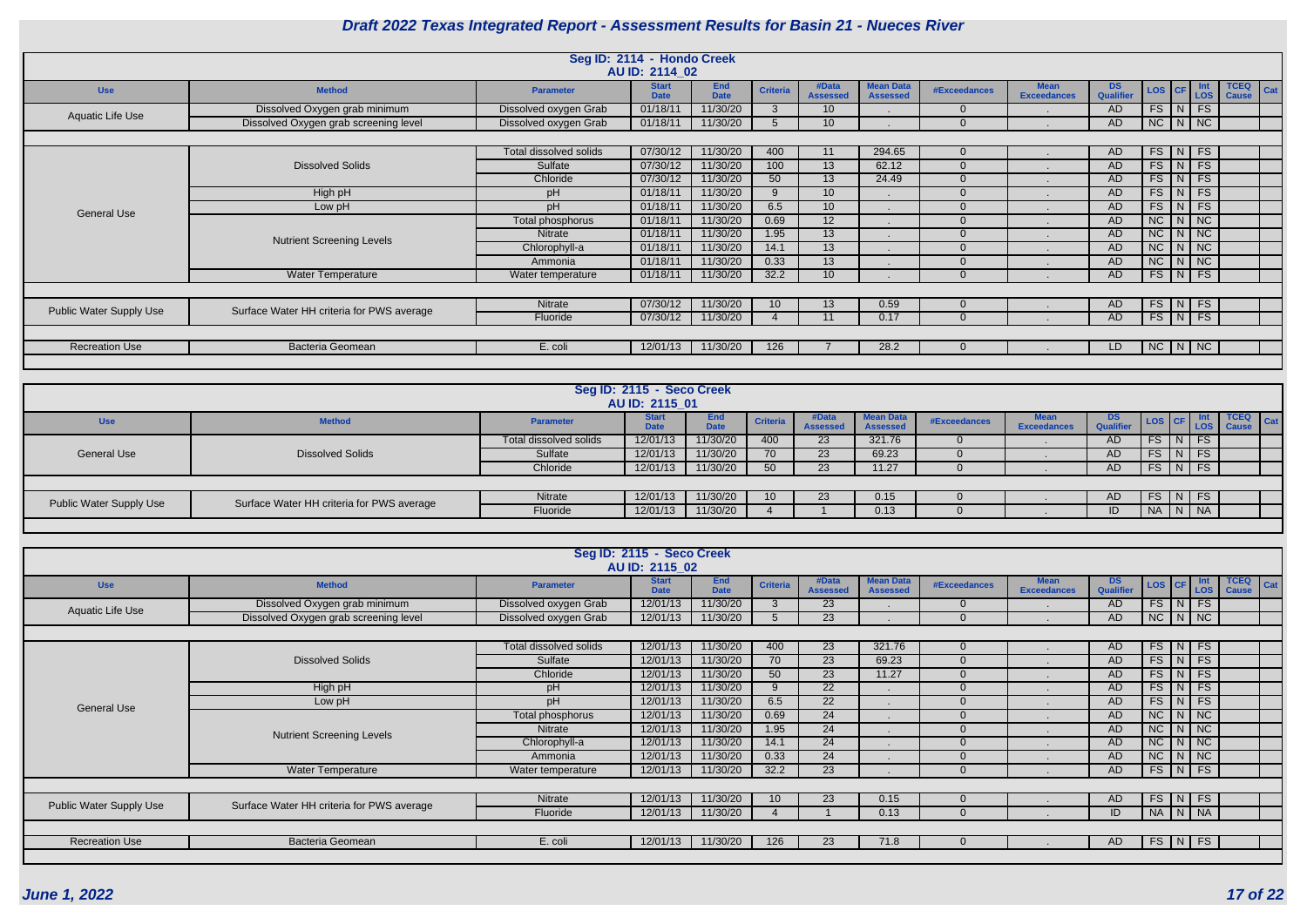|                                |                                                                                                                 |                       |                             | Seg ID: 2116 - Choke Canyon Reservoir |                 |                          |                                     |                     |                                   |           |               |  |                    |                                 |            |
|--------------------------------|-----------------------------------------------------------------------------------------------------------------|-----------------------|-----------------------------|---------------------------------------|-----------------|--------------------------|-------------------------------------|---------------------|-----------------------------------|-----------|---------------|--|--------------------|---------------------------------|------------|
|                                |                                                                                                                 |                       |                             | AU ID: 2116 01                        |                 |                          |                                     |                     |                                   |           |               |  |                    |                                 |            |
| <b>Use</b>                     | <b>Method</b>                                                                                                   | <b>Parameter</b>      | <b>Start</b><br><b>Date</b> | <b>End</b><br><b>Date</b>             | <b>Criteria</b> | #Data<br><b>Assessed</b> | <b>Mean Data</b><br><b>Assessed</b> | <b>#Exceedances</b> | <b>Mean</b><br><b>Exceedances</b> | DS CF Int |               |  |                    | <b>TCEQ Cause</b>               | <b>Cat</b> |
| <b>Aquatic Life Use</b>        | Dissolved Oxygen grab minimum                                                                                   | Dissolved oxygen Grab | 12/01/13                    | 11/30/20                              |                 |                          |                                     |                     |                                   | LD.       | $NC$ $N$ $NC$ |  |                    |                                 |            |
|                                | Dissolved Oxygen grab screening level                                                                           | Dissolved oxygen Grab | 12/01/13                    | 11/30/20                              |                 |                          |                                     |                     |                                   | LD.       | $NC$ $N$ $NC$ |  |                    |                                 |            |
|                                |                                                                                                                 |                       |                             |                                       |                 |                          |                                     |                     |                                   |           |               |  |                    |                                 |            |
|                                | 11/30/20<br>$FS$ N FS<br>Total dissolved solids<br>12/01/13<br>500<br>53<br>474.92<br><b>AD</b><br>$\Omega$     |                       |                             |                                       |                 |                          |                                     |                     |                                   |           |               |  |                    |                                 |            |
|                                | 11/30/20<br>250<br>$FS$ N FS<br><b>Dissolved Solids</b><br>12/01/13<br>Sulfate<br>65<br>67.94<br>AD<br>$\Omega$ |                       |                             |                                       |                 |                          |                                     |                     |                                   |           |               |  |                    |                                 |            |
|                                |                                                                                                                 | Chloride              | 12/01/13                    | 11/30/20                              | 250             | 65                       | 124.93                              | $\Omega$            |                                   | AD        |               |  | $FS\mid N \mid FS$ |                                 |            |
| <b>General Use</b>             | High pH                                                                                                         | pH                    | 12/01/13                    | 11/30/20                              | 9               |                          |                                     | $\Omega$            |                                   | LD.       | NCNNC         |  |                    |                                 |            |
|                                | Low pH                                                                                                          | pH                    | 12/01/13                    | 11/30/20                              | 6.5             |                          |                                     | $\Omega$            |                                   | LD.       | $NC$ $N$ $NC$ |  |                    |                                 |            |
|                                | <b>Nutrient Reservoir Criteria</b>                                                                              | <b>Nutrients</b>      | 12/01/13                    | 11/30/20                              |                 |                          |                                     |                     | $\blacksquare$                    | AD        | $NS$ $N$      |  | NS                 | Excessive algal growth in water | 5n         |
|                                | <b>Water Temperature</b>                                                                                        | Water temperature     | 12/01/13                    | 11/30/20                              | 32.2            |                          |                                     | $\Omega$            |                                   | LD.       |               |  | $NC$ $N$ $NC$      |                                 |            |
|                                |                                                                                                                 |                       |                             |                                       |                 |                          |                                     |                     |                                   |           |               |  |                    |                                 |            |
| <b>Public Water Supply Use</b> | Surface Water HH criteria for PWS average                                                                       | Nitrate               | 12/01/13                    | 11/30/20                              | 10 <sup>°</sup> | 65                       | 0.09                                |                     |                                   | AD        |               |  | FS N FS            |                                 |            |
|                                |                                                                                                                 |                       |                             |                                       |                 |                          |                                     |                     |                                   |           |               |  |                    |                                 |            |
| <b>Recreation Use</b>          | <b>Bacteria Geomean</b>                                                                                         | E. coli               |                             | 12/01/13 11/30/20                     | 126             |                          | 1.04                                |                     |                                   | LD.       | NC N NC       |  |                    |                                 |            |
|                                |                                                                                                                 |                       |                             |                                       |                 |                          |                                     |                     |                                   |           |               |  |                    |                                 |            |

|                                |                                                                                                                    |                        | Seg ID: 2116 - Choke Canyon Reservoir | AU ID: 2116 02            |     |       |                                                       |              |                    |                  |  |  |                                                                               |                                 |             |
|--------------------------------|--------------------------------------------------------------------------------------------------------------------|------------------------|---------------------------------------|---------------------------|-----|-------|-------------------------------------------------------|--------------|--------------------|------------------|--|--|-------------------------------------------------------------------------------|---------------------------------|-------------|
| <b>Use</b>                     | <b>Method</b>                                                                                                      | <b>Parameter</b>       | <b>Date</b>                           | <b>End</b><br><b>Date</b> |     | #Data | <b>Mean Data</b><br><b>Criteria</b> Assessed Assessed | #Exceedances | <b>Exceedances</b> | DS.<br>Qualifier |  |  | $\left  \text{LoS} \right $ CF $\left  \frac{\text{Int}}{\text{LoS}} \right $ | <b>TCEQ Cause</b>               | <b>Cat</b>  |
|                                |                                                                                                                    | Total dissolved solids |                                       | 12/01/13 11/30/20         | 500 | 53    | 474.92                                                |              |                    | AD               |  |  | $FS\mid N \mid FS$                                                            |                                 |             |
| <b>General Use</b>             | <b>Dissolved Solids</b><br>11/30/20<br>FS<br>$\vert N \vert$ FS<br>Sulfate<br>12/01/13<br>250<br>67.94<br>65<br>AD |                        |                                       |                           |     |       |                                                       |              |                    |                  |  |  |                                                                               |                                 |             |
|                                |                                                                                                                    | Chloride               | 12/01/13                              | 11/30/20                  | 250 | 65    | 124.93                                                |              |                    | AD.              |  |  | FS N FS                                                                       |                                 |             |
|                                | <b>Nutrient Reservoir Criteria</b>                                                                                 | Nutrients              |                                       | 12/01/13 11/30/20         |     |       |                                                       |              |                    | AD               |  |  | NS   N   NS                                                                   | Excessive algal growth in water | $\sqrt{5n}$ |
|                                |                                                                                                                    |                        |                                       |                           |     |       |                                                       |              |                    |                  |  |  |                                                                               |                                 |             |
| <b>Public Water Supply Use</b> | Surface Water HH criteria for PWS average                                                                          | Nitrate                |                                       | 12/01/13 11/30/20         | 10  | 65    | 0.09 <sub>1</sub>                                     |              |                    | AD.              |  |  | FS N FS                                                                       |                                 |             |
|                                |                                                                                                                    |                        |                                       |                           |     |       |                                                       |              |                    |                  |  |  |                                                                               |                                 |             |

|                                | Seg ID: 2116 - Choke Canyon Reservoir<br>AU ID: 2116 03                                                           |                       |                             |                           |                 |                              |                  |                     |                                   |               |                                         |  |         |                                 |     |
|--------------------------------|-------------------------------------------------------------------------------------------------------------------|-----------------------|-----------------------------|---------------------------|-----------------|------------------------------|------------------|---------------------|-----------------------------------|---------------|-----------------------------------------|--|---------|---------------------------------|-----|
| <b>Use</b>                     | <b>Method</b>                                                                                                     | <b>Parameter</b>      | <b>Start</b><br><b>Date</b> | <b>End</b><br><b>Date</b> | <b>Criteria</b> | #Data<br>Assessed   Assessed | <b>Mean Data</b> | <b>#Exceedances</b> | <b>Mean</b><br><b>Exceedances</b> | DS LOS CF Int |                                         |  |         | <b>TCEQ Cause</b>               | Cat |
| Aquatic Life Use               | Dissolved Oxygen grab minimum                                                                                     | Dissolved oxygen Grab | 12/01/13                    | 11/30/20                  |                 | 28                           |                  | $\Omega$            |                                   | AD.           | $\lceil\,$ FS $\mid$ N $\mid$ FS $\mid$ |  |         |                                 |     |
|                                | Dissolved Oxygen grab screening level                                                                             | Dissolved oxygen Grab | 12/01/13                    | 11/30/20                  |                 | 28                           |                  |                     |                                   | AD            | NCNNC                                   |  |         |                                 |     |
|                                | <b>AD</b><br>$\Omega$                                                                                             |                       |                             |                           |                 |                              |                  |                     |                                   |               |                                         |  |         |                                 |     |
|                                | $FS$ N FS<br>Total dissolved solids<br>12/01/13<br>11/30/20<br>500<br>53<br>474.92                                |                       |                             |                           |                 |                              |                  |                     |                                   |               |                                         |  |         |                                 |     |
|                                | $FS\mid N \mid FS \mid$<br>11/30/20<br>250<br>12/01/13<br>65<br>67.94<br><b>Dissolved Solids</b><br>Sulfate<br>AD |                       |                             |                           |                 |                              |                  |                     |                                   |               |                                         |  |         |                                 |     |
|                                |                                                                                                                   | Chloride              | 12/01/13                    | 11/30/20                  | 250             | 65                           | 124.93           | $\Omega$            |                                   | AD            |                                         |  | FS N FS |                                 |     |
| <b>General Use</b>             | High pH                                                                                                           | pH                    | 12/01/13                    | 11/30/20                  | 9               | 28                           |                  | $\Omega$            |                                   | AD            |                                         |  | FS N FS |                                 |     |
|                                | Low pH                                                                                                            | pH                    | 12/01/13                    | 11/30/20                  | 6.5             | 28                           |                  | $\Omega$            |                                   | AD            |                                         |  | FS N FS |                                 |     |
|                                | <b>Nutrient Reservoir Criteria</b>                                                                                | <b>Nutrients</b>      | 12/01/13                    | 11/30/20                  |                 | $\Omega$                     |                  |                     |                                   | AD            | NS N N                                  |  |         | Excessive algal growth in water | 5n  |
|                                | <b>Water Temperature</b>                                                                                          | Water temperature     | 12/01/13                    | 11/30/20                  | 32.2            | 28                           |                  | $\Omega$            |                                   | AD            | $\mid$ FS $\mid$ N $\mid$ FS $\mid$     |  |         |                                 |     |
|                                |                                                                                                                   |                       |                             |                           |                 |                              |                  |                     |                                   |               |                                         |  |         |                                 |     |
| <b>Public Water Supply Use</b> | Surface Water HH criteria for PWS average                                                                         | Nitrate               | 12/01/13 11/30/20           |                           | 10 <sup>1</sup> | 65                           | 0.09             |                     |                                   | <b>AD</b>     | FS N FS                                 |  |         |                                 |     |
|                                |                                                                                                                   |                       |                             |                           |                 |                              |                  |                     |                                   |               |                                         |  |         |                                 |     |
| <b>Recreation Use</b>          | <b>Bacteria Geomean</b>                                                                                           | E. coli               |                             | 12/01/13 11/30/20         | 126             | 28                           | 0.71             | $\Omega$            |                                   | AD            | FS N FS                                 |  |         |                                 |     |
|                                |                                                                                                                   |                       |                             |                           |                 |                              |                  |                     |                                   |               |                                         |  |         |                                 |     |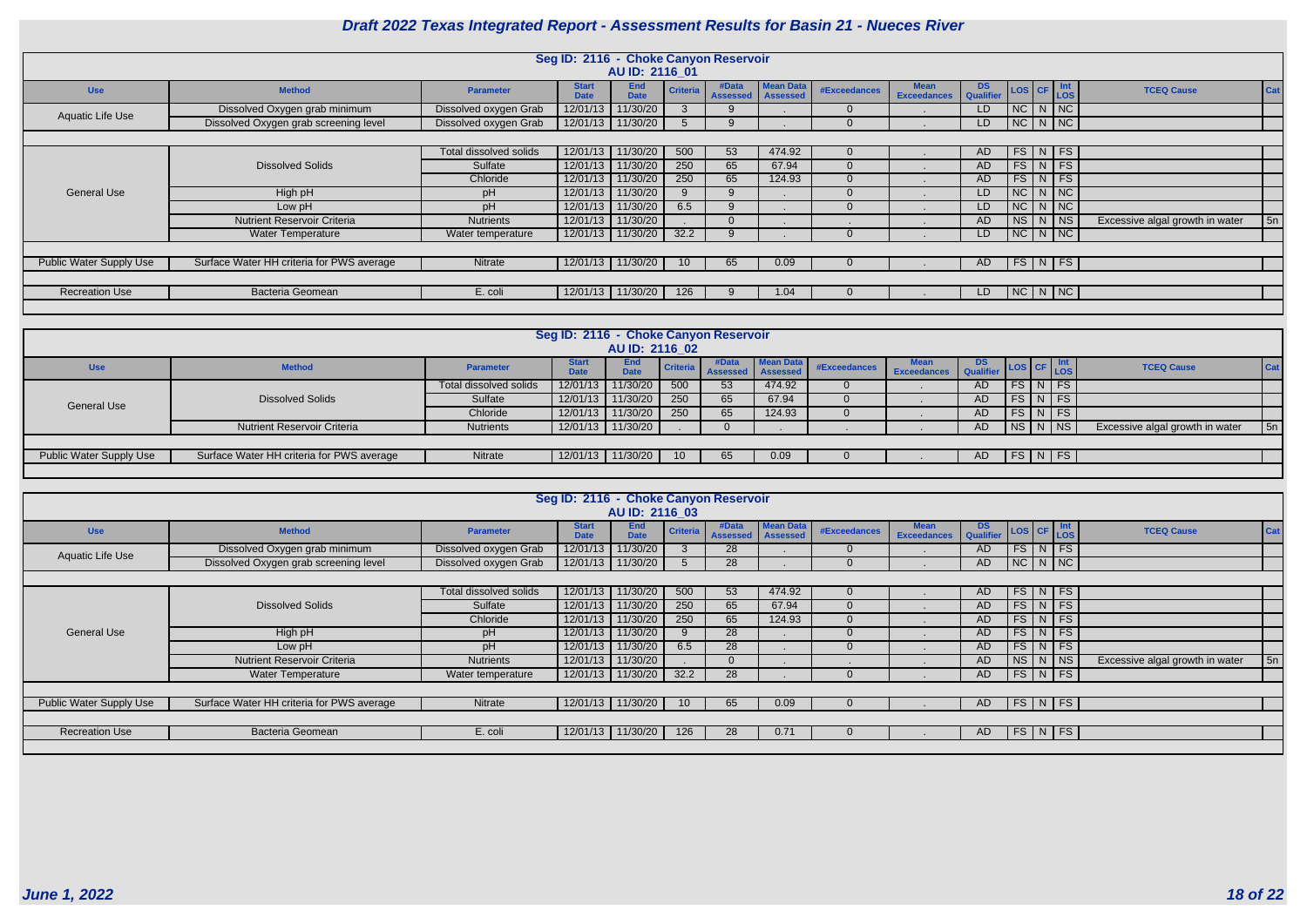|                                                                                                                                      |                                           |                        | Seg ID: 2116 - Choke Canyon Reservoir | AU ID: 2116 04     |                 |                          |                              |              |                    |           |  |  |                                                            |                                 |     |
|--------------------------------------------------------------------------------------------------------------------------------------|-------------------------------------------|------------------------|---------------------------------------|--------------------|-----------------|--------------------------|------------------------------|--------------|--------------------|-----------|--|--|------------------------------------------------------------|---------------------------------|-----|
| <b>Use</b>                                                                                                                           | <b>Method</b>                             | <b>Parameter</b>       | <b>Start</b><br><b>Date</b>           | End<br><b>Date</b> | Criteria        | #Data<br><b>Assessed</b> | <b>Mean Data</b><br>Assessed | #Exceedances | <b>Exceedances</b> | <b>DS</b> |  |  | $\left  \text{Los} \right $ CF $\left  \text{LOS} \right $ | <b>TCEQ Cause</b>               | Cat |
| $FS$ N FS<br>11/30/20<br>Sulfate<br>12/01/13<br>250<br>67.94<br>AD.<br>65                                                            |                                           |                        |                                       |                    |                 |                          |                              |              |                    |           |  |  |                                                            |                                 |     |
| 11/30/20<br><b>Dissolved Solids</b><br>$FS\mid N \mid FS$<br>12/01/13<br>250<br>124.93<br>AD<br>Chloride<br>65<br><b>General Use</b> |                                           |                        |                                       |                    |                 |                          |                              |              |                    |           |  |  |                                                            |                                 |     |
|                                                                                                                                      |                                           | Total dissolved solids | 12/01/13                              | 11/30/20           | 500             | 53                       | 474.92                       |              |                    | AD        |  |  | $FS$ N FS                                                  |                                 |     |
|                                                                                                                                      | <b>Nutrient Reservoir Criteria</b>        | <b>Nutrients</b>       | 12/01/13                              | 11/30/20           |                 |                          |                              |              |                    | AD        |  |  | NS N NS                                                    | Excessive algal growth in water | 5n  |
|                                                                                                                                      |                                           |                        |                                       |                    |                 |                          |                              |              |                    |           |  |  |                                                            |                                 |     |
| Public Water Supply Use                                                                                                              | Surface Water HH criteria for PWS average | Nitrate                | 12/01/13                              | 11/30/20           | 10 <sup>1</sup> | 65                       | 0.09                         |              |                    | AD.       |  |  | FS N FS                                                    |                                 |     |
|                                                                                                                                      |                                           |                        |                                       |                    |                 |                          |                              |              |                    |           |  |  |                                                            |                                 |     |

|                                |                                                                                                                                |                  | Seg ID: 2116 - Choke Canyon Reservoir | AU ID: 2116 05            |                 |                          |                                     |              |                    |                         |  |  |             |                                 |            |
|--------------------------------|--------------------------------------------------------------------------------------------------------------------------------|------------------|---------------------------------------|---------------------------|-----------------|--------------------------|-------------------------------------|--------------|--------------------|-------------------------|--|--|-------------|---------------------------------|------------|
| <b>Use</b>                     | <b>Method</b>                                                                                                                  | <b>Parameter</b> | <b>Start</b><br><b>Date</b>           | <b>End</b><br><b>Date</b> | Criteria        | #Data<br><b>Assessed</b> | <b>Mean Data</b><br><b>Assessed</b> | #Exceedances | <b>Exceedances</b> | DS.<br><b>Qualifier</b> |  |  | LOS CF Int  | <b>TCEQ Cause</b>               | <b>Cat</b> |
|                                | 11/30/20<br>$FS\mid N \mid FS$<br>12/01/13<br>474.92<br>500<br>Total dissolved solids<br>53<br>AD.                             |                  |                                       |                           |                 |                          |                                     |              |                    |                         |  |  |             |                                 |            |
|                                | <b>Dissolved Solids</b><br>11/30/20<br>FS N FS<br>12/01/13<br>250<br>Sulfate<br>67.94<br>65<br><b>AD</b><br><b>General Use</b> |                  |                                       |                           |                 |                          |                                     |              |                    |                         |  |  |             |                                 |            |
|                                |                                                                                                                                | Chloride         | 12/01/13                              | 11/30/20                  | 250             | 65                       | 124.93                              |              |                    | <b>AD</b>               |  |  | FS N FS     |                                 |            |
|                                | <b>Nutrient Reservoir Criteria</b>                                                                                             | <b>Nutrients</b> | 12/01/13                              | 11/30/20                  |                 |                          |                                     |              |                    | AD.                     |  |  | NS   N   NS | Excessive algal growth in water | 5n         |
|                                |                                                                                                                                |                  |                                       |                           |                 |                          |                                     |              |                    |                         |  |  |             |                                 |            |
| <b>Public Water Supply Use</b> | Surface Water HH criteria for PWS average                                                                                      | Nitrate          | 12/01/13                              | 11/30/20                  | 10 <sup>1</sup> | 65                       | 0.09                                |              |                    | AD.                     |  |  | FS N FS     |                                 |            |
|                                |                                                                                                                                |                  |                                       |                           |                 |                          |                                     |              |                    |                         |  |  |             |                                 |            |

|                         | Seg ID: 2116 - Choke Canyon Reservoir                                                                                           |                       |                             |                           |                 |                          |                                     |              |                                   |                         |         |  |                    |                                     |            |
|-------------------------|---------------------------------------------------------------------------------------------------------------------------------|-----------------------|-----------------------------|---------------------------|-----------------|--------------------------|-------------------------------------|--------------|-----------------------------------|-------------------------|---------|--|--------------------|-------------------------------------|------------|
|                         |                                                                                                                                 |                       |                             | AU ID: 2116 06            |                 |                          |                                     |              |                                   |                         |         |  |                    |                                     |            |
| <b>Use</b>              | <b>Method</b>                                                                                                                   | <b>Parameter</b>      | <b>Start</b><br><b>Date</b> | <b>End</b><br><b>Date</b> | <b>Criteria</b> | #Data<br><b>Assessed</b> | <b>Mean Data</b><br><b>Assessed</b> | #Exceedances | <b>Mean</b><br><b>Exceedances</b> | DS Qualifier LOS CF LOS |         |  |                    | <b>TCEQ Cause</b>                   | <b>Cat</b> |
| Aquatic Life Use        | Dissolved Oxygen grab minimum                                                                                                   | Dissolved oxygen Grab | 12/01/13                    | 11/30/20                  |                 | 28                       |                                     |              | 1.68                              | <b>AD</b>               | CN N CN |  |                    | Depressed dissolved oxygen in water |            |
|                         | Dissolved Oxygen grab screening level                                                                                           | Dissolved oxygen Grab | 12/01/13                    | 11/30/20                  | $\mathcal{D}$   | 28                       |                                     | 11           | 3.13                              | <b>AD</b>               | CS N CS |  |                    | Depressed dissolved oxygen in water |            |
|                         | $\Omega$                                                                                                                        |                       |                             |                           |                 |                          |                                     |              |                                   |                         |         |  |                    |                                     |            |
|                         | FS N FS<br>Total dissolved solids<br>12/01/13<br>11/30/20<br>500<br>53<br>474.92<br><b>AD</b>                                   |                       |                             |                           |                 |                          |                                     |              |                                   |                         |         |  |                    |                                     |            |
|                         | $FS\mid N \mid FS$<br><b>Dissolved Solids</b><br>11/30/20<br>250<br>65<br>Sulfate<br>12/01/13<br>67.94<br><b>AD</b><br>$\Omega$ |                       |                             |                           |                 |                          |                                     |              |                                   |                         |         |  |                    |                                     |            |
|                         |                                                                                                                                 | Chloride              | 12/01/13                    | 11/30/20                  | 250             | 65                       | 124.93                              | $\Omega$     |                                   | <b>AD</b>               |         |  | $FS\mid N \mid FS$ |                                     |            |
| <b>General Use</b>      | High pH                                                                                                                         | pH                    | 12/01/13                    | 11/30/20                  | 9               | 28                       |                                     | $\Omega$     |                                   | AD                      |         |  | $FS\mid N \mid FS$ |                                     |            |
|                         | Low pH                                                                                                                          | pH                    | 12/01/13                    | 1/30/20                   | 6.5             | 28                       |                                     | $\Omega$     |                                   | <b>AD</b>               | FS      |  | $N$ FS             |                                     |            |
|                         | <b>Nutrient Reservoir Criteria</b>                                                                                              | <b>Nutrients</b>      | 12/01/13                    | 11/30/20                  |                 |                          |                                     |              |                                   | <b>AD</b>               | $ $ NS  |  | $N$ NS             | Excessive algal growth in water     | 5n         |
|                         | <b>Water Temperature</b>                                                                                                        | Water temperature     | 12/01/13                    | 11/30/20                  | 32.2            | 28                       |                                     |              | 32.9                              | <b>AD</b>               | FS N FS |  |                    |                                     |            |
|                         |                                                                                                                                 |                       |                             |                           |                 |                          |                                     |              |                                   |                         |         |  |                    |                                     |            |
| Public Water Supply Use | Surface Water HH criteria for PWS average                                                                                       | Nitrate               | 12/01/13                    | 11/30/20                  | 10              | 65                       | 0.09                                |              |                                   | AD                      |         |  | FS N FS            |                                     |            |
|                         |                                                                                                                                 |                       |                             |                           |                 |                          |                                     |              |                                   |                         |         |  |                    |                                     |            |
| <b>Recreation Use</b>   | Bacteria Geomean                                                                                                                | E. coli               |                             | 12/01/13 11/30/20         | 126             | 28                       | 8.78                                | $\Omega$     |                                   | AD                      | FS N FS |  |                    |                                     |            |
|                         |                                                                                                                                 |                       |                             |                           |                 |                          |                                     |              |                                   |                         |         |  |                    |                                     |            |

|                                | Seg ID: 2116 - Choke Canyon Reservoir     |                        |                             |                    |                 |                          |                                     |              |                    |                         |  |  |                         |                                 |         |
|--------------------------------|-------------------------------------------|------------------------|-----------------------------|--------------------|-----------------|--------------------------|-------------------------------------|--------------|--------------------|-------------------------|--|--|-------------------------|---------------------------------|---------|
|                                |                                           |                        |                             |                    |                 |                          |                                     |              |                    |                         |  |  |                         |                                 |         |
|                                |                                           |                        |                             | AU ID: 2116 07     |                 |                          |                                     |              |                    |                         |  |  |                         |                                 |         |
| <b>Use</b>                     | <b>Method</b>                             | <b>Parameter</b>       | <b>Start</b><br><b>Date</b> | End<br><b>Date</b> | Criteria        | #Data<br><b>Assessed</b> | <b>Mean Data</b><br><b>Assessed</b> | #Exceedances | <b>Exceedances</b> | DS.<br><b>Oualifier</b> |  |  | LOS CF Int              | <b>TCEQ Cause</b>               | $ $ Cat |
|                                |                                           | Total dissolved solids | 12/01/13                    | 11/30/20           | 500             | 53                       | 474.92                              |              |                    | AD                      |  |  | $FS$ N FS               |                                 |         |
| <b>General Use</b>             | <b>Dissolved Solids</b>                   | Sulfate                | 12/01/13                    | 11/30/20           | 250             | 65                       | 67.94                               |              |                    | AD.                     |  |  | $FS$ N FS               |                                 |         |
|                                |                                           | Chloride               | 12/01/13                    | 11/30/20           | 250             | 65                       | 124.93                              |              |                    | AD.                     |  |  | $FS\mid N \mid FS \mid$ |                                 |         |
|                                | <b>Nutrient Reservoir Criteria</b>        | <b>Nutrients</b>       | 12/01/13                    | 11/30/20           |                 |                          |                                     |              |                    | AD                      |  |  | $N_S N NS $             | Excessive algal growth in water | 5n      |
|                                |                                           |                        |                             |                    |                 |                          |                                     |              |                    |                         |  |  |                         |                                 |         |
| <b>Public Water Supply Use</b> | Surface Water HH criteria for PWS average | Nitrate                | 12/01/13                    | 11/30/20           | 10 <sup>1</sup> | 65                       | 0.09                                |              |                    | AD                      |  |  | FS N FS                 |                                 |         |
|                                |                                           |                        |                             |                    |                 |                          |                                     |              |                    |                         |  |  |                         |                                 |         |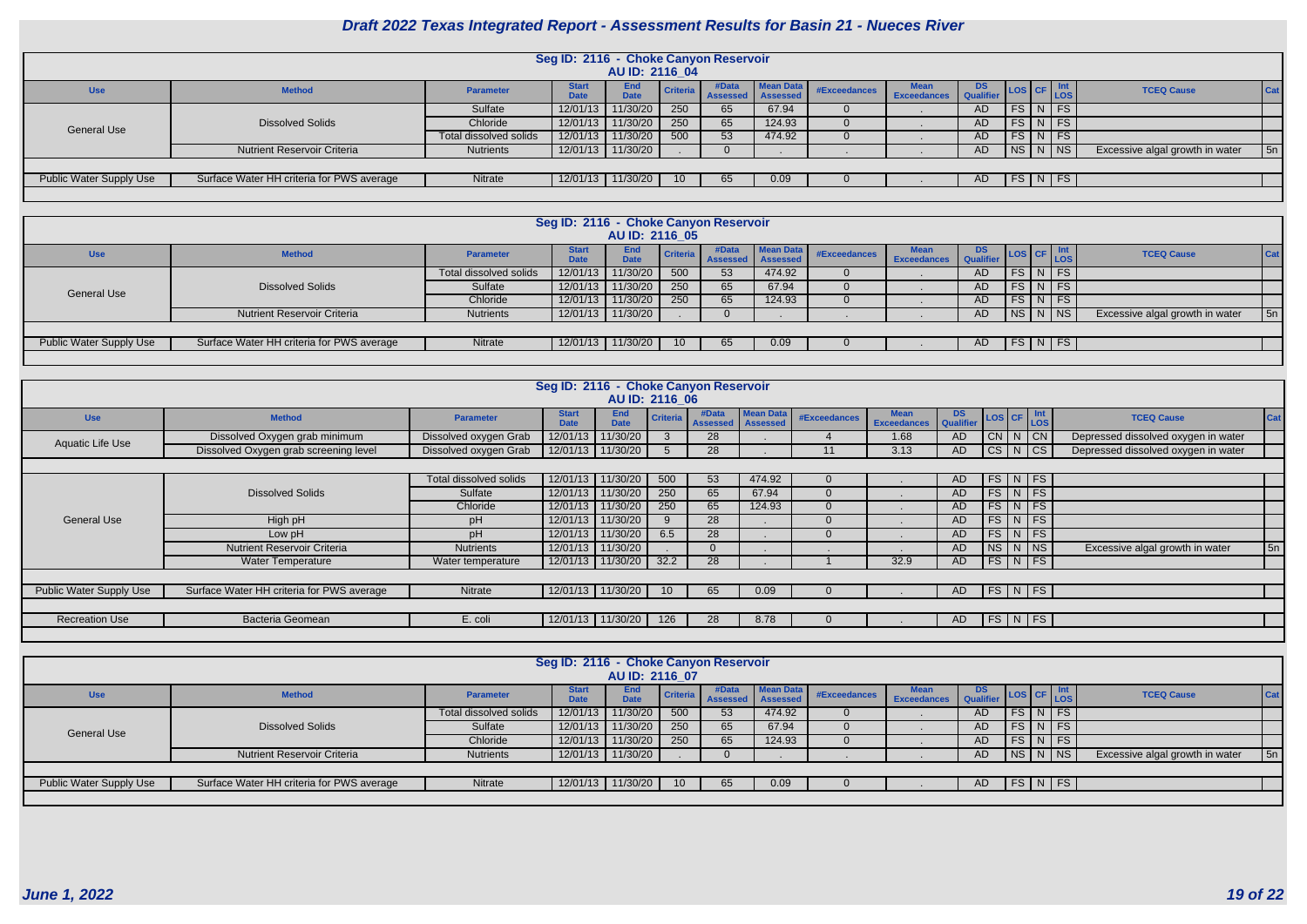|                                |                                                                                                                                                                                                                     |                       | Seg ID: 2117 - Frio River Above Choke Canyon Reservoir |                           |                 |                          |                                     |              |                                   |                 |                        |                |                        |                                     |            |
|--------------------------------|---------------------------------------------------------------------------------------------------------------------------------------------------------------------------------------------------------------------|-----------------------|--------------------------------------------------------|---------------------------|-----------------|--------------------------|-------------------------------------|--------------|-----------------------------------|-----------------|------------------------|----------------|------------------------|-------------------------------------|------------|
|                                |                                                                                                                                                                                                                     |                       |                                                        |                           | AU ID: 2117 01  |                          |                                     |              |                                   |                 |                        |                |                        |                                     |            |
| <b>Use</b>                     | <b>Method</b>                                                                                                                                                                                                       | <b>Parameter</b>      | <b>Start</b><br><b>Date</b>                            | <b>End</b><br><b>Date</b> | <b>Criter</b>   | #Data<br><b>Assessed</b> | <b>Mean Data</b><br><b>Assessed</b> | #Exceedances | <b>Mean</b><br><b>Exceedances</b> | DS<br>Qualifier | LOS                    | CF             | Int<br>LOS             | <b>TCEQ Cause</b>                   | Cat        |
| <b>Aquatic Life Use</b>        | Dissolved Oxygen grab minimum                                                                                                                                                                                       | Dissolved oxygen Grab | 12/01/13                                               | 11/30/20                  | 3               | 18                       |                                     |              |                                   | <b>AD</b>       | FS                     | N              | FS                     |                                     |            |
|                                | Dissolved Oxygen grab screening level                                                                                                                                                                               | Dissolved oxygen Grab |                                                        | 12/01/13 11/30/20         | $5\overline{)}$ | 18                       |                                     |              | 4.13                              | <b>AD</b>       | CS                     | N              | CS                     | Depressed dissolved oxygen in water |            |
|                                |                                                                                                                                                                                                                     |                       |                                                        |                           |                 |                          |                                     |              |                                   |                 |                        |                |                        |                                     |            |
|                                | 12/01/13 11/30/20<br>FS<br>1700<br>1337.31<br>FS<br>35<br>N<br>Total dissolved solids<br>AD<br>12/01/13 11/30/20<br>380<br>35<br><b>FS</b><br>FS<br><b>Dissolved Solids</b><br>Sulfate<br>171.41<br><b>AD</b><br>N. |                       |                                                        |                           |                 |                          |                                     |              |                                   |                 |                        |                |                        |                                     |            |
|                                |                                                                                                                                                                                                                     |                       |                                                        |                           |                 |                          |                                     |              |                                   |                 |                        |                |                        |                                     |            |
|                                | FS<br>12/01/13 11/30/20<br>FS<br>620<br>35<br>315.45<br>N.<br>Chloride<br>AD                                                                                                                                        |                       |                                                        |                           |                 |                          |                                     |              |                                   |                 |                        |                |                        |                                     |            |
|                                | 12/01/13 11/30/20<br><b>FS</b><br>FS<br>High pH<br>18<br><b>AD</b><br>N<br>pH<br>9                                                                                                                                  |                       |                                                        |                           |                 |                          |                                     |              |                                   |                 |                        |                |                        |                                     |            |
| <b>General Use</b>             | Low pH                                                                                                                                                                                                              | pH                    | 12/01/13                                               | 11/30/20                  | 6.5             | 18                       |                                     |              |                                   | <b>AD</b>       | <b>FS</b>              | N <sub>1</sub> | FS                     |                                     |            |
|                                |                                                                                                                                                                                                                     | Total phosphorus      | 12/01/13                                               | 11/30/20                  | 0.69            | 25                       |                                     |              | 1.83                              | <b>AD</b>       | $\overline{\text{NC}}$ | N.             | <b>NC</b>              |                                     |            |
|                                | <b>Nutrient Screening Levels</b>                                                                                                                                                                                    | Nitrate               |                                                        | 12/01/13 11/30/20         | 1.95            | 25                       |                                     | 3            | 5.23                              | AD              | NC                     | N              | <b>NC</b>              |                                     |            |
|                                |                                                                                                                                                                                                                     | Chlorophyll-a         |                                                        | 12/01/13 11/30/20         | 14.1            | 25                       |                                     | 14           | 49.84                             | AD              | $\overline{\text{CS}}$ | N              | $\overline{\text{CS}}$ | Chlorophyll-a in water              |            |
|                                |                                                                                                                                                                                                                     | Ammonia               |                                                        | 12/01/13 11/30/20         | 0.33            | 25                       |                                     |              | $\blacksquare$                    | <b>AD</b>       | NC                     | N              | <b>NC</b>              |                                     |            |
|                                | Water Temperature                                                                                                                                                                                                   | Water temperature     |                                                        | 12/01/13 11/30/20         | 32.2            | 18                       |                                     |              |                                   | <b>AD</b>       | <b>FS</b>              | N              | FS                     |                                     |            |
|                                |                                                                                                                                                                                                                     |                       |                                                        |                           |                 |                          |                                     |              |                                   |                 |                        |                |                        |                                     |            |
| <b>Public Water Supply Use</b> | Surface Water HH criteria for PWS average                                                                                                                                                                           | Nitrate               |                                                        | 12/01/13 11/30/20         |                 | 35                       | 1.29                                |              |                                   | AD.             | <b>FS</b>              | N              | <b>FS</b>              |                                     |            |
|                                |                                                                                                                                                                                                                     | Fluoride              |                                                        | 12/01/13 11/30/20         |                 |                          | 0.13                                |              |                                   | ID              | $N\overline{A}$        | N              | <b>NA</b>              |                                     |            |
|                                |                                                                                                                                                                                                                     |                       |                                                        |                           |                 |                          |                                     |              |                                   |                 |                        |                |                        |                                     |            |
| <b>Recreation Use</b>          | <b>Bacteria Geomean</b>                                                                                                                                                                                             | E. coli               |                                                        | 08/06/13 11/30/20         | 126             | 20                       | 233.4                               |              |                                   | AD              | $\lfloor NS \rfloor$   | N              | N <sub>S</sub>         | Bacteria in water                   | $\vert$ 5c |
|                                |                                                                                                                                                                                                                     |                       |                                                        |                           |                 |                          |                                     |              |                                   |                 |                        |                |                        |                                     |            |

|                         |                                                                                                                                                                                                                                                  |                       | Seg ID: 2117 - Frio River Above Choke Canyon Reservoir |                           | AU ID: 2117 02  |                                   |                  |              |                                   |                 |                        |           |                        |                                     |     |
|-------------------------|--------------------------------------------------------------------------------------------------------------------------------------------------------------------------------------------------------------------------------------------------|-----------------------|--------------------------------------------------------|---------------------------|-----------------|-----------------------------------|------------------|--------------|-----------------------------------|-----------------|------------------------|-----------|------------------------|-------------------------------------|-----|
| <b>Use</b>              | <b>Method</b>                                                                                                                                                                                                                                    | <b>Parameter</b>      | <b>Start</b><br><b>Date</b>                            | <b>End</b><br><b>Date</b> | <b>Criteria</b> | #Data<br><b>Assessed Assessed</b> | <b>Mean Data</b> | #Exceedances | <b>Mean</b><br><b>Exceedances</b> | DS<br>Qualifier | LOS <sup>1</sup>       | <b>CF</b> | <b>Int</b><br>LOS      | <b>TCEQ Cause</b>                   | Cat |
| Aquatic Life Use        | Dissolved Oxygen grab minimum                                                                                                                                                                                                                    | Dissolved oxygen Grab | 12/01/13                                               | 11/30/20                  |                 | 16                                |                  | $\Omega$     |                                   | <b>AD</b>       | <b>FS</b>              | N.        | <b>FS</b>              |                                     |     |
|                         | Dissolved Oxygen grab screening level                                                                                                                                                                                                            | Dissolved oxygen Grab | 12/01/13                                               | 11/30/20                  | -5              | 16                                |                  |              | 4.2                               | <b>AD</b>       | $\overline{\text{CS}}$ | N.        | $\overline{\text{CS}}$ | Depressed dissolved oxygen in water |     |
|                         |                                                                                                                                                                                                                                                  |                       |                                                        |                           |                 |                                   |                  |              |                                   |                 |                        |           |                        |                                     |     |
|                         | 12/01/13<br>11/30/20<br>1337.31<br>Total dissolved solids<br>1700<br>35<br>FS<br><b>FS</b><br>N<br>AD<br>0<br>11/30/20<br>380<br><b>FS</b><br>12/01/13<br>35<br>171.41<br><b>AD</b><br>N<br><b>FS</b><br><b>Dissolved Solids</b><br>Sulfate<br>0 |                       |                                                        |                           |                 |                                   |                  |              |                                   |                 |                        |           |                        |                                     |     |
|                         |                                                                                                                                                                                                                                                  |                       |                                                        |                           |                 |                                   |                  |              |                                   |                 |                        |           |                        |                                     |     |
|                         | 11/30/20<br>620<br>12/01/13<br>35<br>315.45<br><b>FS</b><br><b>FS</b><br>Chloride<br><b>AD</b><br>N.                                                                                                                                             |                       |                                                        |                           |                 |                                   |                  |              |                                   |                 |                        |           |                        |                                     |     |
|                         | 12/01/13<br>11/30/20<br><b>FS</b><br>High pH<br>16<br>9.2<br><b>AD</b><br>N<br>FS<br>pH<br>-9                                                                                                                                                    |                       |                                                        |                           |                 |                                   |                  |              |                                   |                 |                        |           |                        |                                     |     |
| <b>General Use</b>      | Low pH                                                                                                                                                                                                                                           | pH                    | 12/01/13                                               | 11/30/20                  | 6.5             | 16                                |                  |              |                                   | <b>AD</b>       | <b>FS</b>              | N.        | FS                     |                                     |     |
|                         |                                                                                                                                                                                                                                                  | Total phosphorus      | 12/01/13                                               | 11/30/20                  | 0.69            | 17                                |                  |              |                                   | <b>AD</b>       | NC                     | N         | NC                     |                                     |     |
|                         | <b>Nutrient Screening Levels</b>                                                                                                                                                                                                                 | Nitrate               | 12/01/13                                               | 11/30/20                  | 1.95            | 17                                |                  |              | 5.24                              | <b>AD</b>       | $\overline{\text{NC}}$ | N         | NC                     |                                     |     |
|                         |                                                                                                                                                                                                                                                  | Chlorophyll-a         | 12/01/13                                               | 11/30/20                  | 14.1            | 17                                |                  |              | 30.78                             | <b>AD</b>       | CS                     | N         | <b>CS</b>              | Chlorophyll-a in water              |     |
|                         |                                                                                                                                                                                                                                                  | Ammonia               | 12/01/13                                               | 11/30/20                  | 0.33            | 17                                |                  |              |                                   | <b>AD</b>       | $\overline{\text{NC}}$ | N         | <b>NC</b>              |                                     |     |
|                         | <b>Water Temperature</b>                                                                                                                                                                                                                         | Water temperature     | 12/01/13                                               | 11/30/20                  | 32.2            | 16                                |                  |              |                                   | <b>AD</b>       | <b>FS</b>              | N         | FS                     |                                     |     |
|                         |                                                                                                                                                                                                                                                  |                       |                                                        |                           |                 |                                   |                  |              |                                   |                 |                        |           |                        |                                     |     |
| Public Water Supply Use | Surface Water HH criteria for PWS average                                                                                                                                                                                                        | Nitrate               | 12/01/13                                               | 11/30/20                  | 10              | 35                                | 1.29             | $\Omega$     |                                   | <b>AD</b>       | <b>FS</b>              | N.        | FS                     |                                     |     |
|                         |                                                                                                                                                                                                                                                  | Fluoride              |                                                        | 12/01/13 11/30/20         |                 |                                   | 0.13             | 0            |                                   | ID              | NA                     | N         | <b>NA</b>              |                                     |     |
|                         |                                                                                                                                                                                                                                                  |                       |                                                        |                           |                 |                                   |                  |              |                                   |                 |                        |           |                        |                                     |     |
| <b>Recreation Use</b>   | <b>Bacteria Geomean</b>                                                                                                                                                                                                                          | E. coli               |                                                        | 10/02/12   11/30/20       | 126             | 20                                | 163.63           |              |                                   | AD              | <b>NS</b>              | N         | <b>NS</b>              | Bacteria in water                   | 5c  |
|                         |                                                                                                                                                                                                                                                  |                       |                                                        |                           |                 |                                   |                  |              |                                   |                 |                        |           |                        |                                     |     |

|                    |                                                                                                                                                                        |                        | Seg ID: 2117 - Frio River Above Choke Canyon Reservoir |  | AU ID: 2117 03 |                 |         |  |  |    |           |     |            |                                     |  |
|--------------------|------------------------------------------------------------------------------------------------------------------------------------------------------------------------|------------------------|--------------------------------------------------------|--|----------------|-----------------|---------|--|--|----|-----------|-----|------------|-------------------------------------|--|
| <b>Use</b>         | Mean Data #Exceedances Mean DS LOS CF<br>End<br>Criteria Assessed Assessed<br><b>TCEQ Cause</b><br>$\overline{\phantom{a}}$ Cat<br><b>Method</b><br><b>Parameter</b>   |                        |                                                        |  |                |                 |         |  |  |    |           |     |            |                                     |  |
|                    | 12/01/13 11/30/20<br>Dissolved Oxygen grab minimum<br><b>CN</b><br>Dissolved oxygen Grab<br>Depressed dissolved oxygen in water<br><b>NA</b><br>ID<br>Aquatic Life Use |                        |                                                        |  |                |                 |         |  |  |    |           |     |            |                                     |  |
|                    | Dissolved Oxygen grab screening level                                                                                                                                  | Dissolved oxygen Grab  | 12/01/13 11/30/20                                      |  |                |                 |         |  |  | ID | <b>NA</b> |     | $ $ CS $ $ | Depressed dissolved oxygen in water |  |
|                    |                                                                                                                                                                        |                        |                                                        |  |                |                 |         |  |  |    |           |     |            |                                     |  |
|                    |                                                                                                                                                                        | Total dissolved solids | 12/01/13 11/30/20                                      |  | 1700           | 35 <sup>°</sup> | 1337.31 |  |  | AD | $FS$ N FS |     |            |                                     |  |
| <b>General Use</b> | <b>Dissolved Solids</b>                                                                                                                                                | Sulfate                | 12/01/13 11/30/20                                      |  | 380            | 35 <sub>2</sub> | 171.41  |  |  | AD | FS        | N I | <b>FS</b>  |                                     |  |
|                    |                                                                                                                                                                        | Chloride               | 12/01/13 11/30/20                                      |  | 620            | 35 <sub>2</sub> | 315.45  |  |  | AD | FS        | N   | F S        |                                     |  |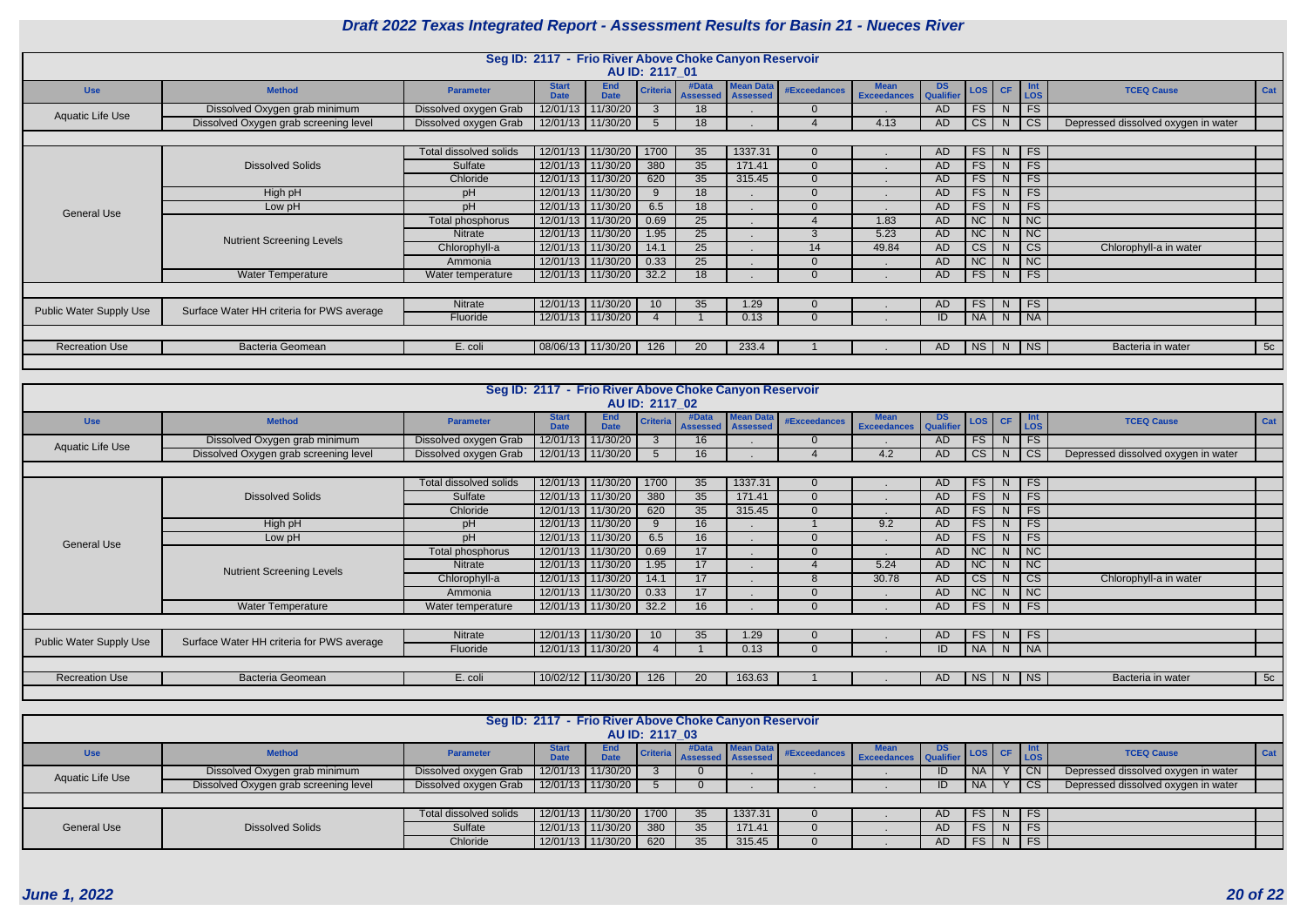| <b>CF</b>    | Int<br><b>LOS</b>      | <b>TCEQ Cause</b>      | Cat |
|--------------|------------------------|------------------------|-----|
| N            | <b>NA</b>              |                        |     |
|              | $\overline{\text{CS}}$ | Chlorophyll-a in water |     |
| N            | <b>NA</b>              |                        |     |
|              |                        |                        |     |
| N            | FS                     |                        |     |
| N            | <b>NA</b>              |                        |     |
|              |                        |                        |     |
| $\mathsf{N}$ | <b>NA</b>              |                        |     |
|              |                        |                        |     |

|                                                           | Seg ID: 2117 - Frio River Above Choke Canyon Reservoir |                  |                             |                           |                |       |                                                |                                               |      |    |                        |   |            |                        |  |
|-----------------------------------------------------------|--------------------------------------------------------|------------------|-----------------------------|---------------------------|----------------|-------|------------------------------------------------|-----------------------------------------------|------|----|------------------------|---|------------|------------------------|--|
|                                                           |                                                        |                  |                             |                           |                |       |                                                |                                               |      |    |                        |   |            |                        |  |
|                                                           |                                                        |                  |                             |                           | AU ID: 2117 03 |       |                                                |                                               |      |    |                        |   |            |                        |  |
| <b>Use</b>                                                | <b>Method</b>                                          | <b>Parameter</b> | <b>Start</b><br><b>Date</b> | <b>End</b><br><b>Date</b> |                | #Data | <b>Mean Data</b><br>Criteria Assessed Assessed | #Exceedances Mean DS<br>Exceedances Qualifier |      |    | $\vert$ LOS $\vert$ CF |   | Int<br>LOS | <b>TCEQ Cause</b>      |  |
|                                                           |                                                        | <b>Nitrate</b>   | 12/01/13                    | 11/30/20                  | 1.95           |       |                                                |                                               |      | ID | <b>NA</b>              | N | $N_A$      |                        |  |
| <b>General Use</b>                                        | <b>Nutrient Screening Levels</b>                       | Chlorophyll-a    | 12/01/13                    | 11/30/20                  | 14.1           |       |                                                |                                               | 18.6 | ID | <b>NA</b>              |   | <b>CS</b>  | Chlorophyll-a in water |  |
| 12/01/13 11/30/20 0.33<br>$N$ NA<br>ID<br>NA  <br>Ammonia |                                                        |                  |                             |                           |                |       |                                                |                                               |      |    |                        |   |            |                        |  |
|                                                           |                                                        |                  |                             |                           |                |       |                                                |                                               |      |    |                        |   |            |                        |  |
| Public Water Supply Use                                   | Surface Water HH criteria for PWS average              | Nitrate          |                             | 12/01/13 11/30/20         | $10^{\circ}$   | 35    | 1.29                                           |                                               |      | AD | FS.                    | N | <b>FS</b>  |                        |  |
|                                                           |                                                        | Fluoride         |                             | 12/01/13   11/30/20       |                |       | 0.13                                           |                                               |      | ID | <b>NA</b>              |   | N   NA     |                        |  |
|                                                           |                                                        |                  |                             |                           |                |       |                                                |                                               |      |    |                        |   |            |                        |  |
| <b>Recreation Use</b>                                     | Bacteria Geomean                                       | E. coli          |                             | 12/01/13   11/30/20       | 126            |       | 620                                            |                                               |      | ID | NA   N   NA            |   |            |                        |  |
|                                                           |                                                        |                  |                             |                           |                |       |                                                |                                               |      |    |                        |   |            |                        |  |

| Seg ID: 2117 - Frio River Above Choke Canyon Reservoir<br><b>AU ID: 2117 04</b> |                                           |                        |                             |                           |                 |                          |                                     |              |                                   |                               |            |           |            |                   |     |
|---------------------------------------------------------------------------------|-------------------------------------------|------------------------|-----------------------------|---------------------------|-----------------|--------------------------|-------------------------------------|--------------|-----------------------------------|-------------------------------|------------|-----------|------------|-------------------|-----|
| <b>Use</b>                                                                      | <b>Method</b>                             | <b>Parameter</b>       | <b>Start</b><br><b>Date</b> | <b>End</b><br><b>Date</b> | <b>Criteria</b> | #Data<br><b>Assessed</b> | <b>Mean Data</b><br><b>Assessed</b> | #Exceedances | <b>Mean</b><br><b>Exceedances</b> | <b>DS</b><br><b>Qualifier</b> | <b>LOS</b> | <b>CF</b> | Int<br>LOS | <b>TCEQ Cause</b> | Cat |
|                                                                                 |                                           | Total dissolved solids | 12/01/13                    | 11/30/20                  | 1700            | 35                       | 1337.31                             |              |                                   | AD                            | <b>FS</b>  | N.        | <b>FS</b>  |                   |     |
| <b>General Use</b>                                                              | <b>Dissolved Solids</b>                   | Sulfate                | 12/01/13                    | 11/30/20                  | 380             | 35                       | 171.41                              |              |                                   | AD                            | <b>FS</b>  | N.        | <b>FS</b>  |                   |     |
|                                                                                 |                                           | Chloride               | 12/01/13                    | 11/30/20                  | 620             | 35                       | 315.45                              |              |                                   | AD                            | <b>FS</b>  | N.        | <b>FS</b>  |                   |     |
|                                                                                 | <b>Nutrient Screening Levels</b>          | Nitrate                | 12/01/13                    | 11/30/20                  |                 |                          |                                     |              |                                   | ID                            | <b>NA</b>  |           | <b>CS</b>  | Nitrate in water  |     |
|                                                                                 |                                           |                        |                             |                           |                 |                          |                                     |              |                                   |                               |            |           |            |                   |     |
| <b>Public Water Supply Use</b>                                                  | Surface Water HH criteria for PWS average | Nitrate                | 12/01/13                    | 11/30/20                  |                 | 35                       | 1.29 <sub>1</sub>                   |              |                                   | AD                            | FS.        | N.        | <b>FS</b>  |                   |     |
|                                                                                 |                                           | Fluoride               | 12/01/13                    | 11/30/20                  |                 |                          | 0.13                                |              |                                   | ID                            | <b>NA</b>  | N.        | <b>NA</b>  |                   |     |
|                                                                                 |                                           |                        |                             |                           |                 |                          |                                     |              |                                   |                               |            |           |            |                   |     |

| Seg ID: 2117 - Frio River Above Choke Canyon Reservoir |                                           |                        |                             |                    |                 |                          |                                     |              |                            |                               |           |           |            |                   |     |
|--------------------------------------------------------|-------------------------------------------|------------------------|-----------------------------|--------------------|-----------------|--------------------------|-------------------------------------|--------------|----------------------------|-------------------------------|-----------|-----------|------------|-------------------|-----|
| <b>AU ID: 2117 05</b>                                  |                                           |                        |                             |                    |                 |                          |                                     |              |                            |                               |           |           |            |                   |     |
| <b>Use</b>                                             | <b>Method</b>                             | <b>Parameter</b>       | <b>Start</b><br><b>Date</b> | End<br><b>Date</b> | <b>Criteria</b> | #Data<br><b>Assessed</b> | <b>Mean Data</b><br><b>Assessed</b> | #Exceedances | Mean<br><b>Exceedances</b> | <b>DS</b><br><b>Qualifier</b> | LOS       | <b>CF</b> | Int<br>LOS | <b>TCEQ Cause</b> | Cat |
| <b>General Use</b>                                     | <b>Dissolved Solids</b>                   | Total dissolved solids | 12/01/13                    | 11/30/20           | 1700            | 35                       | 1337.31                             |              |                            | <b>AD</b>                     | <b>FS</b> | N.        | <b>FS</b>  |                   |     |
|                                                        |                                           | Sulfate                | 12/01/13                    | 11/30/20           | 380             | 35                       | 171.41                              |              |                            | AD                            | <b>FS</b> | N         | <b>FS</b>  |                   |     |
|                                                        |                                           | Chloride               | 12/01/13                    | 11/30/20           | 620             | 35                       | 315.45                              |              |                            | AD                            | <b>FS</b> | N.        | <b>FS</b>  |                   |     |
|                                                        | <b>Nutrient Screening Levels</b>          | Nitrate                | 12/01/13                    | 11/30/20           | 1.95            |                          |                                     |              |                            | ID                            | <b>NA</b> |           | <b>CS</b>  | Nitrate in water  |     |
|                                                        |                                           |                        |                             |                    |                 |                          |                                     |              |                            |                               |           |           |            |                   |     |
| Public Water Supply Use                                | Surface Water HH criteria for PWS average | Nitrate                | 12/01/13                    | 11/30/20           | 10              | 35                       | 1.29 <sub>1</sub>                   |              |                            | AD                            | <b>FS</b> | N.        | <b>FS</b>  |                   |     |
|                                                        |                                           | Fluoride               | 12/01/13                    | 11/30/20           |                 |                          | 0.13                                |              |                            | ID                            | <b>NA</b> | N.        | <b>NA</b>  |                   |     |

|                                | Seg ID: 2117 - Frio River Above Choke Canyon Reservoir<br>AU ID: 2117 06 |                        |                             |                    |                 |                          |                                     |              |                    |                         |           |              |                    |                             |     |
|--------------------------------|--------------------------------------------------------------------------|------------------------|-----------------------------|--------------------|-----------------|--------------------------|-------------------------------------|--------------|--------------------|-------------------------|-----------|--------------|--------------------|-----------------------------|-----|
| <b>Use</b>                     | <b>Method</b>                                                            | <b>Parameter</b>       | <b>Start</b><br><b>Date</b> | End<br><b>Date</b> | <b>Criteria</b> | #Data<br><b>Assessed</b> | <b>Mean Data</b><br><b>Assessed</b> | #Exceedances | <b>Exceedances</b> | DS.<br><b>Qualifier</b> | LOS CF    |              | -Int<br><b>LOS</b> | <b>TCEQ</b><br><b>Cause</b> | Cat |
|                                |                                                                          | Total dissolved solids | 12/01/13                    | 11/30/20           | 1700            | 35                       | 1337.31                             |              |                    | AD                      | FS        | <sup>N</sup> | FS                 |                             |     |
| <b>General Use</b>             | <b>Dissolved Solids</b>                                                  | Sulfate                | 12/01/13                    | 11/30/20           | 380             | 35                       | 171.41                              |              |                    | AD                      | FS.       | <sub>N</sub> | <b>FS</b>          |                             |     |
|                                |                                                                          | Chloride               | 12/01/13                    | 11/30/20           | 620             | 35                       | 315.45                              |              |                    | AD                      | FS.       | N.           | <b>FS</b>          |                             |     |
|                                |                                                                          |                        |                             |                    |                 |                          |                                     |              |                    |                         |           |              |                    |                             |     |
| <b>Public Water Supply Use</b> | Surface Water HH criteria for PWS average                                | Nitrate                | 12/01/13                    | 11/30/20           | 10              | 35                       | 1.29                                |              |                    | AD                      | FS.       | N.           | <b>FS</b>          |                             |     |
|                                |                                                                          | Fluoride               | 12/01/13                    | 11/30/20           |                 |                          | 0.13                                |              |                    | ID                      | <b>NA</b> | N.           | <b>NA</b>          |                             |     |
|                                |                                                                          |                        |                             |                    |                 |                          |                                     |              |                    |                         |           |              |                    |                             |     |